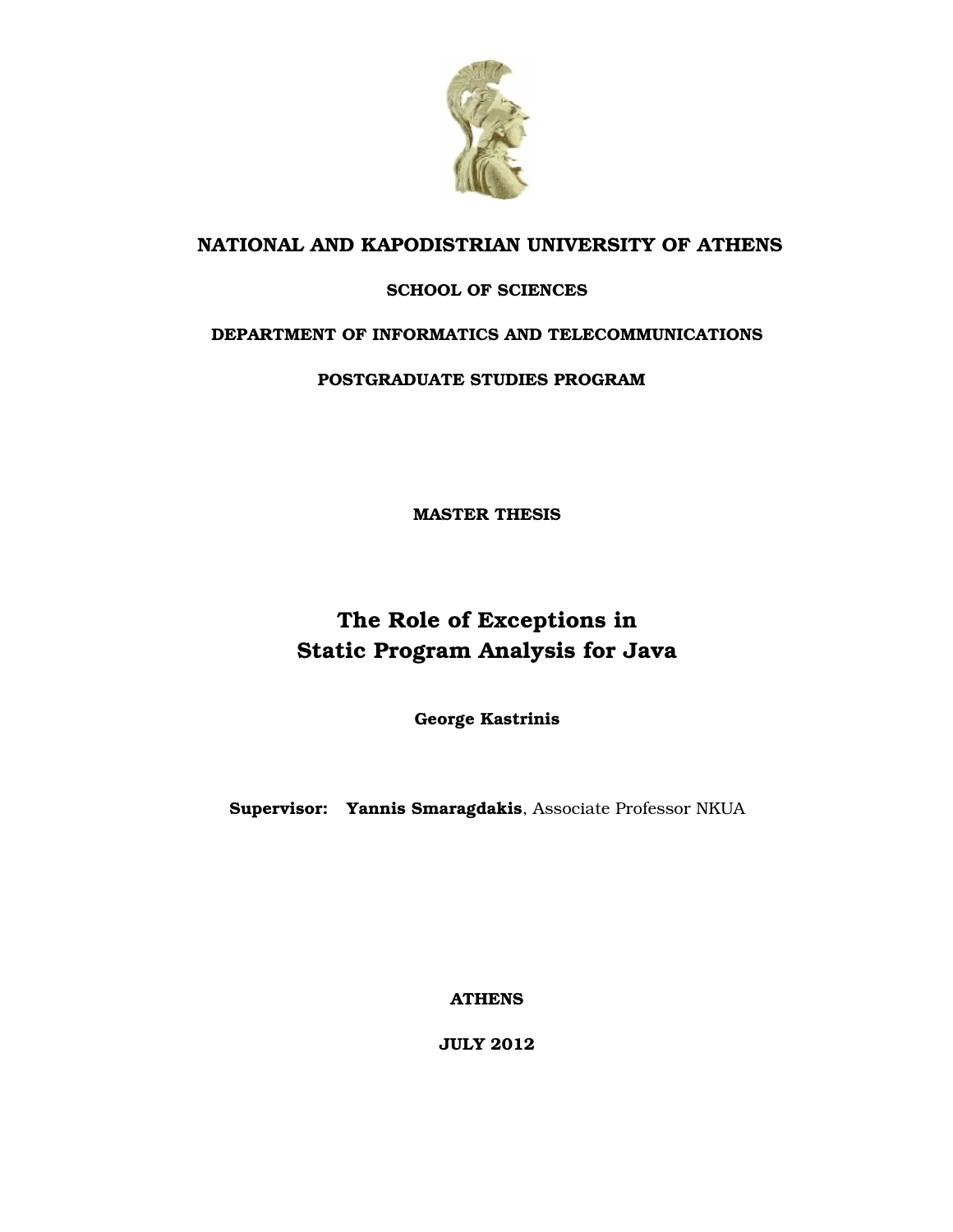

### **ΕΘΝΙΚΟ ΚΑΙ ΚΑΠΟ∆ΙΣΤΡΙΑΚΟ ΠΑΝΕΠΙΣΤΗΜΙΟ ΑΘΗΝΩΝ**

### **ΣΧΟΛΗ ΘΕΤΙΚΩΝ ΕΠΙΣΤΗΜΩΝ**

### **ΤΜΗΜΑ ΠΛΗΡΟΦΟΡΙΚΗΣ ΚΑΙ ΤΗΛΕΠΙΚΟΙΝΩΝΙΩΝ**

**ΠΡΟΓΡΑΜΜΑ ΜΕΤΑΠΤΥΧΙΑΚΩΝ ΣΠΟΥ∆ΩΝ**

**∆ΙΠΛΩΜΑΤΙΚΗ ΕΡΓΑΣΙΑ**

## **Η σηµασία των Εξαιρέσεων στη Στατική Ανάλυση Προγραµµάτων Java**

**Γιώργος Καστρίνης**

**Επιβλέπων : Γιάννης Σµαραγδάκης**, Αναπληρωτής Καθηγητής ΕΚΠΑ

**ΑΘΗΝΑ**

**ΙΟΥΛΙΟΣ 2012**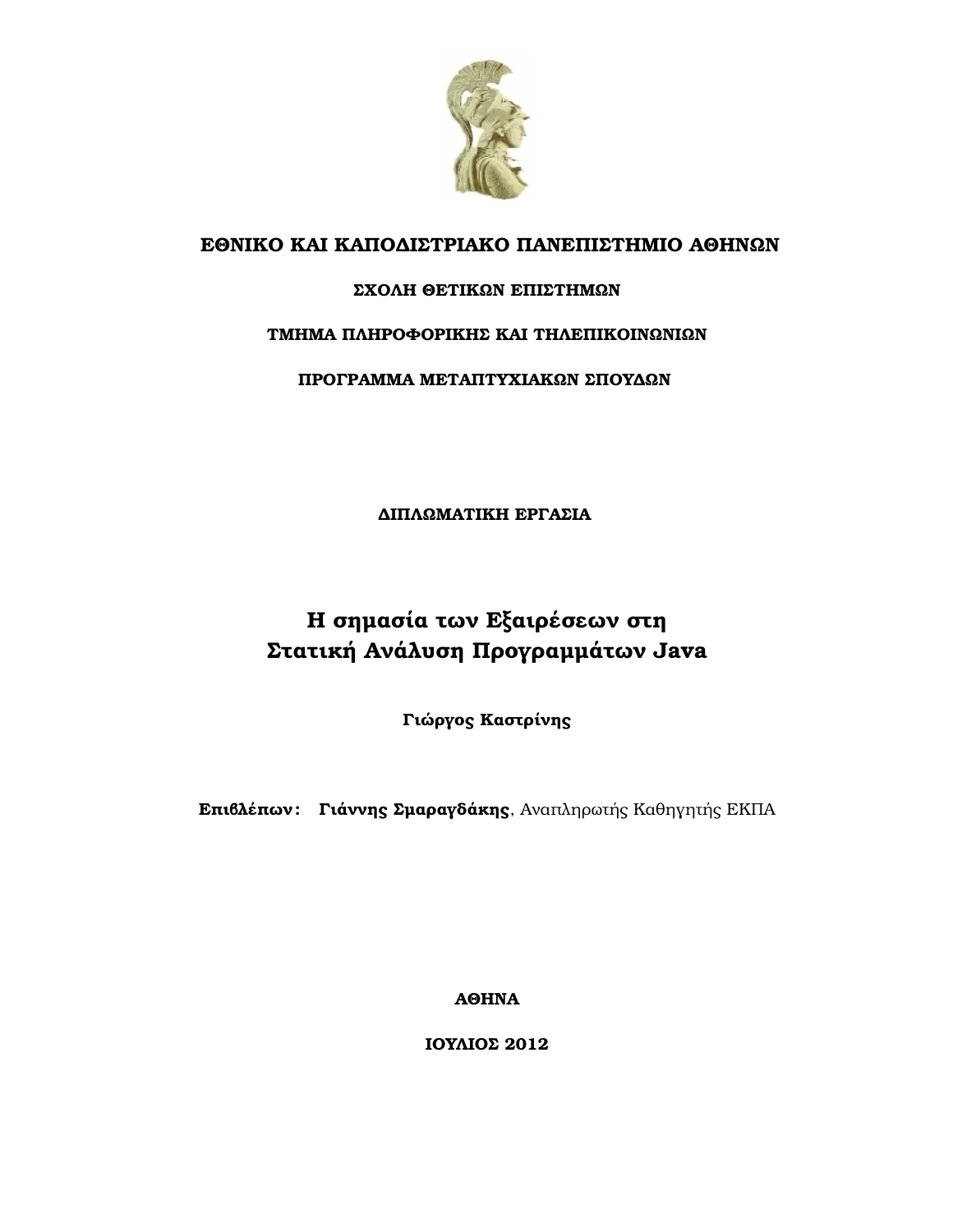### **MASTER THESIS**

**The Role of Exceptions in Static Program Analysis for Java**

> **George Kastrinis RN: Μ1054**

### **SUPERVISOR:**

**Yannis Smaragdakis**, Associate Professor NKUA

**THESIS COMMITTEE:**

**Yannis Smaragdakis**, Associate Professor NKUA **Panos Rondogiannis**, Associate Professor NKUA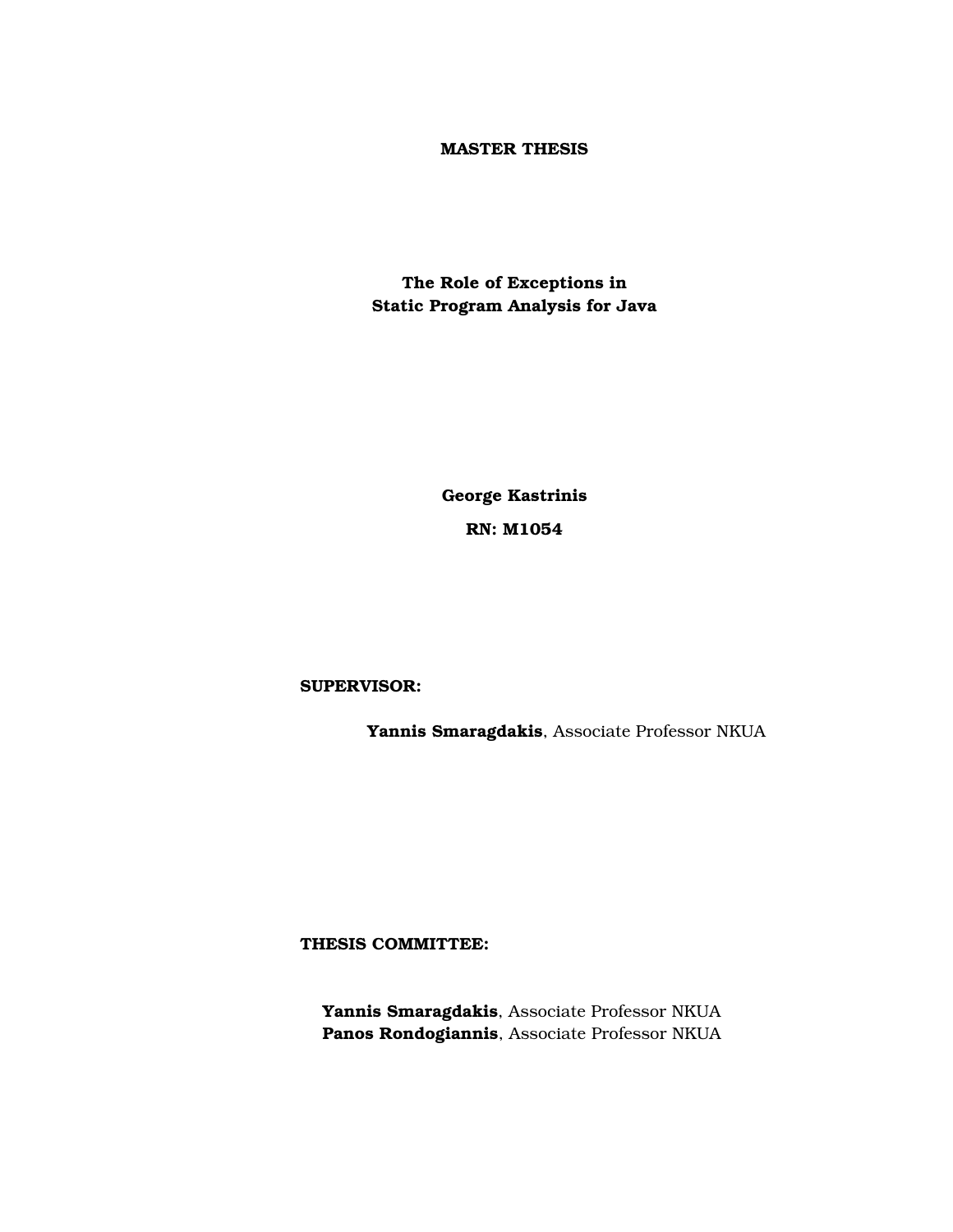### **∆ΙΠΛΩΜΑΤΙΚΗ ΕΡΓΑΣΙΑ**

**Η σηµασία των Εξαιρέσεων στη Στατική Ανάλυση Προγραµµάτων Java**

> **Γιώργος Καστρίνης ΑΜ: Μ1054**

**ΕΠΙΒΛΕΠΩΝ :**

**Γιάννης Σµαραγδάκης**, Αναπληρωτής Καθηγητής ΕΚΠΑ

**ΕΞΕΤΑΣΤΙΚΗ ΕΠΙΤΡΟΠΗ:**

**Γιάννης Σµαραγδάκης**, Αναπληρωτής Καθηγητής ΕΚΠΑ **Παναγιώτης Ροντογιάννης**, Αναπληρωτής Καθηγητής ΕΚΠΑ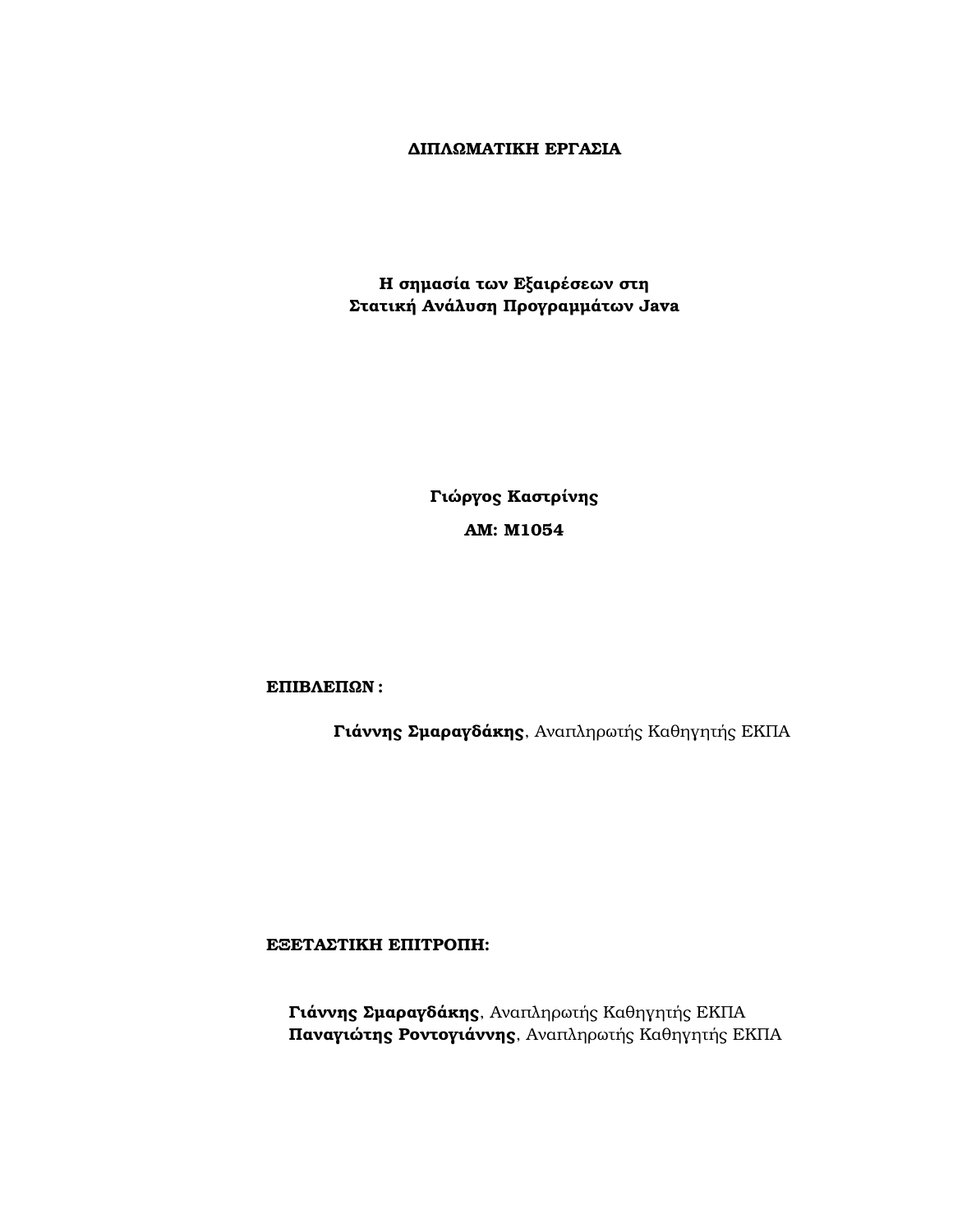# **Περίληψη**

Η στατική ανάλυση προγραµµάτων αποτελεί ένα είδος ανάλυσης λογισµικού, που ασχολείται µε την εξέταση του πηγαίου κώδικα χωρίς να εκτελείται το παραγόµενο πρόγραµµα. Μια σηµαντική κατηγορία στατικής ανάλυσης είναι η ανάλυση δεικτών, η οποία εκτιµά σε ποιά αντικείµενα µπορεί να 'δείξει' κάθε µεταβλητή του προγράµµατος για *κάθε* πιθανή εκτέλεση του κώδικα. Τα αποτελέσµατα αυτά αποτελούν ϑεµελιώδες στάδιο για περαιτέρω πιο σύνθετες αναλύσεις.

Για να είναι µια τέτοια ανάλυση ακριβής, πρέπει να προσοµοιώνει κάθε πτυχή του προγράµµατος καθώς και του συστήματος στο οποίο θα εκτελεστεί ο κώδικας, και που επηρεάζουν την ροή των αντικειµένων στις µεταβλητές του προγράµµατος. Από την άλλη για να είναι µια τέτοια ανάλυση πρακτική χρειάζεται να παράγει αποτελέσµατα σε λογικό χρονικό διάστηµα. Σαν αποτέλεσµα είναι αρκετά κρίσιµο οι υπερεκτιµήσεις που γίνονται να είναι όσο το δυνατόν πιο 'σφικτές'.

΄Ενα σηµαντικό χαρακτηριστικό των αντικειµενοστρεφών γλωσσών όπως η Java είναι οι εξαιρέσεις. Προηγούµενες µελέτες [\[2\]](#page-51-0) έδειξαν ότι ο ακριβής χειρισµός των εξαιρέσεων επηρεάζει σηµαντικά την ακρίβεια των αποτελεσµάτων. Παρουσιάζουµε στην εργασία αυτή τρεις εναλλακτικές για το χειρισµό των εξαιρέσεων καθώς και τις επιπτώσεις που έχουν στην ακρίβεια και στην απόδοση της ανάλυσης. ΄Ενα εντυπωσιακό εύρηµα αποτελεί το γεγονός ότι αντί να καταγράφεται κάθε αντικείµενο-εξαίρεση, µπορούν τα αντικείµενα µε τον ίδιο τύπο να συγχωνευτούν σε ένα αντικείµενο-αντιπρόσωπο. Κάτι τέτοιο επιφέρει ελάχιστη αλλαγή στην ακρίβεια, αλλά σηµαντική ϐελτίωση στην απόδοση (σε αρκετές αναλύσεις πάνω από 20% ϐελτίωση).

Η ανάλυσή μας είναι μέρος του Doop framework [\[3\]](#page-51-1), το οποίο περιλαμβάνει μία ανάλυση δεικτών για ένα σύνολο από υποστηριζόµενους τύπους συµφραζοµένων, γραµµένο αποκλειστικά σε Datalog.

### **ΘΕΜΑΤΙΚΗ ΠΕΡΙΟΧΗ:** Στατική Ανάλυση Προγραµµάτων

**ΛΕΞΕΙΣ ΚΛΕΙ∆ΙΑ :** Datalog, ανάλυση πλήρους προγράµµατος, Java, εξαιρέσεις, συµφραζόµενα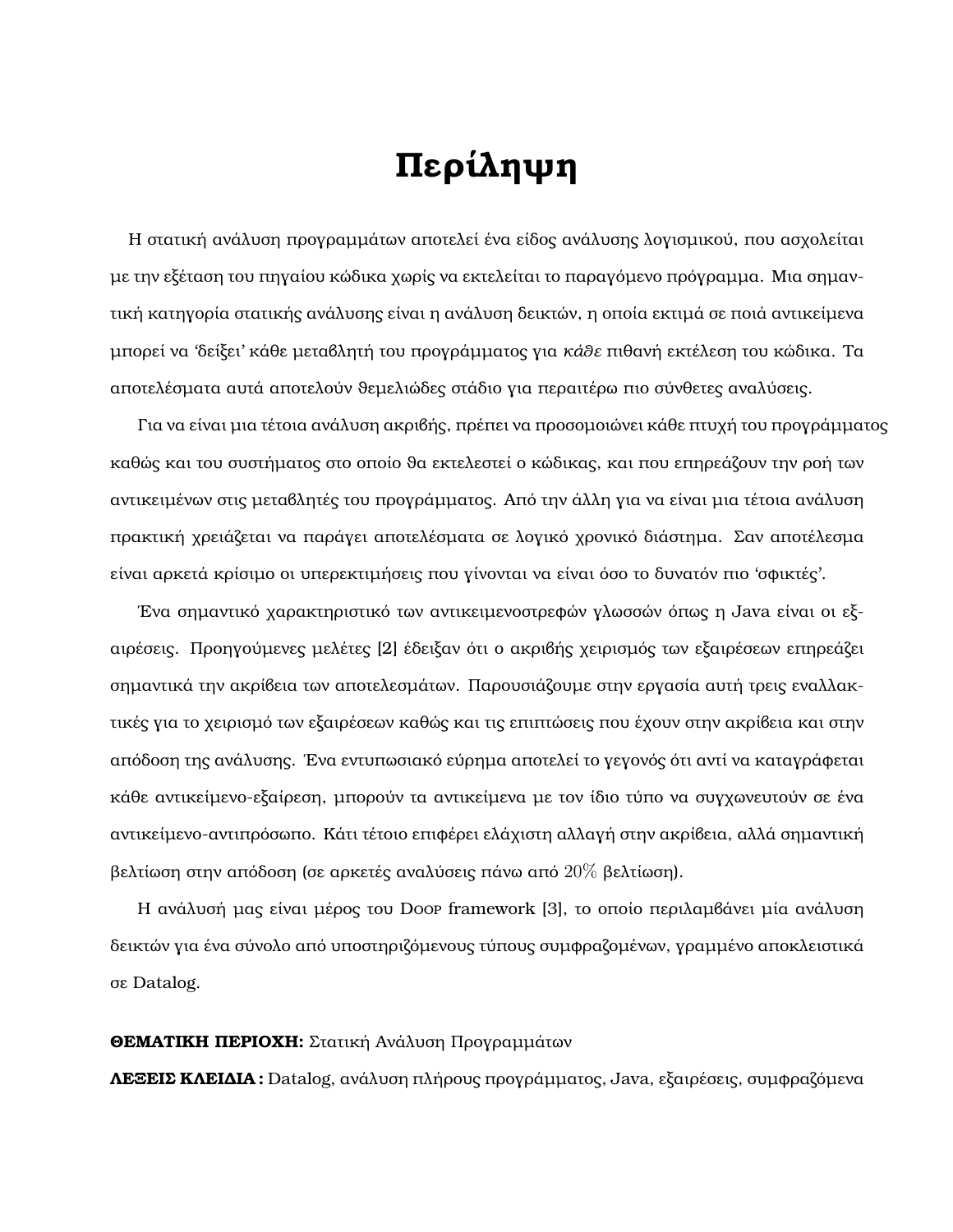## **Abstract**

Static program analysis is the analysis of computer software that focuses on the examination of the source code, without actually executing the program built from that code. An important subclass of static program analysis is that of Points-To Analysis, an analysis that reasons about which objects can flow into which variables, for *every* possible program execution. The points-to results, are fundamental for further, more complex analyses.

For an analysis like the above to be precise, it has to simulate every aspect of the source code and of the underlying system in which the program will be executed, that can influence the flow of objects into variables. On the other hand, the results need to be produced within a logical timespan for the analysis to be practical. Thus it is crucial that every overapproximation made by the analysis is as "tight" as possible.

One important feature of object-oriented languages like Java is that of exceptions. Previous work [\[2\]](#page-51-0) has shown that accurate handling of exceptions can significantly affect the precision of the results. In this work, we present three alternative ways to handle exceptions in Java, as well as the effect each one has over the precision and the performance of the resulting analysis. An impressive find is the fact that, instead of recording each distinct exception object, we can collapse all exceptions of the same type, and use one representative object per type, with barely any loss in precision but at the same time with a significant boost in performance (in many analyses achieving more than 20% improvement).

Our analysis is part of the Doop framework [\[3\]](#page-51-1), that provides a points-to analysis for a number of possible types of context, written entirely in Datalog.

### **SUBJECT AREA:** Static Program Analysis

**KEYWORDS:** Datalog, whole-program analysis, Java, exceptions, context-sensitivity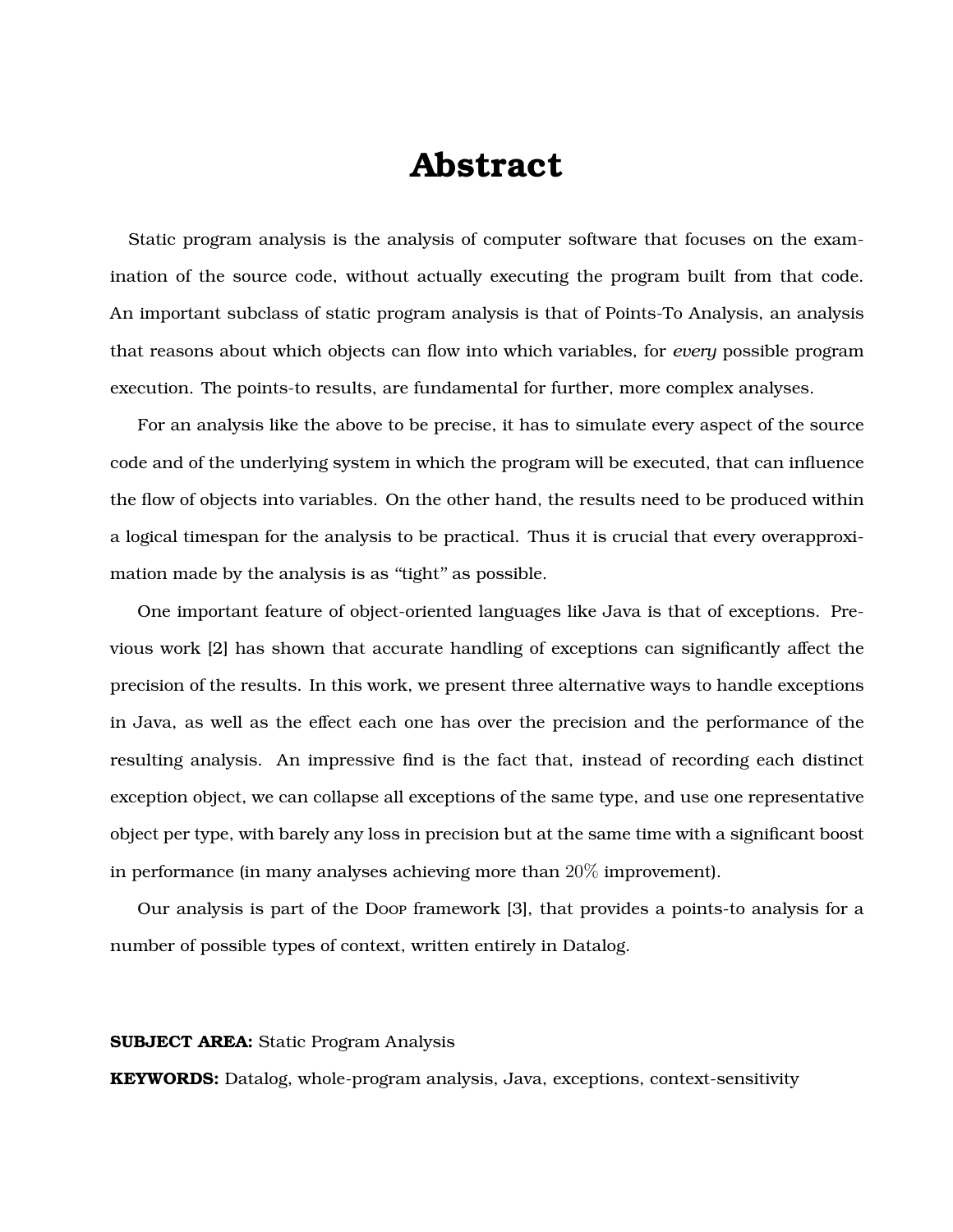# **Acknowledgements**

I am grateful to my supervisor, Prof. Yannis Smaragdakis, whose expertise, guidance, and patience were decisive for this work. His valuable insights and vast knowledge on the field of static analysis were crucial throughout the research and writing of this thesis.

I would also like to thank my parents, to whom I am deeply indebted for their support.

Athens, July 2012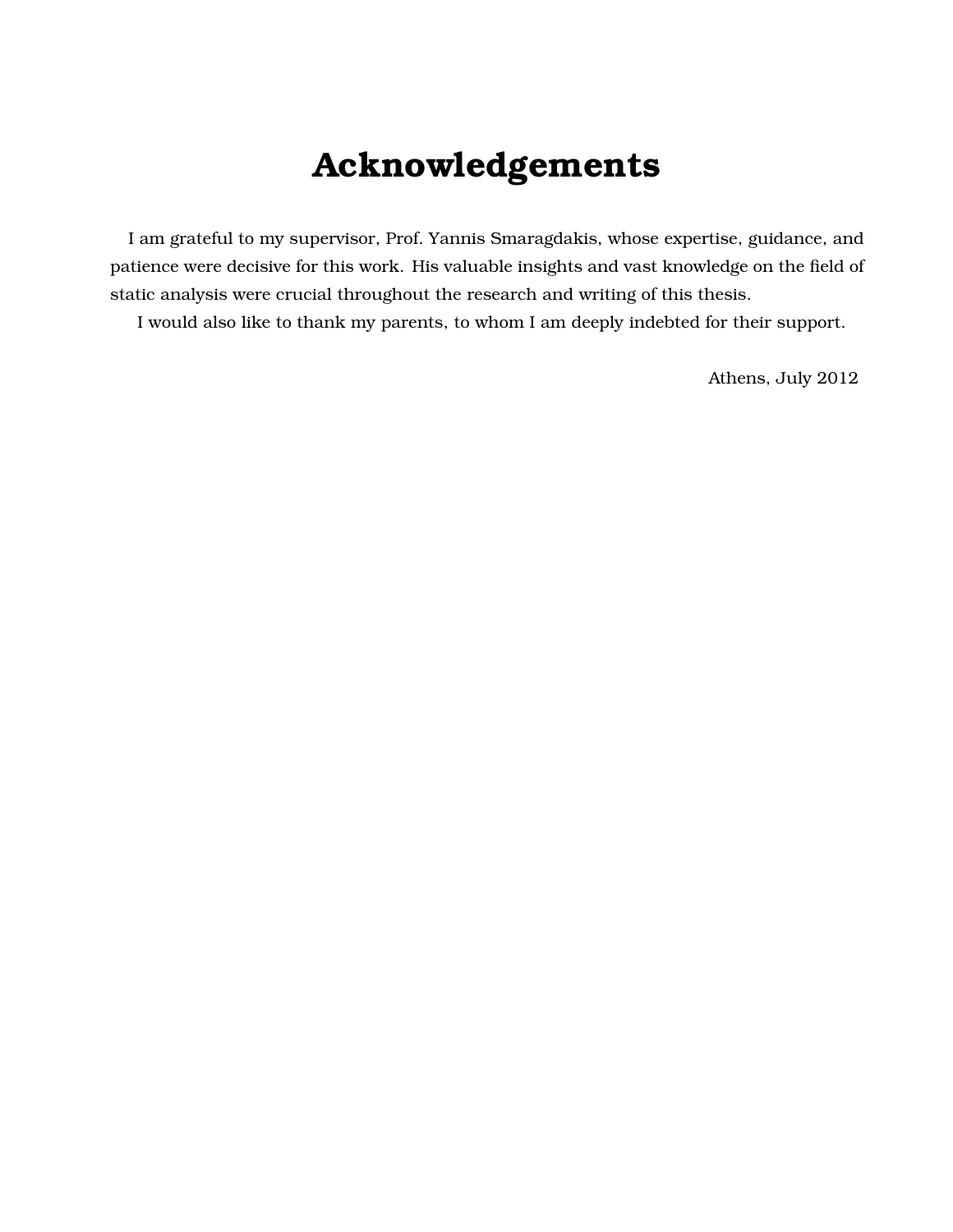## **Contents**

| 1        | Introduction                                   | 12 |
|----------|------------------------------------------------|----|
| $\bf{2}$ | Background                                     | 15 |
|          |                                                | 15 |
| 3        | Background of Points-to and Exception Analysis | 21 |
|          | 3.1                                            | 21 |
|          | 3.2                                            | 21 |
|          | 3.3                                            | 23 |
|          |                                                | 25 |
| 4        | <b>Combining Exceptions with Context</b>       | 28 |
|          | 4.1                                            | 28 |
|          | 4.2                                            | 29 |
|          |                                                | 30 |
| 5.       | <b>Experimental Results</b>                    | 33 |
|          | 5.1                                            | 33 |
|          | 5.2                                            | 33 |
| 6        | Conclusions                                    | 43 |
|          | <b>Acronyms and Abbreviations</b>              | 44 |
|          | <b>Appendices</b>                              | 45 |
|          | A Exception Analysis Code                      | 45 |
|          | <b>References</b>                              | 52 |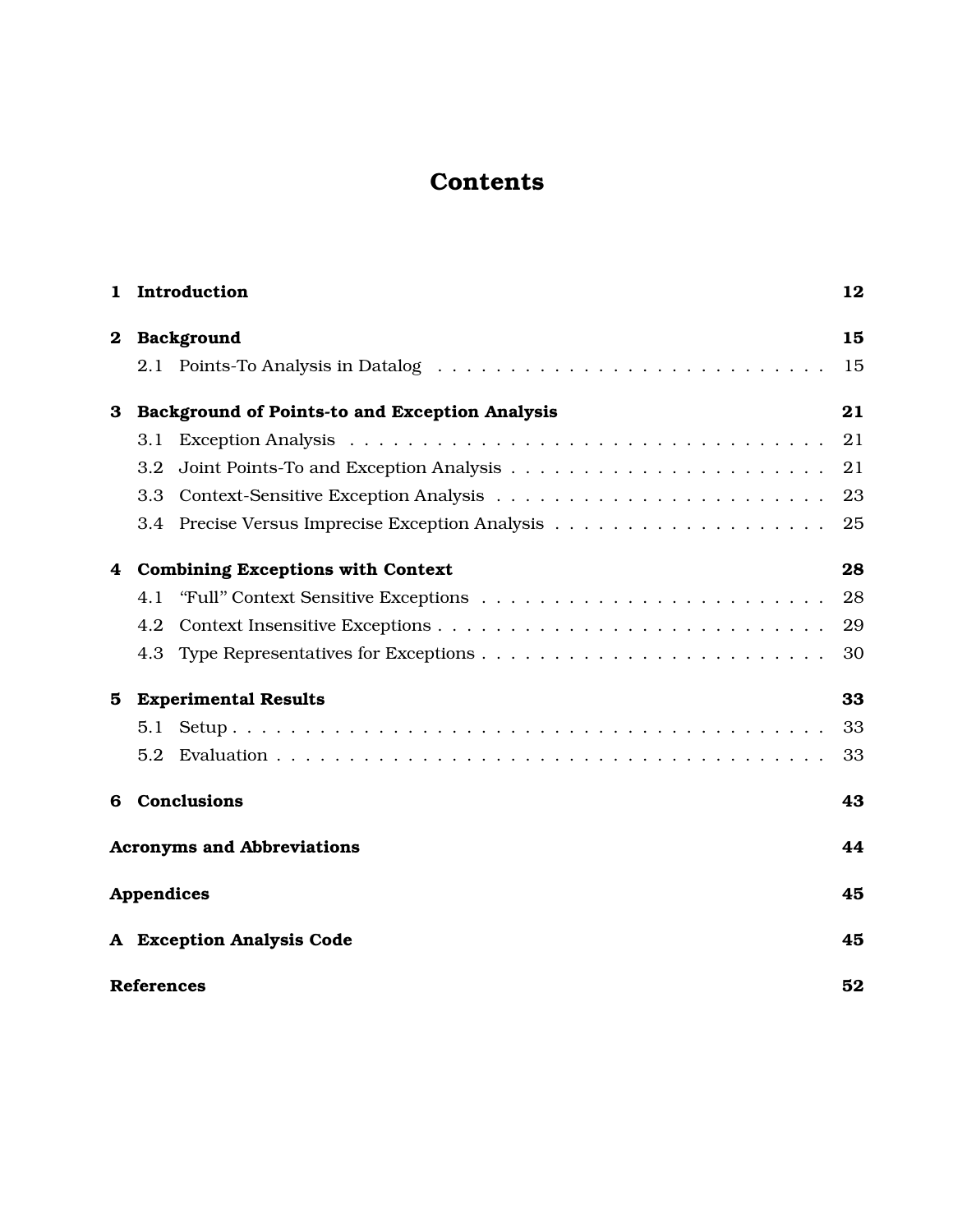## **List of Figures**

| 2.1     |                                                                       |    |
|---------|-----------------------------------------------------------------------|----|
| $2.2\,$ |                                                                       |    |
| 3.1     |                                                                       |    |
| 3.2     |                                                                       |    |
| 4.1     |                                                                       |    |
| 4.2     |                                                                       |    |
| 5.1     |                                                                       |    |
| 5.2     |                                                                       |    |
| 5.3     | Heaps on method boundaries VS ThrowPointsTo - "no merge + sensitive". | 37 |
| 5.4     | Heaps on method boundaries VS ThrowPointsTo - "no merge" 38           |    |
| 5.5     | Heaps on method boundaries VS ThrowPointsTo - "merge" 38              |    |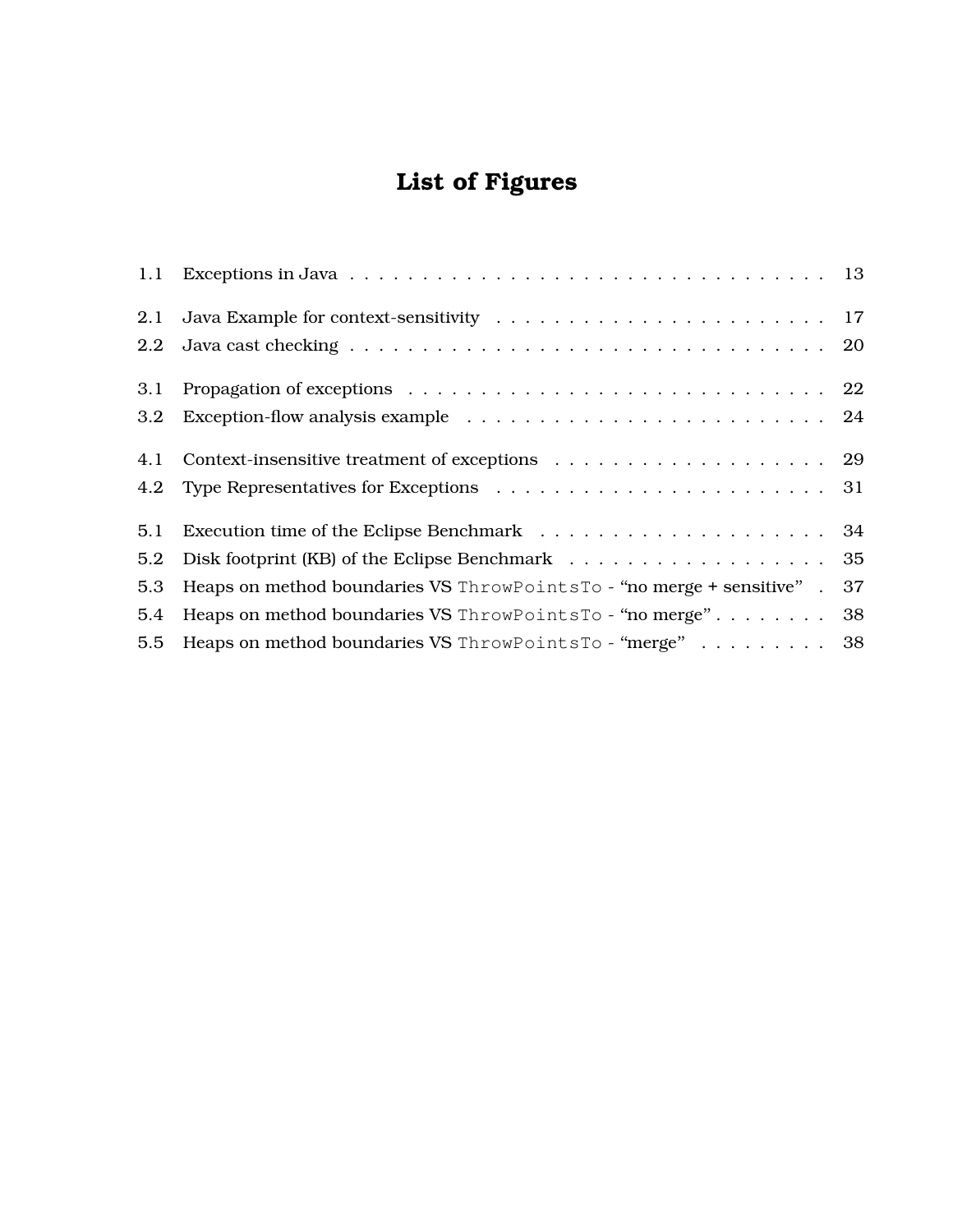## **List of Tables**

| 3.1 Exception-catch links using context-insensitive analysis 24           |
|---------------------------------------------------------------------------|
| 3.2 Exception-catch links using 1-object-sensitive analysis 25            |
| 3.3 Precise Versus Imprecise Exception Analysis Statistics 27             |
|                                                                           |
|                                                                           |
|                                                                           |
|                                                                           |
| 5.5 Metrics concerning performance for a variety of analyses 39           |
| 5.6 Ratios of metrics concerning performance for a variety of analyses 40 |
| 5.7 Metrics concerning precision for a variety of analyses 42             |
|                                                                           |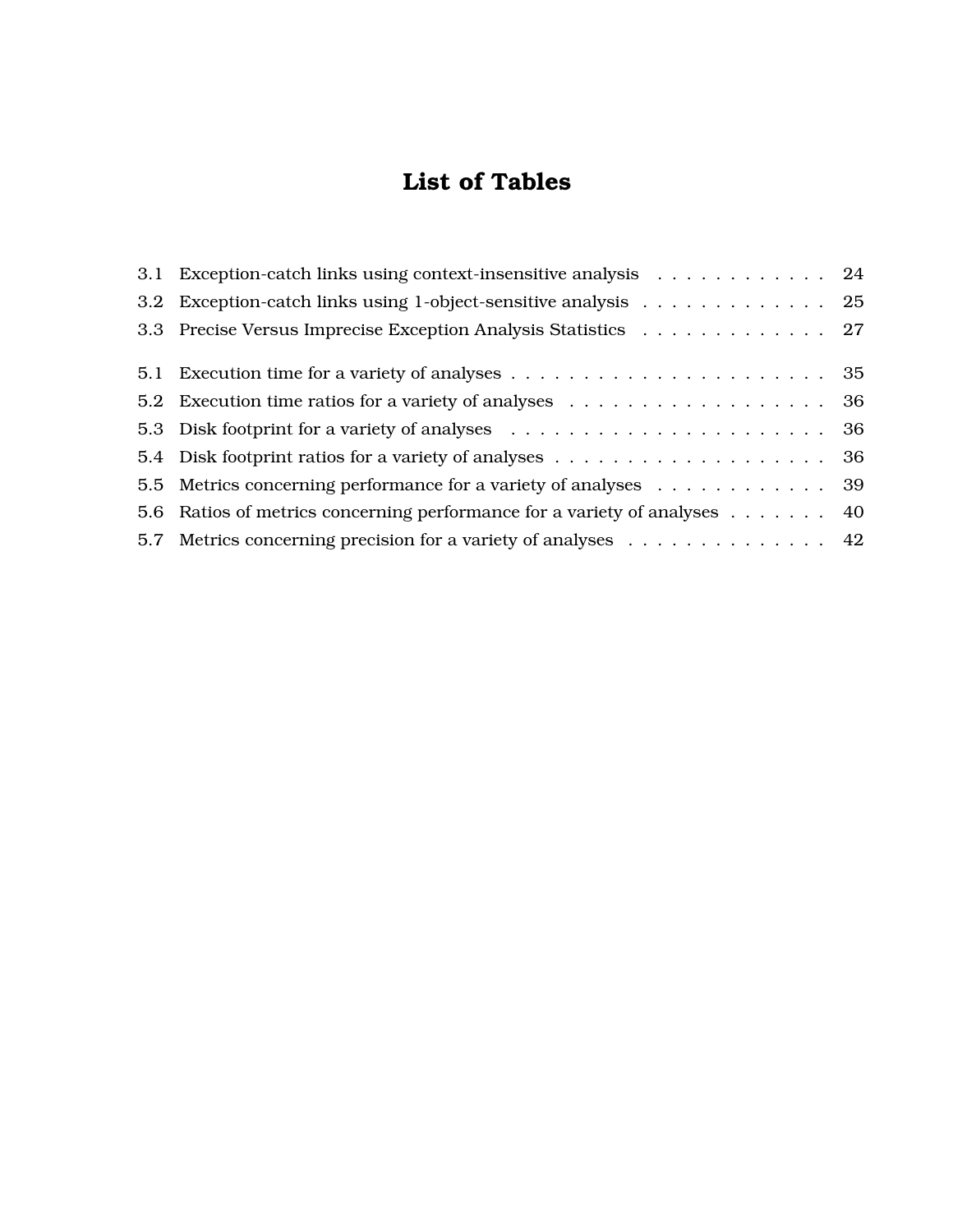## **Preface**

This report is my master thesis for the conclusion of my postgraduate studies at the Department of Informatics & Telecommunications, University of Athens. It was developed as a part of the PADECL Project for the University of Athens, while conducting research with Prof. Yannis Smaragdakis on advanced program analysis using declarative languages.

This work is built as part of the Doop framework for pointer analysis using Datalog, and aims to demonstrate the capabilities of the Datalog language, the importance of how exceptions are handled in a points-to analysis and their effect on the precision and performance of the resulting analysis.

Athens, July 2012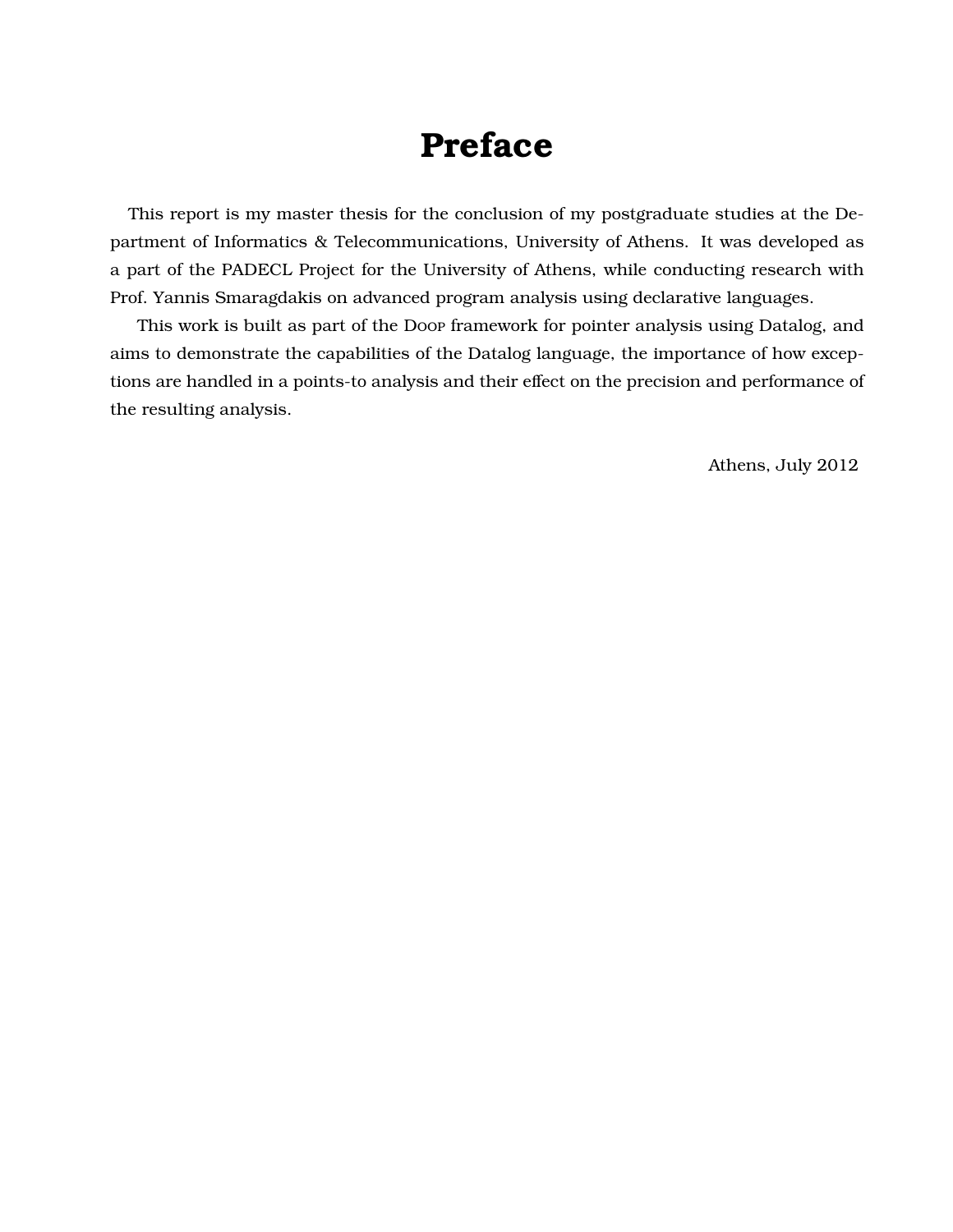# **Chapter 1**

# **Introduction**

<span id="page-11-0"></span>Exceptions are the way modern programming languages offer for elegant error handling. The old-fashioned way of error handling comprised setting a flag variable to some value at the point where the error was encountered and afterwards passing that variable around (e.g., via function return) and checking at various points for that value in order to address the issue. In that way, error handling is interleaved with ''normal'' code and gets mixed up with the normal control flow intended by the programmer, making error handling a tedious task. In addition, error handling can become optional as the programmer might easily ignore or forget to check the flag variable or the return value of a function call, thus allowing code to continue to run normally while in an erroneous state.

In contrast, by using exceptions as the mechanism for error handling, the programmer can write normal code, as was originally intended without the obstruction introduced by old-fashioned error handling. Afterwards, he can address the error handling itself in a separate section, thus resulting in more readable code. Furthermore, error handling cannot be ignored. Once an exception has occurred, it has to be addressed at some point of the code.

In general when normal control flow encounters an exceptional situation that it cannot address with the information available in the current context, it creates a data structure referred to as *exception*, that stores information about the error, and *throws* it out of the current context to an enclosing context. The context that *catches* the exception, executes afterwards code to address the error. If the exception is not caught inside the function it occurred, it goes out of the function, to its caller. If it is not handled there, it continues to the next enclosing dynamic scope, and so on until it is either caught or it has reached the entry point of the program in which case, execution is terminated because there was not exception handler found to address the error. In that way, errors cease to be simply an indication that something went wrong, and rather become a first-class component that needs to be handled appropriately.

Accurate handling of exceptions thus results in an accurate analysis overall, as they constitute a significant factor affecting the general control flow. In the context of a pointsto analysis, as the ones provided by the Doop framework, exceptions contribute to the set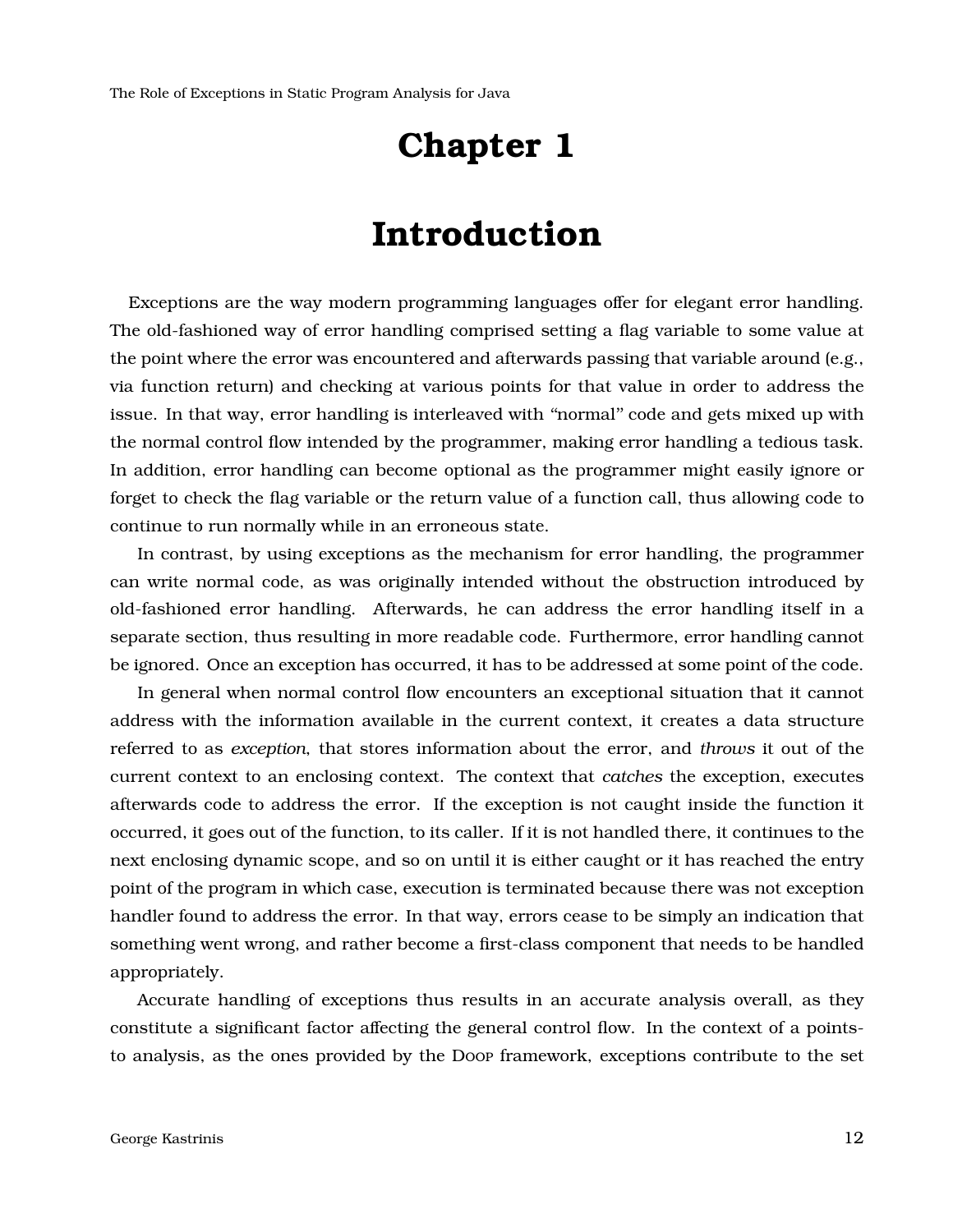```
1 public Object pop() {
2 Object obj;
3
4 if (size == 0)
5 throw new EmptyStackException();
6
7 obj = objectAt(size - 1);
8 setObjectAt(size - 1, null);
9 size--;
10 return obj;
11 }
```
Figure 1.1: Example of Java exceptions. The "normal" flow for a pop action on a stack, is to return the object at the top. If pop is performed on an empty stack, an exception is thrown to signify the erroneous condition.

of objects that can flow into a program variable, which in turn determines which methods are reachable, which in turn determines which object can flow to other variables, with the process continuing recursively until fixpoint is reached.

It is common practice in points-to analysis to use contexts [\[11\]](#page-52-0) as a way to qualify program variables and possibly object abstractions, in order to differentiate information that would otherwise collapse and thus attain higher precision. Three main kinds of context-sensitivity have been explored: *call-site sensitivity* [\[18,](#page-52-1) [19\]](#page-52-2), *object sensitivity* [\[14\]](#page-52-3) and *type sensitivity*  $[4]$ .<sup>[1](#page-12-1)</sup>

Specifically as far as exceptions are concerned, we have found three alternatives in combining exceptions with context, each one with pros and cons:

- Don't distinguish "throwable" heap objects (objects that can be used as an exception in a *throw* expression) from ''normal'' heap objects, but instead use the full context that the current analysis assumes for heap objects.
- Treat throwable heap objects context-insensitively. That means that each path that leads to the allocation site of a specific throwable heap object, is collapsed and only one context is recorder per heap allocation site for each of the above heap objects.

<span id="page-12-1"></span><sup>1</sup>The context is typically a sequence of the N top call-sites of the calling stack (*call-site sensitivity*), or of the static abstractions of the receiver objects for the N top calling stack methods (*object sensitivity*) or of the types of those receiver objects (*type sensitivity*).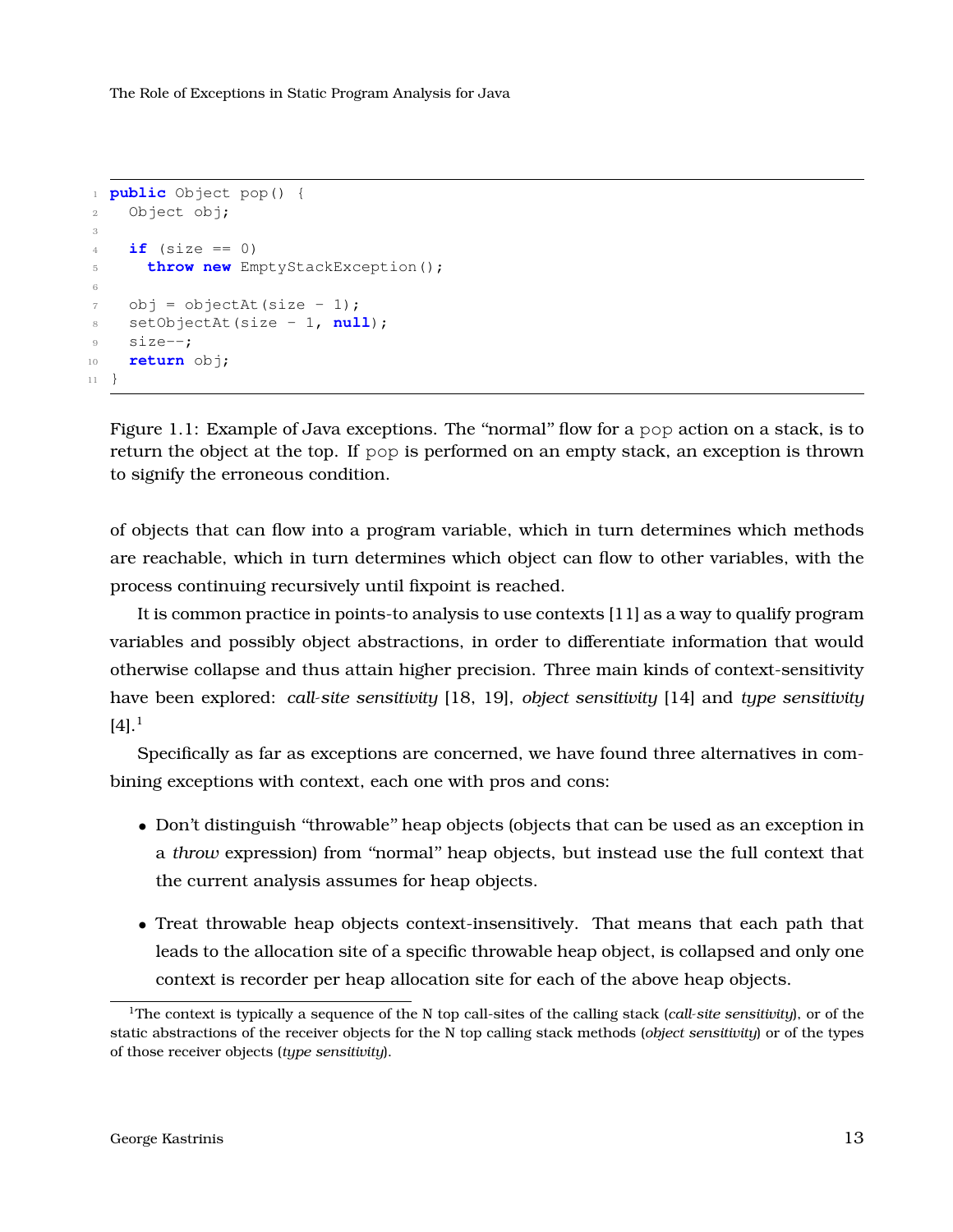• Instead of representing each throwable heap object with an abstraction of its allocation site, a representative heap object is used, one specific for each particular class type. That way all throwable heap objects of the same type are collapsed to the same heap abstraction. Though in theory this should result in a loss in precision, we observed that in practice that is not the case, as exceptions are usually not treated the way that ''normal'' heap objects are. In our experiments there was barely any loss in precision, but at the same time a huge boost in performance.

The rest of the thesis is organized as follows. In Chapter [2](#page-14-0) we give a background of points-to analysis in Datalog using the Doop framework. In Chapter [3,](#page-20-0) we present how Doop implements a joint points-to and exception analysis. In Chapter [4](#page-27-0) we present the three alternative methods for treating exceptions that we suggest, as well as the insight behind each one. In Chapter [5,](#page-32-0) we present the evaluation of each method by testing it on the DaCapo benchmark suite for a variety of context-sensitive analyses, and comparing the results in each case, in terms of precision and performance. We conclude in Chapter [6.](#page-42-0)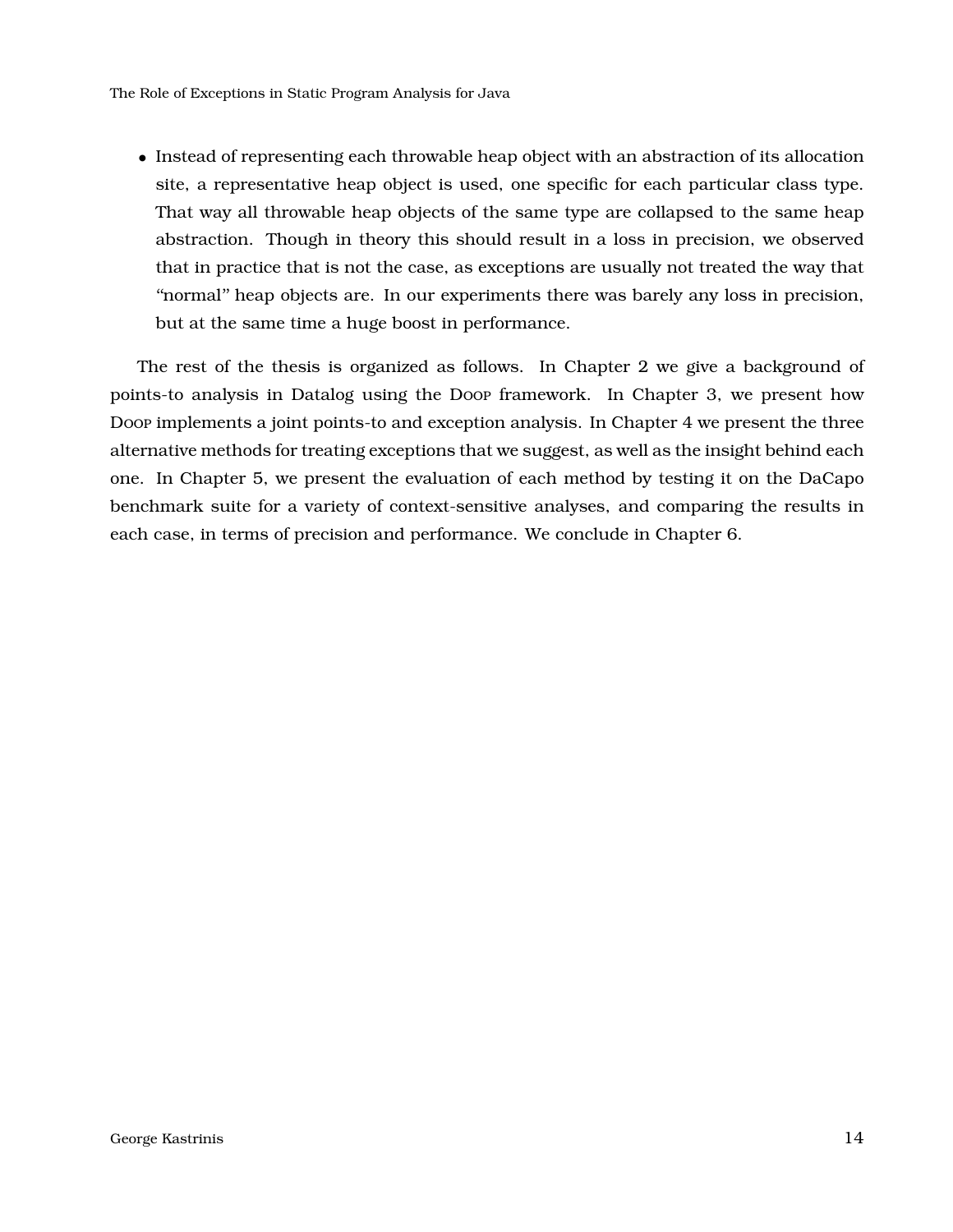## **Chapter 2**

## **Background**

<span id="page-14-0"></span>Our analysis uses the Doop framework [\[3\]](#page-51-1), which provides a collection of points-to analyses (e.g., context insensitive, call-site sensitive, object sensitive, type sensitive). However, each alternative that we present regarding the treatment of exceptions and their combination with context, can be entirely oblivious to the exact choice of context (which is specified at runtime) due to the modular way that context is represented in the framework.

## <span id="page-14-1"></span>**2.1 Points-To Analysis in Datalog**

Doop's primary defining feature is the use of Datalog for its analyses. Architecturally, however, an important aspect of Doop's performance is that it employs an *explicit* representation of relations (i.e., all tuples of a relation are represented as an explicit table, as in a database), instead of using Binary Decision Diagrams (BDDs), which have often been considered necessary for scalable points-to analysis [\[22,](#page-53-0) [21,](#page-53-1) [12,](#page-52-4) [11\]](#page-52-0).

Doop uses a commercial Datalog engine, developed by LogicBlox Inc. This version of Datalog allows ''stratified negation'', that is, negated clauses, as long as the negation is not part of a recursive cycle. It also allows specifying that some relations are functions, that is, the variable space is partitioned into domain and range variables, and there is only one range value for each unique combination of values in domain variables.

Datalog is a great fit for the domain of program analysis and, as a consequence, has been extensively used both for low-level [\[17,](#page-52-5) [10,](#page-52-6) [22\]](#page-53-0) and for high-level [\[6,](#page-51-4) [9\]](#page-51-5) analyses. The essence of Datalog is its ability to define recursive relations. Mutual recursion is the source of all complexity in program analysis. For a standard example, the logic for computing a call-graph depends on having points-to information for pointer expressions, which, in turn, requires a call-graph. Such recursive definitions are common in points-to analysis.

Consider, for instance two relations, AssignHeapAllocation (?heap, ?var) and Assign (?to, ?from)<sup>[1](#page-14-2)</sup> The former relation represents all occurrences in the Java program of an instruction " $a = newA$ );" where a heap object is allocated and assigned to a variable. Those

<span id="page-14-2"></span> $1$ We follow the Doop convention of capitalizing the first letter of relation names, while writing variable names in lower case and prefixing them with a question-mark.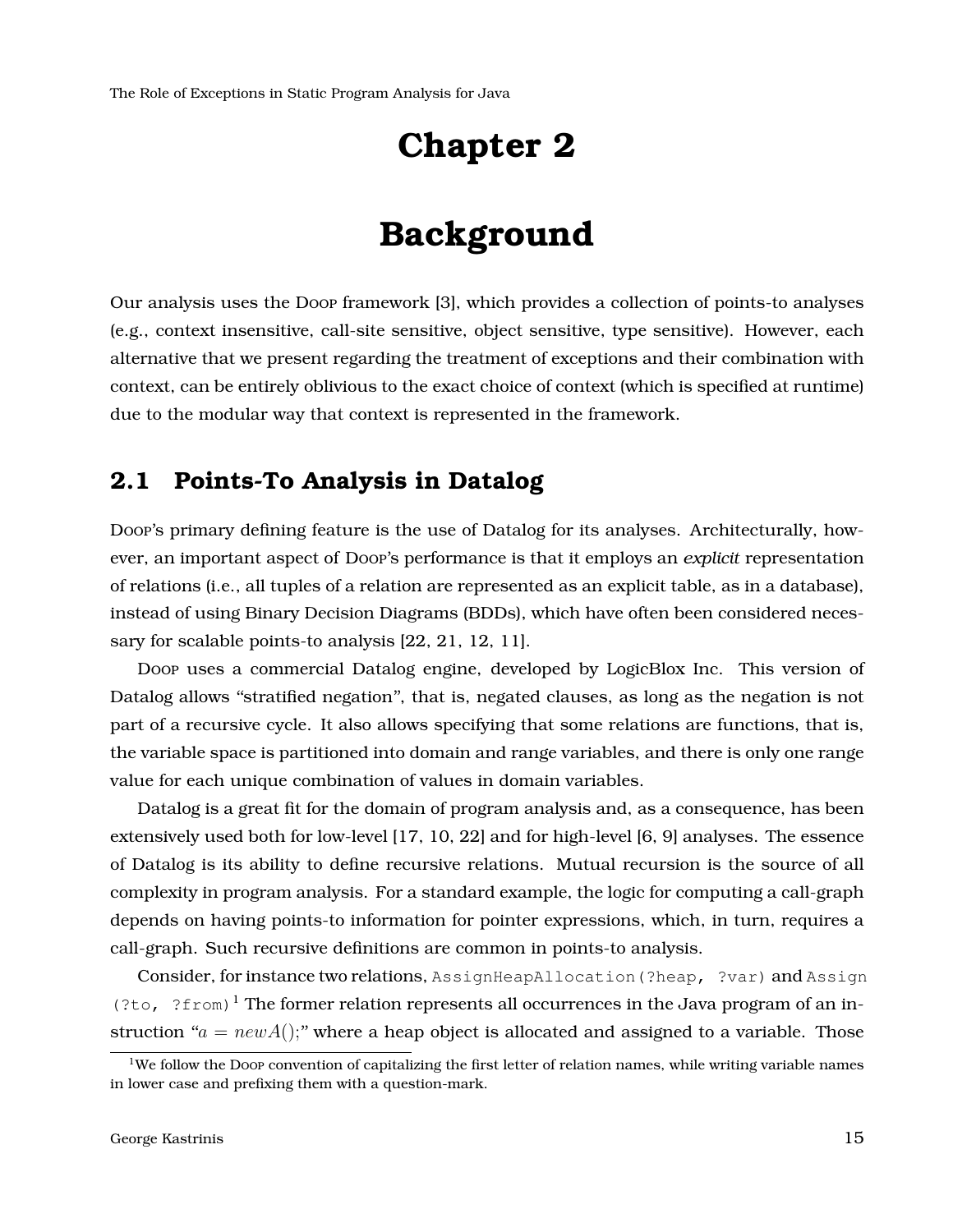relations are the result of a pre-processing  $^2$  $^2$  step that takes a Java program (in Doop this is in intermediate, bytecode, form) as input and produces the relation contents. That kind of relations that directly derive from the input Java program, are also known in Datalog semantics, as the *EDB* (Extensional Database) predicates. A static abstraction of the heap object is captured in variable ?heap—it can be concretely represented as, for example, a fully qualified class name and the allocation's bytecode instruction index. Similarly, relation Assign contains an entry for each assignment between two Java program (reference) variables.

The mapping between the input Java program and the input relations is straightforward and purely syntactic. After this step, a simple pointer analysis can be expressed entirely in Datalog as a transitive closure computation:

```
1 VarPointsTo(?heap, ?var) <- AssignHeapAllocation(?heap, ?var).
2 VarPointsTo(?heap, ?to) <- Assign(?to, ?from), VarPointsTo(?heap, ?from).
```
The Datalog program consists of a series of *rules*, also known in Datalog semantics as the *IDB* (Intensional Database) rules, that are used to establish facts about derived relations (such as VarPointsTo, which is the points-to relation, i.e., it links every program variable, ?var, with every heap object abstraction, ?heap, it can point to) from a conjunction of previously established facts. In the LB-Datalog syntax, the left arrow symbol (<-) separates the inferred fact (i.e., the *head* of the rule) from the previously established facts (i.e., the *body* of the rule).

For instance, line 2 above says that if, for some values of ?from, ?to, and ?heap, Assign(?to,?from) and VarPointsTo(?heap,?from) are both true, then it can be inferred that VarPointsTo(?heap,?to) is true. Note the base case of the computation above (line 1), as well as the recursion in the definition of  $VarPointsTo$  (line 2).

The declarativeness of Datalog makes it attractive for specifying complex program analysis algorithms. Particularly important is the ability to specify recursive definitions—program analysis is fundamentally an amalgam of mutually recursive tasks. For instance, Doop uses mutually recursive definitions of points-to analysis and call-graph construction.

The key for a precise points-to analysis is context-sensitivity, which consists of qualifying program variables and possibly object abstractions—in which case the context-sensitive analysis is said to also have a *context-sensitive heap*—with context information: the analysis collapses information (e.g., ''what objects this method argument can point to'') over all possible executions that result in the same context, while separating all information for different

<span id="page-15-0"></span><sup>2</sup>We use the SOOT framework for the pre-processing of the Java program and the generation of input facts.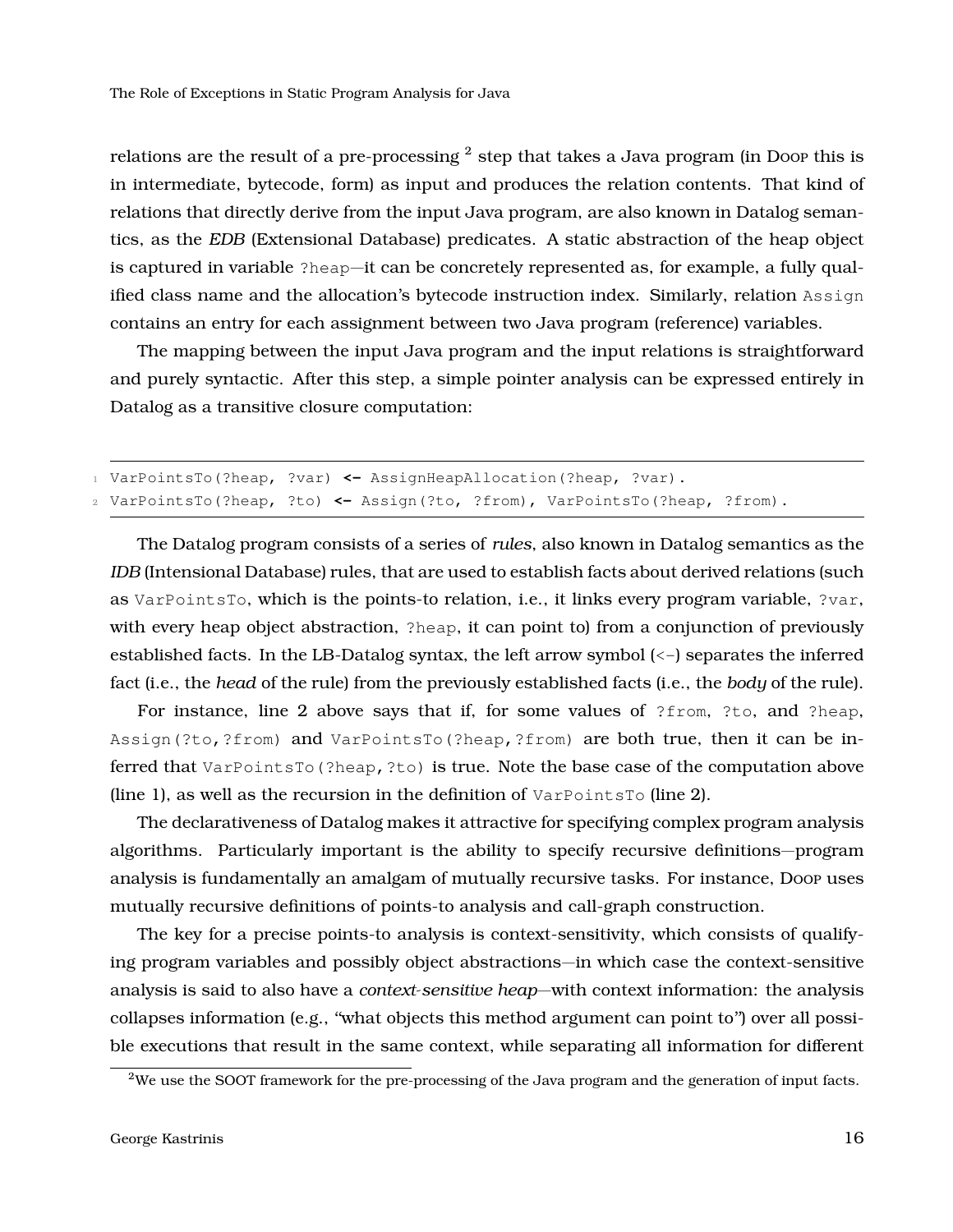```
1 class A {
2 void foo (Object o) { ... }
3 }
4
5 class B {
6 void bar (A a1, A a2) {
7 ...
8 a1.foo(someobj1);
9 ...
10 a2.foo(someobj2);
11 }
12 }
```


contexts. Call-site-sensitivity, object-sensitivity and type-sensitivity are the main flavors of context sensitivity in modern points-to analyses. They differ in the context's components and in how they are combined in order to create new context.

A call-site sensitive analysis uses method call-sites as context elements. For instance, in the code example in Figure [2.1,](#page-16-0) a 1-call-site sensitive analysis will distinguish the two callsites of method foo on lines 7 and 9. In contrast, object-sensitivity uses object allocation sites as context elements. That is, when a method is called on an object, the analysis separates the inferred facts depending on the allocation site of the receiver object (i.e., the object on which the method was called), as well as other allocation sites used as context. Thus, in our example, a 1-object-sensitive analysis will analyze foo separately depending on the allocation sites of the objects that a1 and a2 may point to.

It is not apparent from the code fragment neither whether  $a1$  and  $a2$  may point to different objects, nor to how many objects. Similarly, it is not possible to compare the precision of an object-sensitive and a call-site sensitive analysis in principle. Nonetheless, ever since the introduction of object-sensitivity by Milanova et al. [\[14\]](#page-52-3), there has been accumulating evidence [\[3,](#page-51-1) [11,](#page-52-0) [12,](#page-52-4) [13,](#page-52-7) [15\]](#page-52-8) that it is a superior context abstraction for object-oriented languages, yielding high precision relative to cost.

Type-sensitivity was introduced [\[4\]](#page-51-3) as an analysis directly analogous to an object-sensitive analysis, yet approximating (some) context elements using types instead of full allocation sites. It is a relatively new variant that combines scalability with good precision. In contrast to past uses of types in points-to analysis (e.g., [\[1,](#page-51-6) [16,](#page-52-9) [20\]](#page-53-2)), types used as contexts should *not*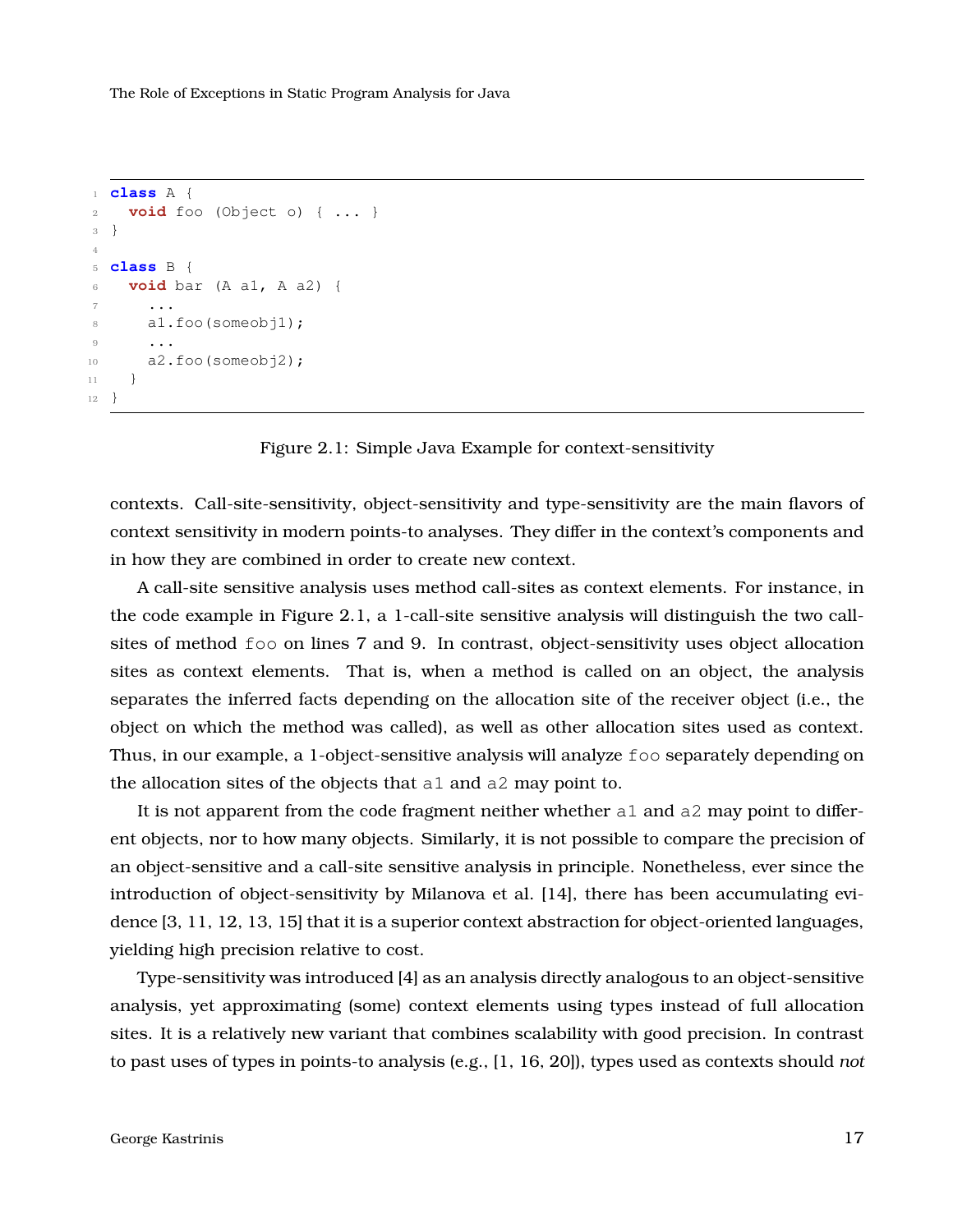be the types of the corresponding objects. Instead, the precision of type-sensitive analysis is due to replacing the allocation site of an objects  $\circ$  (which would be used as context in an object-sensitive analysis) with an upper-bound of the dynamic type of o's allocator object.

Context-sensitive analysis in Doop is, to a large extent, similar to the above contextinsensitive logic. The main changes are due to the introduction of Datalog variables representing contexts for variables (and, in the case of a context-sensitive heap, also objects), in the analyzed program. For an illustrative example, the following two rules handle method calls as implicit assignments from the actual parameters of a method to the formal parameters, in a 1-context-sensitive analysis with a context-*insensitive* heap.[3](#page-17-0)

```
1 Assign(?calleeCtx, ?formal, ?callerCtx, ?actual) <-
2 CallGraphEdge(?callerCtx, ?invocation, ?calleeCtx, ?method),
3 FormalParam[?index, ?method] = ?formal,
4 ActualParam[?index, ?invocation] = ?actual.
5
6 VarPointsTo(?heap, ?toCtx, ?to) <-
   Assign(?toCtx, ?to, ?fromCtx, ?from),
   VarPointsTo(?heap, ?fromCtx, ?from).
```
Note that some of the above relations are functions, in which case the functional notation "Relation [?domainvar] = ?val", is used instead of the traditional relational notation, "Relation(?domainvar, ?val)". Semantically the two are equivalent, with the only difference being that the execution engine enforces the functional constraint and produces an error if a computation causes a function to have multiple range values for the same domain value.

The example shows how a derived Assign relation (unlike the input relation Assign in the earlier basic example) is computed, based on the call-graph information, and then used in deriving a context-sensitive VarPointsTo relation.

For deeper context, the above rules need not to change at all (with the exception of adding a variable for the heap context as well). Doop makes use of the notion of *skolem functions* for creating new contexts. Skolem functions are the way that the Datalog engine provides in order to create new values from existing ones. The existing values, also known as keys, are combined and generate a new unique value. Each skolem predicate is 1:1, meaning that the underlying engine guarantees that the same key values will always generate the same value,

<span id="page-17-0"></span><sup>&</sup>lt;sup>3</sup>This code is the same for either call-site-sensitivity, object-sensitivity or type-sensitivity.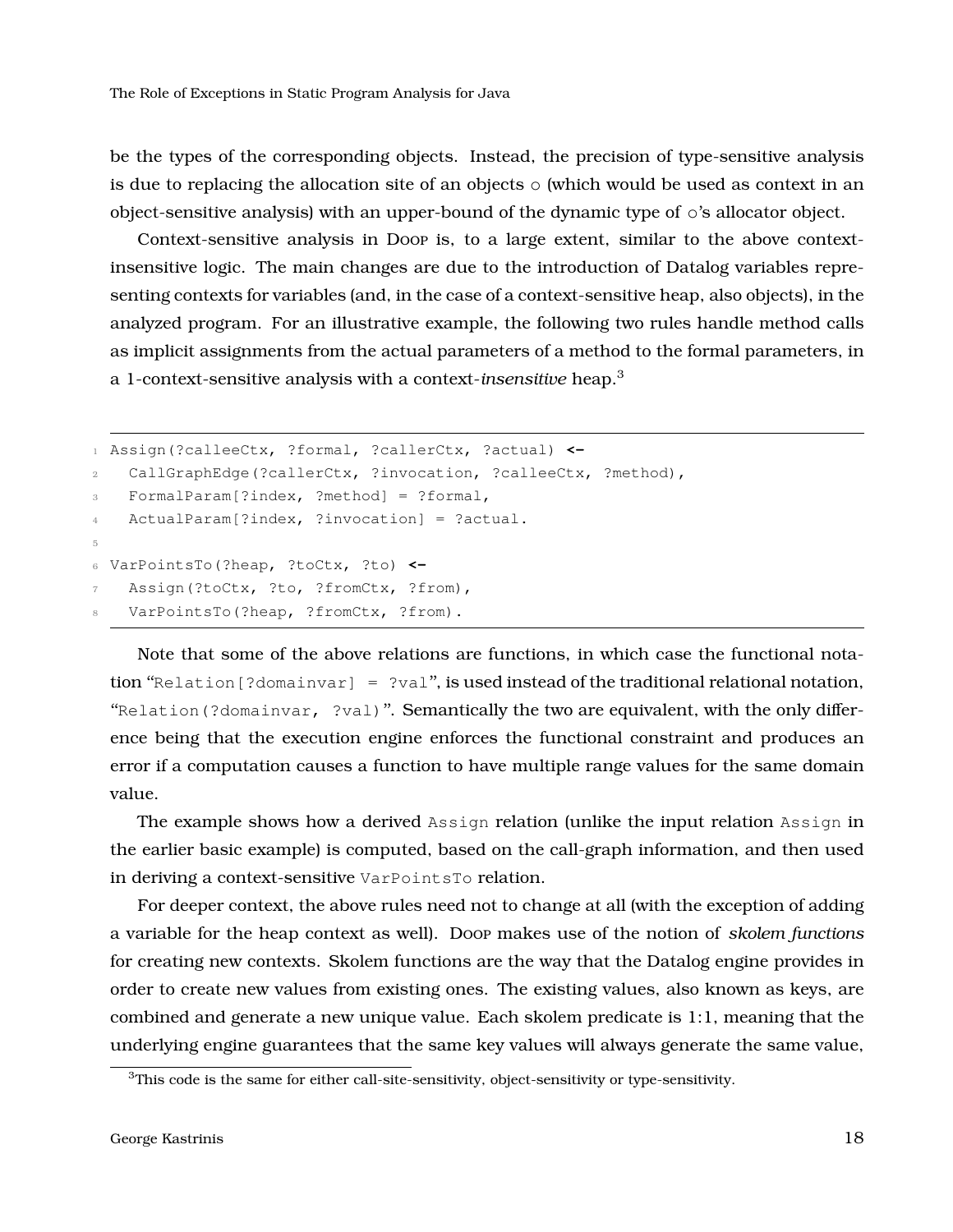and that two different key value sets, will generate different resulting values.

In Doop, skolem functions are used when we need to create a new context for a variable abstraction, simply referred to as *Context*, or a new context for a heap abstraction, simply referred to as *HContext*. We use the notion of *record* and *merge* functions [\[4\]](#page-51-3), that manipulate contexts.

*record* : Label × Context → HContext *merge* : Label × HContext × Context → Context

The record function is used every time an object is created, in order to store the creation context with the object. Its first argument is the current allocation statement label and its second one is the current (caller's) context. The merge function is used on every method invocation. Its first argument is the current call statement label, while the second and third arguments are the context of allocation of the method's receiver object and the current (caller's) context, respectively. The key for different flavors of context sensitivity is to specify different record and merge functions.

For instance, the rule for an object allocation in a 1-object-sensitive analysis with a context-sensitive heap can be as following: [4](#page-18-0)

```
1 Record [?heap, ?ctx] = ?hCtx,
2 VarPointsTo(?hCtx, ?heap, ?ctx, ?var) <-
   AssignNormalHeapAllocation(?heap, ?ctx, ?var).
```
The above rule states that whenever a new heap object is allocated, its heap context will be uniquely identified by the current context. Each analysis has to define the *Record* and *Merge* predicates, and Doop employs a macro system to make the integration with the main part of the code, where most of the rules concerning the point-to analysis are defined, quite straight-forward.

Generally, the declarative nature of Doop often allows for very concise specifications of analyses. In [\[3\]](#page-51-1), Bravenboer and Smaragdakis demonstrate a striking example of the logic for the Java cast checking—i.e., the answer to the question "can type A be cast to type B?". The Datalog rules are almost an exact transcription of the Java Language Specification. A small excerpt, with the Java Language Specification text included in comments, can be seen in Figure [2.2.](#page-19-0)

<span id="page-18-0"></span><sup>&</sup>lt;sup>4</sup>Technical details about the usage of skolem functions have been omitted.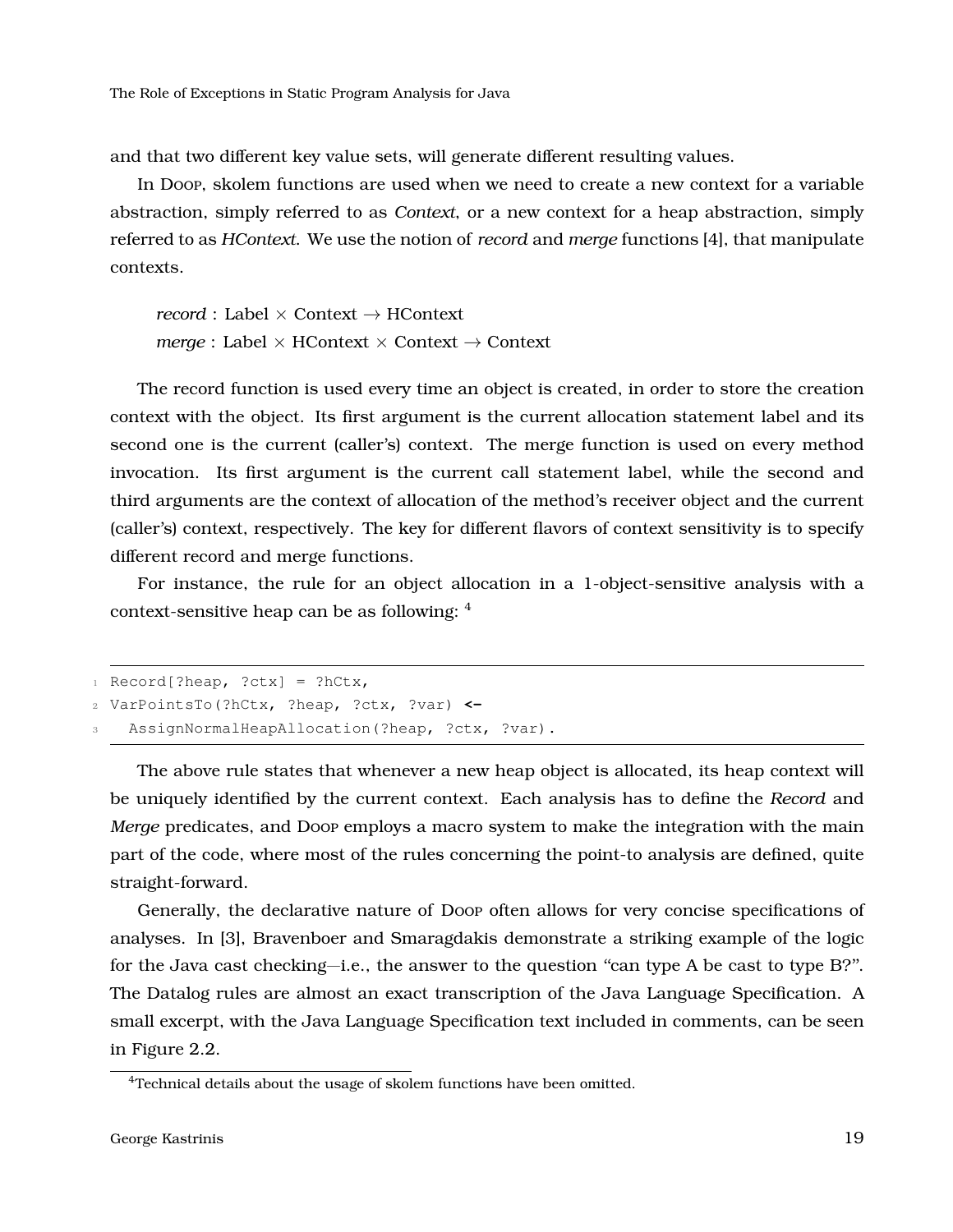```
1 // If S is an ordinary (nonarray) class, then:
2 // o If T is a class type, then S must be the
3 // same class as T, or a subclass of T.
4 CheckCast(?s, ?s) <- ClassType(?s).
5 CheckCast(?s, ?t) <- Subclass(?t, ?s).
6 ...
7 // o If T is an array type TC[], that is, an array of components
8 // of type TC, then one of the following must be true:
9 // + TC and SC are the same primitive type
10 CheckCast(?s, ?t) <-
11 ArrayType(?s), ArrayType(?t),
12 ComponentType(?s, ?sc), ComponentType(?t, ?sc), PrimitiveType(?sc).
13
14 // + TC and SC are reference types (2.4.6), and type SC can be
15 // cast to TC by recursive application of these rules.
16 CheckCast(?s, ?t) <-
17 ComponentType(?s, ?sc), ComponentType(?t, ?tc),
18 ReferenceType(?sc), ReferenceType(?tc), CheckCast(?sc, ?tc).
```
Figure 2.2: Excerpt of Datalog code for Java cast checking, together with Java Language Specification text in comments. The rules are quite faithful to the specification.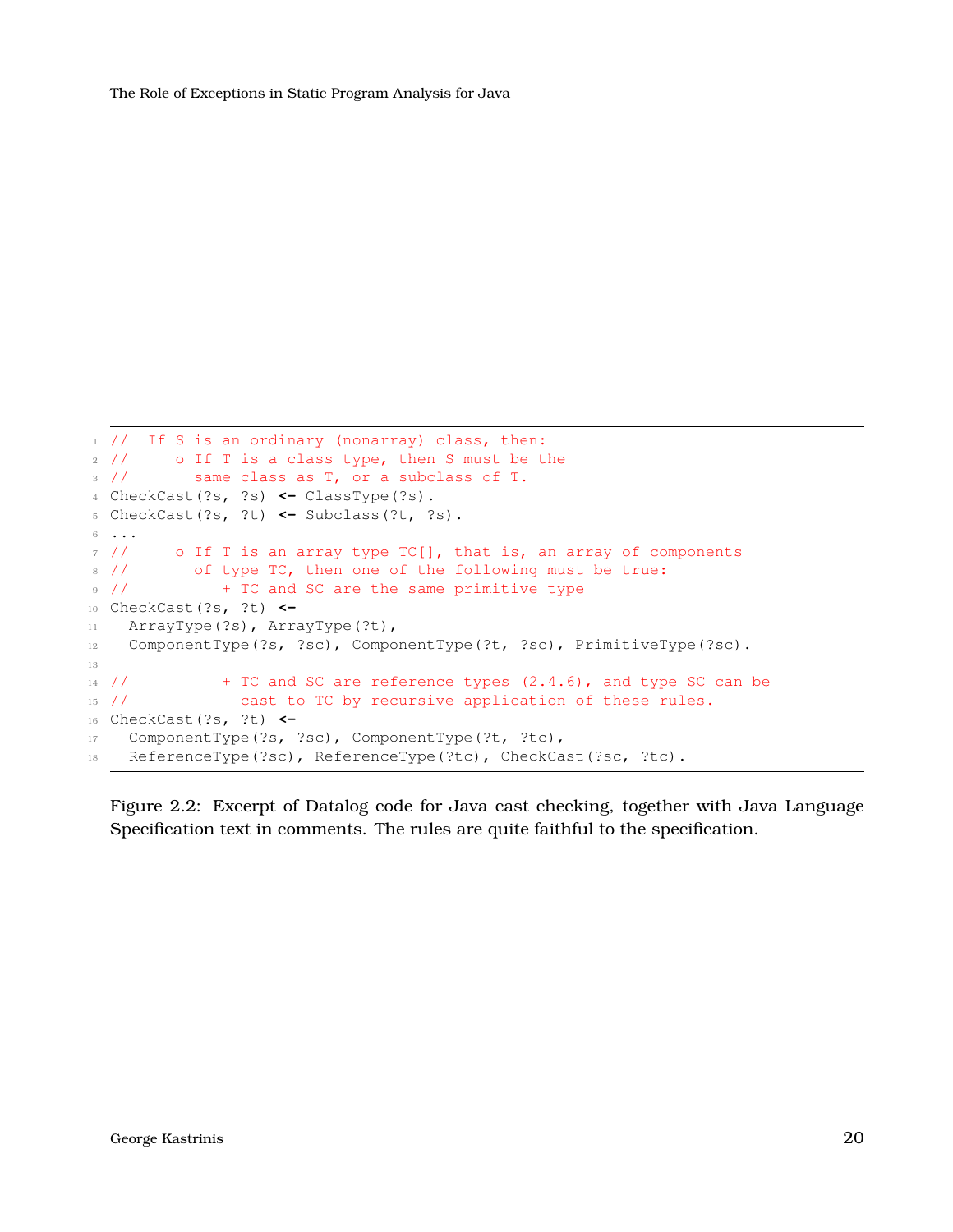## **Chapter 3**

# <span id="page-20-0"></span>**Background of Points-to and Exception Analysis**

In this chapter, we present previous work supporting the claim that exception analysis is better done in combination with points-to analysis and explaining how context-sensitivity can help in achieving higher precision and better performance.

## <span id="page-20-1"></span>**3.1 Exception Analysis**

Exception analysis and points-to analysis are typically done in complete separation. Past algorithms for precise exception analysis use precomputed points-to information. Past pointsto analyses either unsoundly ignore exceptions altogether, or conservatively compute a crude approximation of exception throwing (e.g., considering an exception throw as an assignment to a global variable accessible from any catch clause). It was shown however [\[2\]](#page-51-0) that this separation results in significant slowdowns or vast imprecision. This is because the two kinds of analyses are interdependent and neither can be performed accurately without the other.

### <span id="page-20-2"></span>**3.2 Joint Points-To and Exception Analysis**

The approach where exceptions are treated equally to other code features is the one followed by the Doop framework. The resulting exception analysis is ''fully precise'', as it models closely the Java exception handling semantics. The necessary approximation is provided only through whichever abstractions are used for contexts and objects in the base points-to analysis. This combined approach achieves similar precision relative to exceptions as the best past precise exceptions analysis, with a runtime of seconds instead of tens of minutes. At the same time, the precision of points-to information is much higher than that in points-to analyses that treat exceptions conservatively, all at a fraction of the execution time.

The relevant parts of exception handling in Java consist of *declaring* and *throwing* excep-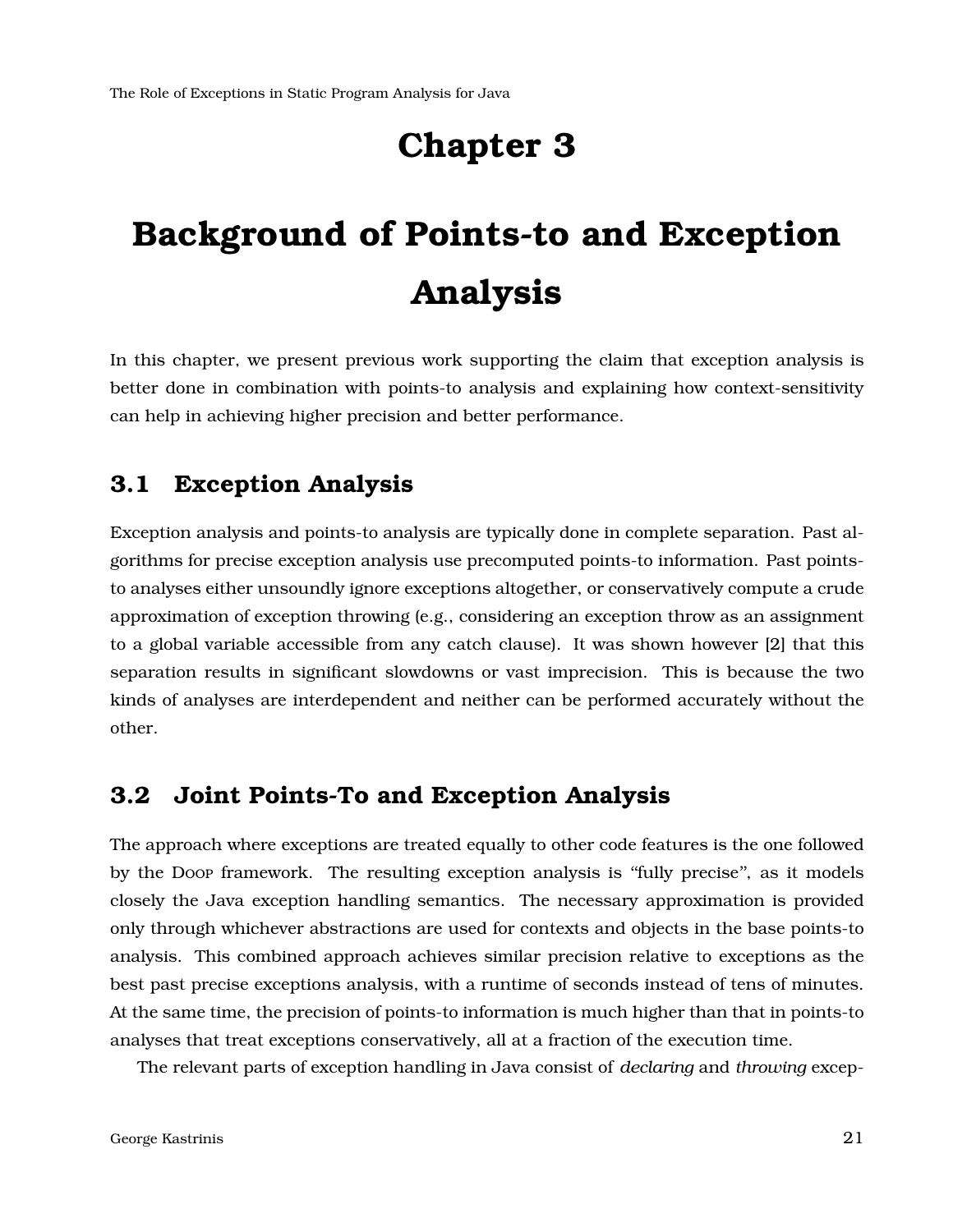```
1 ThrowPointsTo(?hctx, ?heap, ?callerCtx, ?callerMethod) <-
2 CallGraphEdge(?callerCtx, ?invocation, ?calleeCtx, ?tomethod),
3 ThrowPointsTo(?hctx, ?heap, ?calleeCtx, ?tomethod),
4 HeapAllocation:Type[?heap] = ?heaptype,
5 not exists ExceptionHandler[?heaptype, ?invocation],
6 Instruction:Method[?invocation] = ?callerMethod.
7
8 VarPointsTo(?hctx, ?heap, ?callerCtx, ?param) <-
9 CallGraphEdge(?callerCtx, ?invocation, ?calleeCtx, ?tomethod),
10 ThrowPointsTo(?hctx, ?heap, ?calleeCtx, ?tomethod),
11 HeapAllocation:Type[?heap] = ?heaptype,
12 ExceptionHandler[?heaptype, ?invocation] = ?handler,
13 ExceptionHandler:FormalParam[?handler] = ?param.
```
Figure 3.1: Propagation of exceptions for method invocations. ThrowPointsTo: A method ?callerMethod throws an exception ?heap if there is a call-graph edge from an invocation in ?callerMethod to some method ?tomethod and ?tomethod throws ?heap. Also, the exception should not be caught immediately by an exception handler in ?tomethod. VarPointsTo: If there is such an exception handler, then the exception ?heap is assigned to the formal parameter ?param of the exception handler.

tions, as well as *catching* them. An extra element, the Java finally clause, often causes headaches for static analysis purposes [\[5\]](#page-51-7) but is a non-issue in our context. Doop performs all analysis on bytecode. At that level, all uses of finally have already been translated away by the Java compiler. $<sup>1</sup>$  $<sup>1</sup>$  $<sup>1</sup>$ </sup>

The logic in Doop models the Java exception handling semantics. Exceptions introduce an interprocedural layer of assignments over the normal source code. At throw statements, normal objects flow in the exception-flow. At exception handlers, exception objects flow to normal Java variables. The propagation of exceptions is similar to the propagation of objects over assignments, except that assignment to an exception handler depends on the run-time type of an exception, somewhat similarly to dynamic dispatch. An excerpt of the code responsible for the exception handling is included in Appendix [A.](#page-44-0)

An example of how the exception logic interacts with the main logic of the points-to analysis is given in Figure [3.1.](#page-21-0)

We can observe here that the declarative definition of our analysis is the main reason for its power with such conciseness. Defining the complex mutual interdependencies man-

<span id="page-21-1"></span><sup>&</sup>lt;sup>1</sup>The finally block is copied appropriately and executed on any possible exit point, normal or exceptional, of the try block or any local catch block.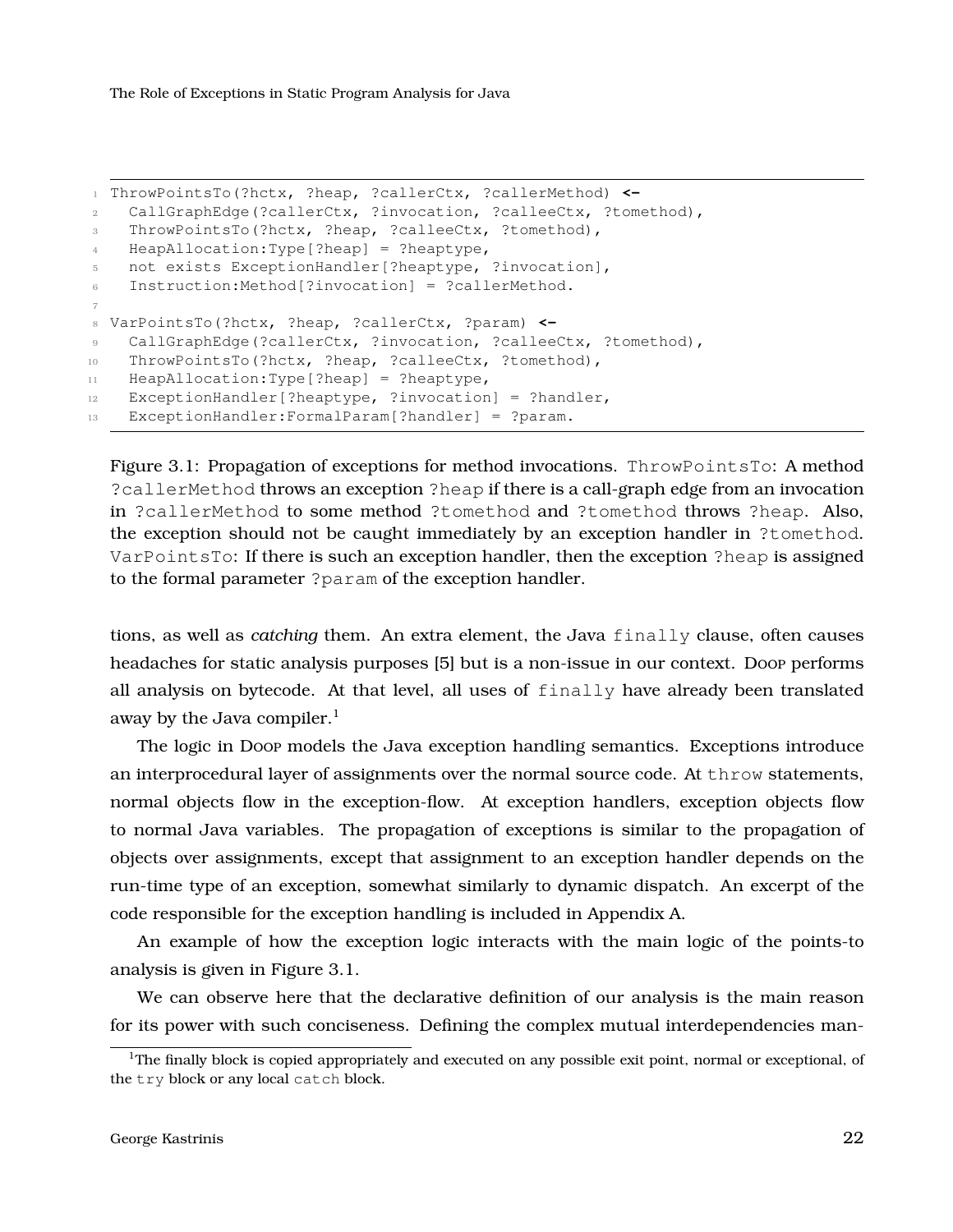ually would have been very hard. Doop has multiple rules that cause the computation of VarPointsTo to depend on call-graph information. Similarly, there are many rules that cause the call-graph computation to depend on VarPointsTo. We add more complex mutual recursion to these rules, by making VarPointsTo depend on ThrowPointsTo (and vice versa) while ThrowPointsTo also depends on call-graph information (CallGraphEdge). The Datalog engine automatically incrementalizes all computation so that all iterations to fixpoint only need to operate on facts newly added to each relation.

Another element to note is that the exception handling logic is, in a sense, fully precise. This is not a formal statement, but we claim it informally based on inspection of the natural language text of the Java Virtual Machine Specification. We certainly have not consciously introduced any approximation in the exception handling logic. Of course, there is an approximation introduced in our exception analysis, but this comes directly from the abstraction of the host points-to analysis.

## <span id="page-22-0"></span>**3.3 Context-Sensitive Exception Analysis**

Adding context to our exception analysis requires propagating exceptions over the contextsensitive call-graph, and not over the conventional, user-visible context-insensitive one. Why is context-sensitivity important, however? The goal of a joint analysis is to employ the wellunderstood precision mechanisms of a standard points-to analysis in order to match the precision of (much more expensive) analyses specifically designed to track exception flow. Indeed, rich context abstractions allow our analysis to handle even complicated scenarios of the exception-flow analysis by Fu et al. [\[7\]](#page-51-8) which are used to motivate improvements over the original DataReach algorithm [\[8\]](#page-51-9).

A simple but illustrative example is shown in Figure [3.2](#page-23-1) [\[7\]](#page-51-8). If we do not distinguish different calls to BufferedInputStream.read, exceptions resulting from the read invocation in readFile leak to readNet and vice versa. Our context-insensitive pointer analysis with precise exception analysis returns 9 exception-links between native methods throwing  $I/O$  exceptions and the exception handlers in readFile and readNet (Table [3.1\)](#page-23-2). Even a 1-call-site-sensitive analysis is ineffective. A single call-site is not sufficient context to distinguish the different calling contexts of the native methods—a very long call string would be required for that. However, a 1-object-sensitive analysis is sufficient and yields the required precision (Table [3.2\)](#page-24-0). This example also shows that a context-sensitive representation of ThrowPointsTo is crucial: both readFile and readNet share some methods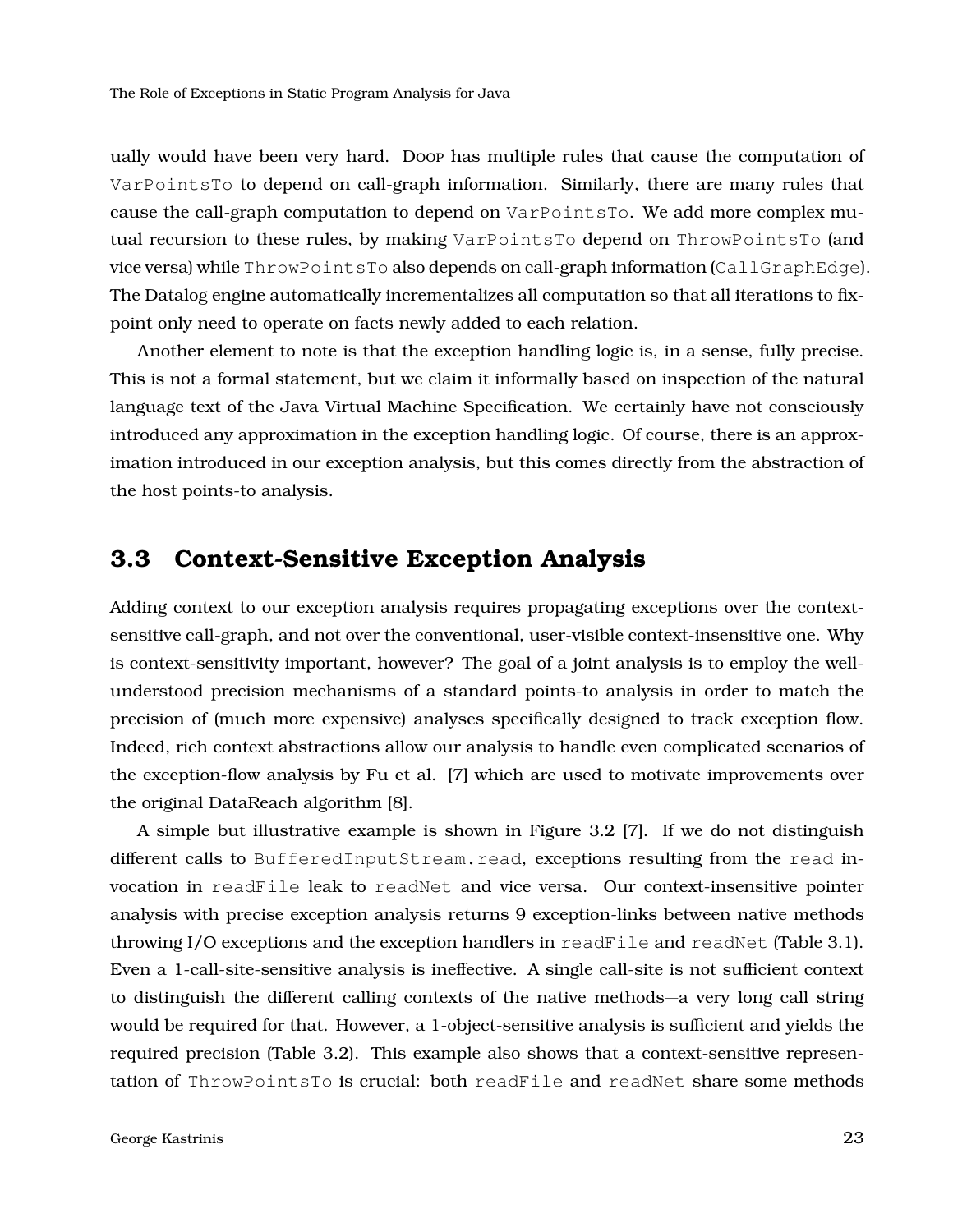on their call-graph paths to potential exception throwing code. Therefore, although the callgraph is context-sensitive, a context-insensitive ThrowPointsTo would merge the exception information of those distinct paths.

```
1 public void readFile(String filename) {
2 byte[] buffer = new byte[256];
3 try {
4 InputStream f = new FileInputStream(filename);
5 InputStream fin = new BufferedInputStream(f);
6 int c = \text{fin.read(bluffer)};
7 } catch(IOException exc) { ... }
8 }
9 public void readNet(Socket socket) {
10 byte[] buffer = new byte[256];
11 try {
12 InputStream s = socket.getInputStream();
13 InputStream sin = new BufferedInputStream(s);
14 int c = sin.read(buffer);
15 } catch(IOException exc) { ... }
16 }
```
Figure 3.2: Exception-flow analysis example

<span id="page-23-2"></span>

|                    | readFile: catch IOException      |
|--------------------|----------------------------------|
| FileInputStream:   | void open(java.lang.String)      |
| FileInputStream:   | int readBytes(byte[], int, int)  |
| FileInputStream:   | int available()                  |
| PlainSocketImpl:   | int socketAvailable()            |
| SocketInputStream: | int socketRead(byte[], int, int) |
|                    |                                  |
|                    | readNet: catch IOException       |
| FileInputStream:   | int readBytes(byte[], int, int)  |
| FileInputStream:   | int available()                  |
| PlainSocketImpl:   | int socketAvailable()            |
| SocketInputStream: | int socketRead(byte[], int, int) |

<span id="page-23-0"></span>Table 3.1: Exception-catch links for Fig. [3.2](#page-23-1) using context-insensitive analysis, focusing on native methods.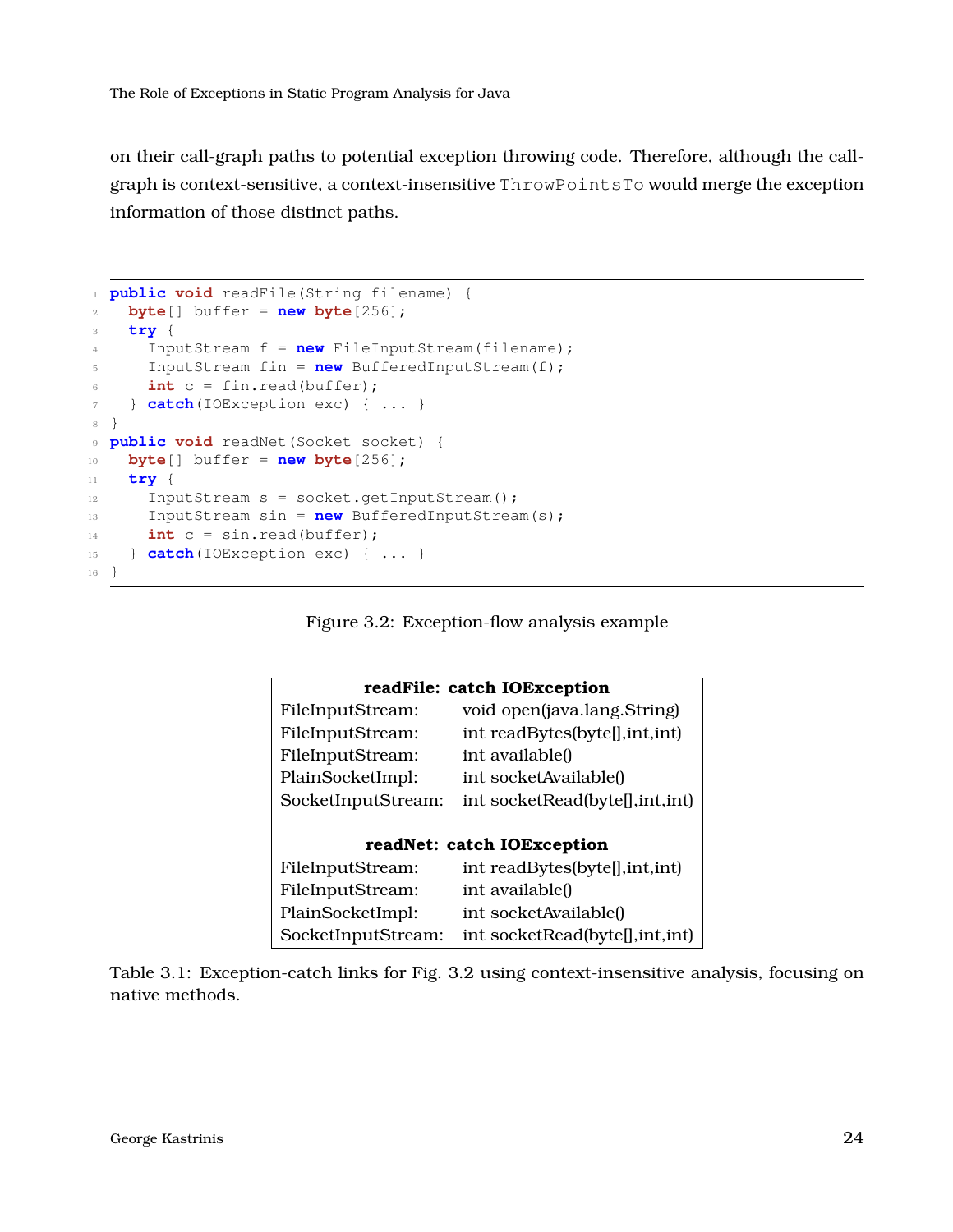<span id="page-24-0"></span>

|                    | readFile: catch IOException     |
|--------------------|---------------------------------|
| FileInputStream:   | void open(java.lang.String)     |
| FileInputStream:   | int readBytes(byte[], int, int) |
| FileInputStream:   | int available()                 |
|                    |                                 |
|                    | readNet: catch IOException      |
| PlainSocketImpl:   | int socketAvailable()           |
| SocketInputStream: | int socketRead(byte[],int,int)  |

Table 3.2: Exception-catch links for Fig. [3.2](#page-23-1) using 1-object-sensitive analysis, focusing on native methods.

### **3.4 Precise Versus Imprecise Exception Analysis**

We include here experimental results from previous work on the Doop framework [\[2\]](#page-51-0) that support the claim that the separation of exception analysis from pointer analysis results in either significant slowdowns or vast imprecision. The comparison is between a precise joint exception and points-to analysis, and an imprecise one. The imprecise exception analysis assigns all exceptions thrown in reachable methods to a single variable. This variable is assigned to all reachable exception handlers. Type filtering removes exceptions that are not assignment-compatible with the type of a specific exception handler. Four analyses are evaluated: context-insensitive (insens), 1-call-site sensitive (1-call), 1-call-site sensitive with a context-sensitive heap abstraction (1-call+H), and 1-object-sensitive (1-obj). The results are for a subset of the DaCapo benchmarks programs. For context-sensitive analysis, there are two sets of statistics. One corresponds to end-user visible results and the other to primary internal complexity metrics. The first group (''*after dropping contexts*'') drops all contexts after a context-sensitive analysis. The second group of results (''*before dropping contexts*'') is context-sensitive, although it does drop the context of the heap abstraction for the 1-call+H analysis, so that it is comparable with the rest. The statistics for the imprecise analyses are relative to the corresponding statistics of the precise ones (e.g., in 1-call for antlr, the  $\times$ 1.7 in vars means that the VarPointsTo relation is 1.7 times larger compared to the precise 1 call analysis). The imprecise exception analysis does not compute the exceptions potentially thrown by each method, therefore the corresponding cells of Table [3.3](#page-26-0) are empty (-).

The primary benefit from a precise analysis, is evident in the precision of the pointsto results. Mainly the *context-insensitive* var points-to relation (the primary user-visible end result of a points-to analysis) is substantially smaller compared to imprecise exception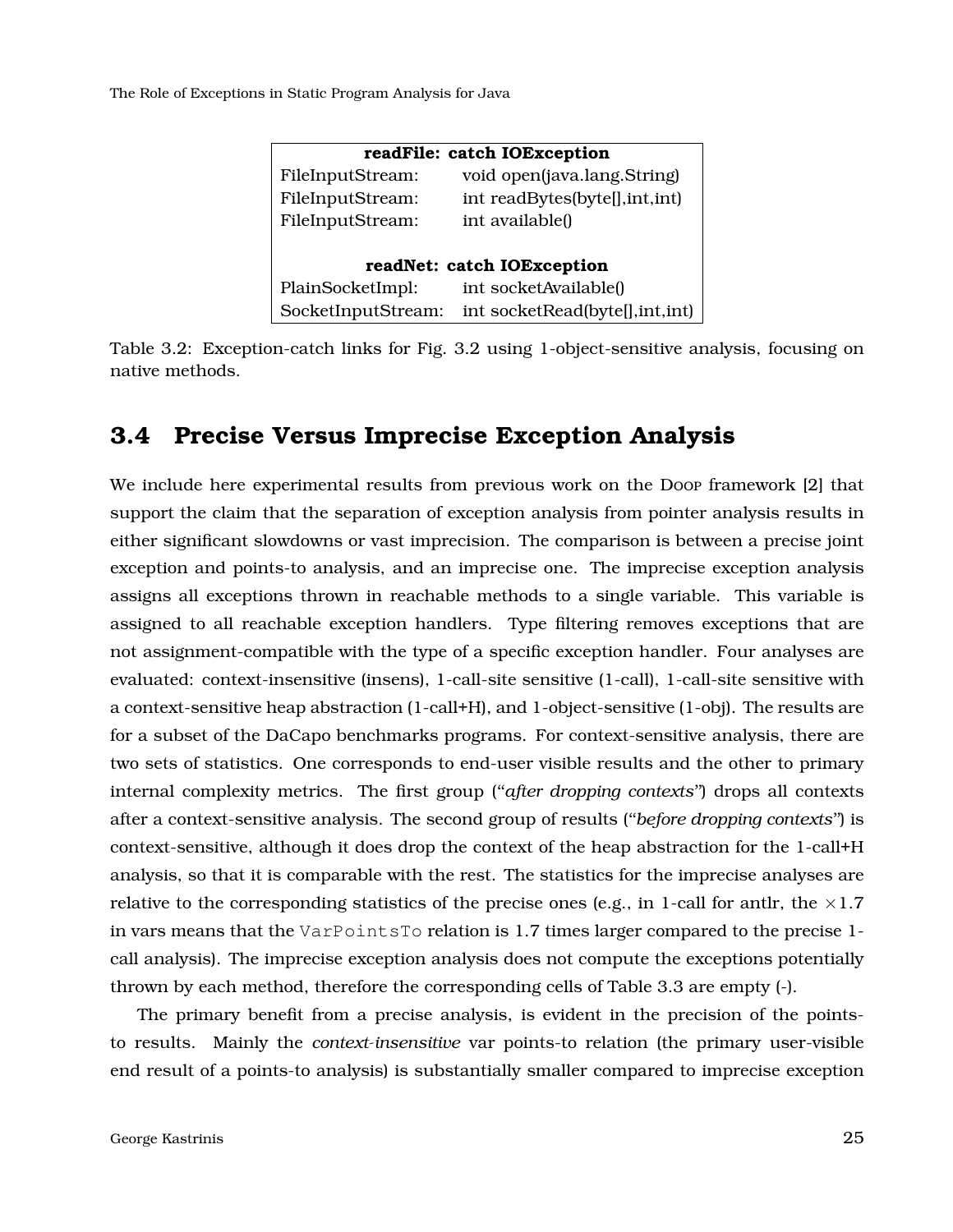handling. The *context-sensitive* var points-to relation is comparatively even smaller when using precise exception handling.

Another point of interest is that of call-graph precision. Precise exception analysis does not substantially reduce the number of nodes and edges of the *context-insensitive* call-graph. This is not surprising, since earlier studies demonstrated that improvements in precision barely influence the context-insensitive call-graph [\[12\]](#page-52-4). The *context-sensitive* call-graph is also not significantly affected, except in the case of the 1-obj analysis. This is quite expected, since the analysis uses objects as contexts.<sup>[2](#page-25-0)</sup>

A major metric of the precision of the exception analysis is that of throw points-to relation. Comparing insensitive analyses and the context-sensitive ones, the *context-insensitive* throw points-to relation is generally two times smaller. This confirms that using a context-sensitive pointer analysis is useful for determining which exceptions may be thrown by a method. In addition, similarly to var points-to, the 1-obj analysis is the most precise analysis for the throw points-to. This corresponds to conclusions in related work that object sensitivity is the most useful context abstraction for object-oriented programs.

Finally, besides the precision improvements, the most striking result is the performance improvement of using precise exception analysis with the 1-obj pointer analysis. The analysis time comparison is a trade-off in most cases. Compared to an imprecise exception analysis, a precise one computes more information: the throw points-to relation. This relation is big, usually comparable to the var points-to relation. The performance of the benchmarks is correlated with the sum of the var points-to, throw points-to and call-graph edge relations. If introducing the throw points-to calculation substantially reduces the others, then the performance improves substantially.

<span id="page-25-0"></span> $^{2}$ If a variable points to more abstract objects, then methods invoked on this variable will be invoked in more contexts under a 1-obj analysis.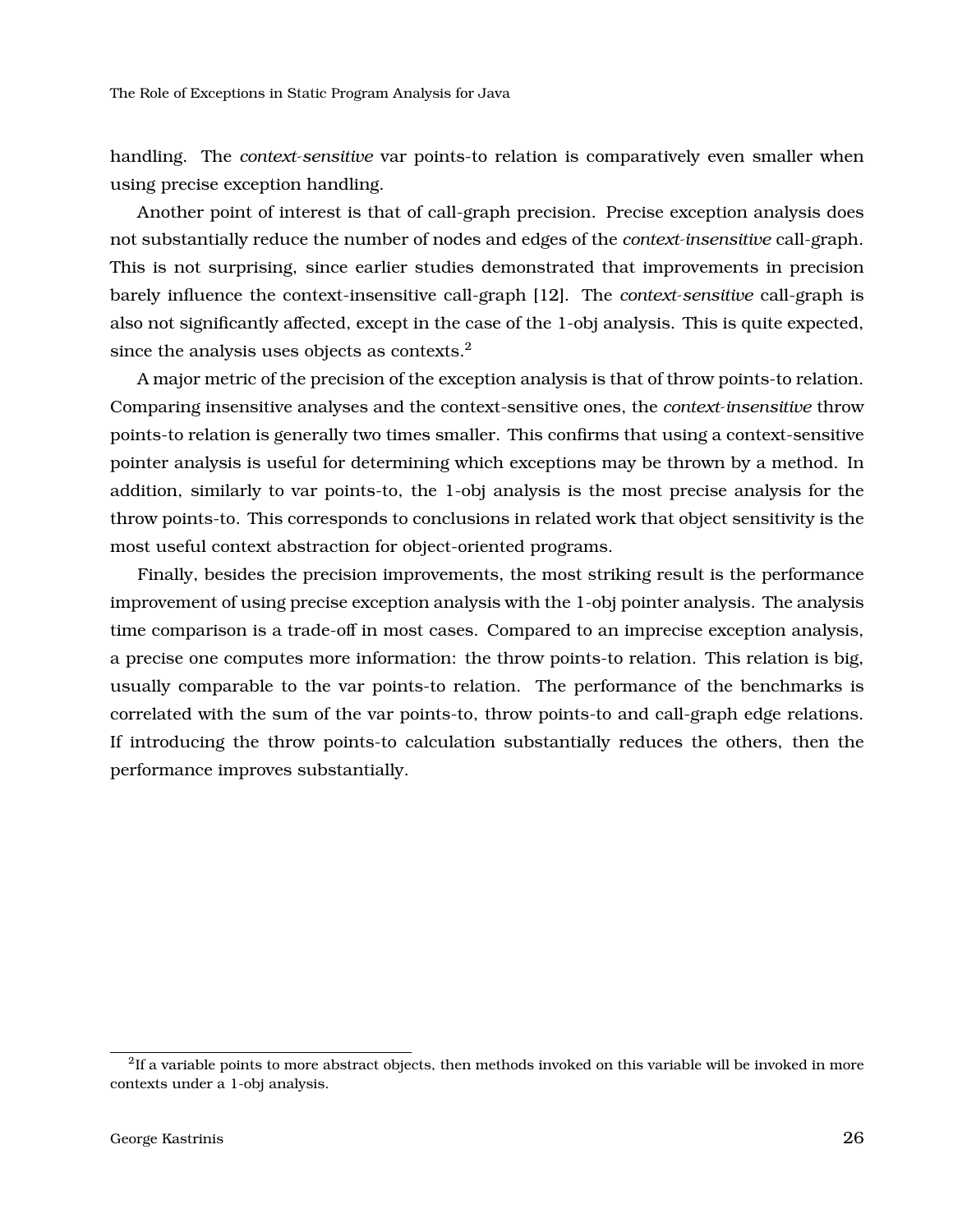<span id="page-26-0"></span>

|                                              |           |                |               |              | after dropping contexts |                 |                          |                          |                |              | before dropping contexts |                 |                              |                          |                 |
|----------------------------------------------|-----------|----------------|---------------|--------------|-------------------------|-----------------|--------------------------|--------------------------|----------------|--------------|--------------------------|-----------------|------------------------------|--------------------------|-----------------|
| prog                                         |           | analysis       | nodes         | edges        | vars                    |                 | throws                   |                          | nodes          | edges        | vars                     |                 | throws                       |                          | time (sec)      |
|                                              |           | insens         | 5K            | 38K          | 10M                     | 181             | 1.3M                     | $\overline{252}$         | 5K             | 38K          | 10M                      | 181             | 1.3M                         | $\overline{252}$         | 74              |
|                                              | precise   | 1-call         | $5\mathrm{K}$ | 38K          | 767K                    | 13              | 757K                     | 150                      | 38K            | 159K         | 4.3M                     | 17              | 4.5M                         | 119                      | $91\,$          |
|                                              |           | $1$ -call $+H$ | $5\mathrm{K}$ | 38K          | 759K                    | 13              | 756K                     | 150                      | 38K            | 154K         | 4.1M                     | 16              | 4.5M                         | 119                      | 464             |
|                                              |           | $1$ -obj       | $5K$          | 38K          | 598K                    | 10              | 579K                     | 115                      | 60K            | 1.0M         | 3.4M                     | 9               | 1.9M                         | 31                       | $191\,$         |
|                                              |           | insens         | $\times1.0$   | $\times1.0$  | $\times1.0$             | $+9$            |                          | $\overline{\phantom{a}}$ | $\times1.0$    | $\times1.0$  | $\times1.0$              | $+9$            |                              | $\frac{1}{2}$            | 53              |
|                                              |           | 1-call         | $\times 1.0$  | $\times1.0$  | $\times1.7$             | $+10$           | $\overline{a}$           | $\overline{\phantom{a}}$ | $\times1.0$    | $\times1.0$  | $\times 1.4$             | $+7$            | $\overline{\phantom{a}}$     | $\frac{1}{2}$            | 59              |
|                                              | imprecise | $1$ -call $+H$ | $\times1.0$   | $\times 1.0$ | $\times1.7$             | $+10$           |                          | $\frac{1}{2}$            | $\times 1.0$   | $\times 1.0$ | $\times 1.4$             | $+7$            |                              | $\overline{\phantom{m}}$ | 467             |
|                                              |           | $1$ -obj       | $\times 1.0$  | $\times 1.0$ | $\times2.0$             | $+11$           |                          | $\overline{\phantom{a}}$ | $\times 1.1$   | $\times 6.1$ | $\times 4.6$             | $+28$           | $\overline{a}$               | $\overline{\phantom{a}}$ | 2680            |
|                                              |           | insens         | $8\mathrm{K}$ | 40K          | 5.7M                    | 82              | 1.8M                     | 230                      | 8K             | 40K          | 5.7M                     | 82              | 1.8M                         | 230                      | 65              |
| antlr<br>chart<br>eclipse<br>jython<br>xalan |           | 1-call         | $8\mathrm{K}$ | 39K          | 2.5M                    | 36              | 956K                     | 123                      | 40K            | 170K         | 17M                      | 64              | 3.7M                         | 94                       | 138             |
|                                              | precise   | $1$ -call $+H$ | $8\mathrm{K}$ | 39K          | 2.5M                    | 35              | 955K                     | 123                      | 40K            | 169K         | 17M                      | 64              | 3.7M                         | 94                       | 650             |
|                                              |           | $1$ -obj       | $8\mathrm{K}$ | 39K          | 2.3M                    | 33              | 792K                     | 103                      | 95K            | 1.9M         | 18M                      | 27              | 4.5M                         | 47                       | 447             |
|                                              |           | insens         | $\times 1.0$  | $\times1.0$  | $\times1.2$             | $+13$           |                          | $\overline{\phantom{a}}$ | $\times 1.0$   | $\times 1.0$ | $\times 1.2$             | $+13$           |                              | $\overline{\phantom{a}}$ | 44              |
|                                              | imprecise | 1-call         | $\times 1.0$  | $\times1.0$  | $\times1.4$             | $+14$           |                          | $\overline{\phantom{a}}$ | $\times 1.0$   | $\times 1.0$ | $\times 1.2$             | $+11$           |                              | $\frac{1}{2}$            | 113             |
|                                              |           | $1$ -call $+H$ | $\times1.0$   | $\times1.0$  | $\times1.4$             | $+14$           | $\overline{\phantom{m}}$ | $\overline{\phantom{a}}$ | $\times1.0$    | $\times1.0$  | $\times 1.2$             | $+11$           | $\overline{\phantom{a}}$     | $\frac{1}{2}$            | 671             |
|                                              |           | $1$ -obj       | $\times1.0$   | $\times1.0$  | $\times 1.4$            | $+15$           |                          | $\overline{a}$           | $\times 1.1$   | $\times 5.4$ | $\times 2.3$             | $+31$           |                              | $\frac{1}{2}$            | 5429            |
|                                              |           | insens         | $5K$          | <b>26K</b>   | 3.1M                    | 69              | 1.4M                     | 286                      | 5K             | <b>26K</b>   | 3.1M                     | 69              | 1.4M                         | 286                      | 41              |
|                                              | precise   | 1-call         | $5K$          | 25K          | 841K                    | 19              | 728K                     | 151                      | 25K            | 125K         | 4.5M                     | 26              | 2.9M                         | 114                      | 69              |
|                                              |           | $1$ -call $+H$ | $5\mathrm{K}$ | 25K          | 838K                    | 19              | 727K                     | 151                      | 25K            | 125K         | 4.5M                     | 26              | 2.9M                         | 114                      | 316             |
|                                              |           | $1$ -obj       | $5K$          | 25K          | 672K                    | 15              | 592K                     | 123                      | 55K            | 2.3M         | 5.3M                     | 14              | 3.1M                         | 56                       | 480             |
|                                              | imprecise | insens         | $\times1.0$   | $\times 1.0$ | $\times1.2$             | $+11$           |                          | $\overline{\phantom{a}}$ | $\times 1.0$   | $\times 1.0$ | $\times1.2$              | $+11$           | $\overline{a}$               | $\frac{1}{2}$            | $\overline{27}$ |
|                                              |           | 1-call         | $\times1.0$   | $\times 1.0$ | $\times1.7$             | $+14$           |                          | $\overline{\phantom{m}}$ | $\times1.0$    | $\times 1.0$ | $\times1.3$              | $+9$            |                              | $\overline{\phantom{m}}$ | 50              |
|                                              |           | $1$ -call $+H$ | $\times 1.0$  | $\times1.0$  | $\times1.7$             | $+13$           | $\overline{\phantom{m}}$ | $\overline{a}$           | $\times 1.0$   | $\times1.0$  | $\times 1.3$             | $+9$            |                              | $\overline{a}$           | 287             |
|                                              |           | $1$ -obj       | $\times1.0$   | $\times1.0$  | $\times2.0$             | $+15$           |                          | $\overline{\phantom{a}}$ | $\times 1.1$   | $\times 4.1$ | $\times3.8$              | $+33$           |                              | $\frac{1}{2}$            | 3794            |
|                                              |           | insens         | 6K            | 33K          | 5.1M                    | 93              | 1.9M                     | 322                      | 6K             | 33K          | 5.1M                     | 93              | 1.9M                         | 322                      | 66              |
|                                              |           | 1-call         | $6\mathrm{K}$ | 33K          | 2.3M                    | 41              | 1.2M                     | 198                      | 33K            | 150K         | 14M                      | 58              | 5.1M                         | 154                      | 141             |
|                                              | precise   | $1$ -call $+H$ | 6K            | 33K          | 2.3M                    | 41              | 1.2M                     | 198                      | 33K            | 150K         | 14M                      | 58              | 5.1M                         | 154                      | 1358            |
|                                              |           | $1$ -obj       | 6K            | 33K          | 2.0M                    | 36              | 1.1M                     | 189                      | 95K            | 2.6M         | 17M                      | 25              | 14M                          | 146                      | 914             |
|                                              | imprecise | insens         | $\times1.0$   | $\times1.0$  | $\times1.2$             | $+18$           |                          | $\overline{\phantom{m}}$ | $\times 1.0$   | $\times1.0$  | $\times 1.2$             | $+18$           | $\qquad \qquad \blacksquare$ | $\frac{1}{2}$            | 41              |
|                                              |           | 1-call         | $\times1.0$   | $\times 1.0$ | $\times1.5$             | $+22$           |                          | $\overline{a}$           | $\times1.0$    | $\times1.0$  | $\times1.4$              | $+24$           |                              | $\overline{\phantom{0}}$ | 117             |
|                                              |           | $1$ -call $+H$ | $\times 1.0$  | $\times1.0$  | $\times1.5$             | $+22$           | $\overline{a}$           | $\overline{a}$           | $\times 1.0$   | $\times 1.0$ | $\times 1.4$             | $+24$           | $\overline{a}$               | $\overline{\phantom{0}}$ | 1436            |
|                                              |           | $1$ -obj       | $\times 1.0$  | $\times1.0$  | $\times1.6$             | $+22$           |                          | $\overline{\phantom{m}}$ | $\times 1.1$   | $\times3.2$  | $\times 2.2$             | $+25$           | $\frac{1}{2}$                | $\overline{\phantom{a}}$ | 3037            |
|                                              |           | insens         | 4K            | 18K          | 1.7M                    | 51              | 855K                     | $\overline{229}$         | 4K             | 18K          | 1.7M                     | $\overline{51}$ | 855K                         | $\overline{229}$         | $\overline{35}$ |
|                                              | precise   | 1-call         | $4\mathrm{K}$ | 18K          | 464K                    | 14              | 459K                     | 123                      | $18\mathrm{K}$ | <b>70K</b>   | 2.4M                     | 20              | 1.7M                         | 93                       | 51              |
|                                              |           | $1$ -call $+H$ | $4\mathrm{K}$ | 17K          | 459K                    | 14              | 458K                     | 123                      | 18K            | 65K          | 2.3M                     | 20              | 1.6M                         | 93                       | 154             |
|                                              |           | $1$ -obj       | $4\mathrm{K}$ | 18K          | 394K                    | 12              | 358K                     | 97                       | 37K            | 885K         | 2.6M                     | 11              | 1.5M                         | 39                       | 174             |
|                                              | imprecise | insens         | $\times 1.0$  | $\times1.0$  | $\times 1.2$            | $\overline{+8}$ | $\overline{\phantom{a}}$ | $\overline{\phantom{a}}$ | $\times1.0$    | $\times 1.0$ | $\times 1.2$             | $+8$            | $\frac{1}{2}$                | $\frac{1}{2}$            | $\overline{18}$ |
|                                              |           | $1$ -call      | $\times 1.0$  | $\times 1.0$ | $\times1.7$             | $+10$           |                          | $\overline{\phantom{a}}$ | $\times 1.0$   | $\times 1.0$ | $\times 1.3$             | $+7$            |                              | $\overline{\phantom{m}}$ | 33              |
|                                              |           | $1$ -call $+H$ | $\times 1.0$  | $\times 1.0$ | $\times1.7$             | $+10$           |                          | $\frac{1}{2}$            | $\times 1.0$   | $\times 1.0$ | $\times 1.4$             | $+7$            |                              | $\overline{\phantom{m}}$ | 141             |
|                                              |           | $1$ -obj       | $\times 1.0$  | $\times 1.0$ | $\times1.9$             | $+11$           | $\overline{\phantom{m}}$ | $\frac{1}{2}$            | $\times 1.1$   | $\times3.2$  | $\times3.0$              | $+18$           |                              | $\overline{a}$           | 834             |

### legend

nodes, edges = call-graph nodes, call-graph edges

vars = *total* and *mean (per variable)* entries in var points-to relation

throws = *total* and *mean (per method)* entries in throw points-to relation

Table 3.3: Precise versus imprecise exception analysis.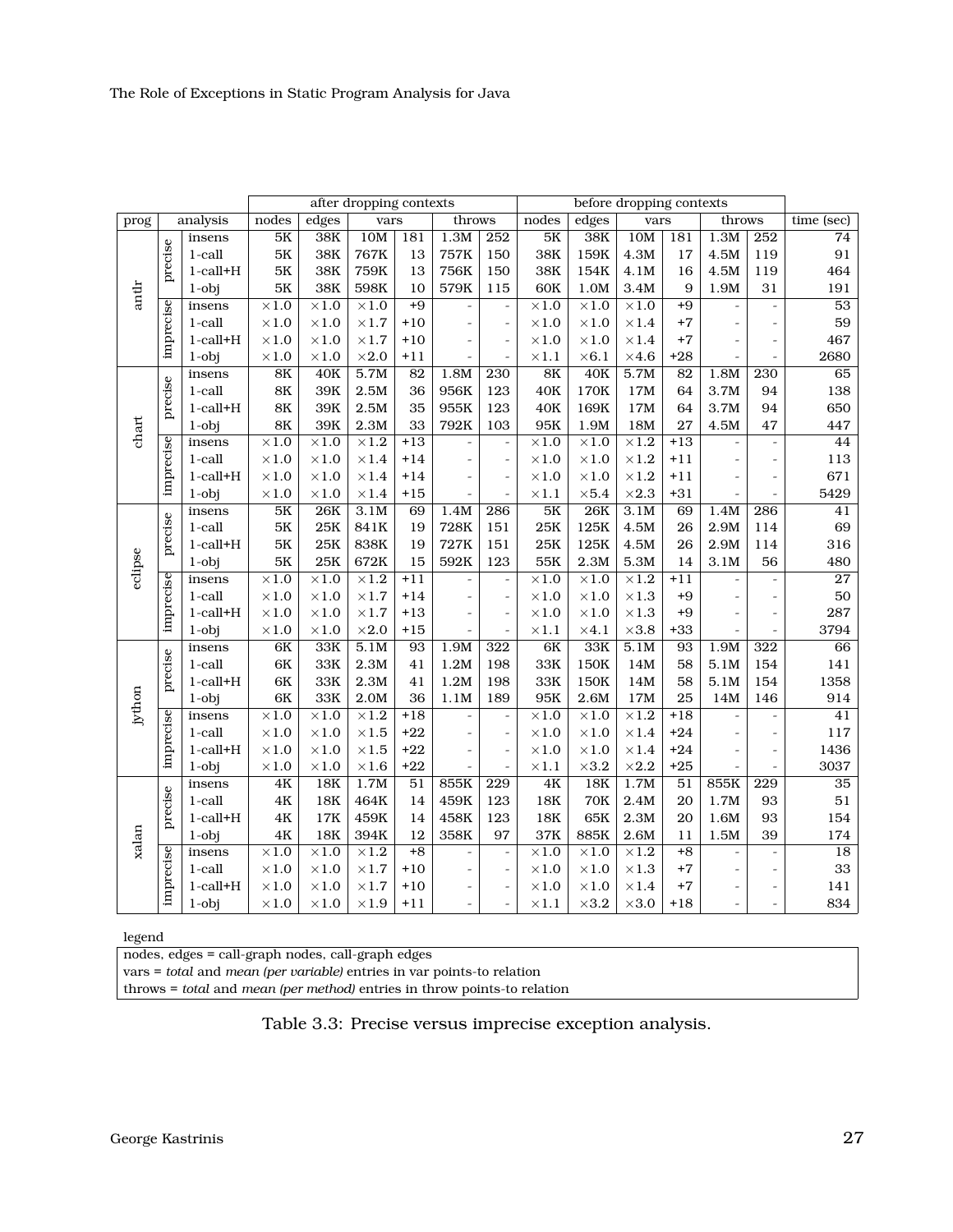## **Chapter 4**

## <span id="page-27-0"></span>**Combining Exceptions with Context**

In this chapter, we present three alternative methods for treating exceptions in the presence of a context-sensitive points-to analysis, and their effect on the resulting precision and performance. Each method differentiates on the way that exception objects are combined with context. Exception objects are identified by their type, which must be a subtype of java.lang.Throwable in order for them to appear in a throw statement.

## <span id="page-27-1"></span>**4.1 ''Full'' Context Sensitive Exceptions**

The most straight-forward way of handling exception objects, in the presence of a contextsensitive points-to analysis, is to do nothing special. This means that for exception objects, the full context of the points-to analysis is used the same way that it's used for ''normal'' heap objects. From a theoretical point of view, this method should attain the highest precision for a specific context depth, as it fully utilizes the context that is available. In practice, however, this method suffers (heavily in many cases) in terms of performance. In many analyses (e.g. 2 object sensitive with a 2-context sensitive heap abstraction) the size of the ThrowPointsTo relation is comparable to that of the VarPointsTo relation, or even bigger.

The size of ThrowPointsTo relation (as well as that of the VarPointsTo and the CallGraphEdge relations) can significantly affect the computation time needed for the analysis. Consequently, the remaining methods try to ameliorate the impact that exceptions have on performance and to minimize the size of the resulting ThrowPointsTo relation, while trying to keep precision as high as possible.

<span id="page-27-2"></span>One interesting thing that we should note here is that the precise analyses in the experiments in Chapter [3.4,](#page-23-0) were *not* using the above method. Instead exception objects were allocated context-insensitively (as described in more detail, in the next section).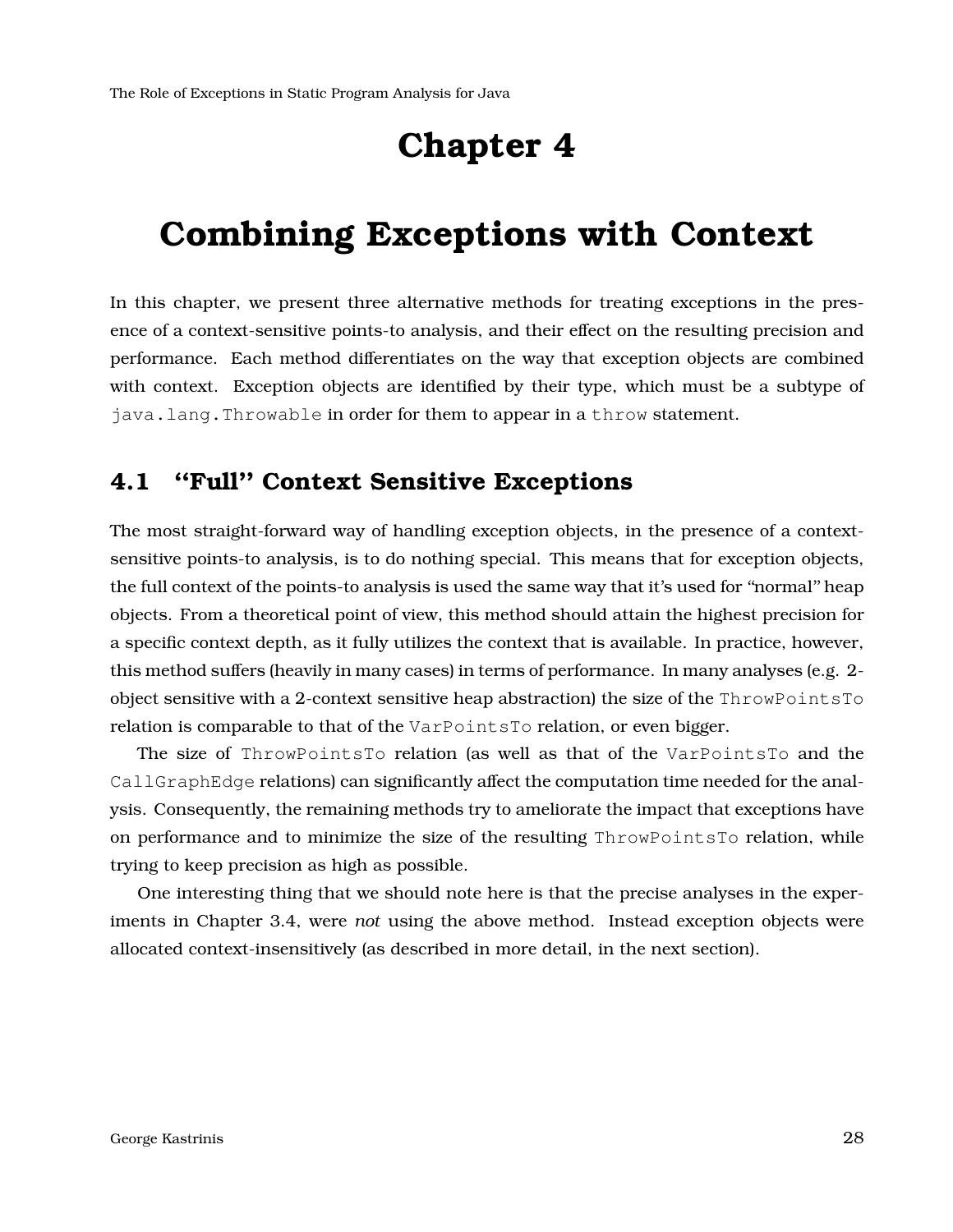```
1 HeapAllocationContextInsensitive(?heap) <-
2 HeapAllocationType[?heap] = ?heaptype,
3 Type[?throw] = "java.lang.Throwable",
4 AssignCompatible(?throw, ?heaptype).
5
6 AssignContextInsensitiveHeapAllocation(?heap, ?var, ?inmethod) <-
7 AssignHeapAllocation(?heap, ?var, ?inmethod),
8 HeapAllocationContextInsensitive(?heap).
Q10 RecordImmutable[] = ?immCtx,
11 VarPointsTo(?immCtx, ?heap, ?ctx, ?var) <-
12 AssignContextInsensitiveHeapAllocation(?heap, ?var, ?inmethod),
13 ReachableContext(?ctx, ?inmethod).
```
Figure 4.1: Code for the context-insensitive treatment of exception objects.

### **4.2 Context Insensitive Exceptions**

The next method for the treatment of exception objects suggests that each exception object should use a context-insensitive heap abstraction. The pointer analysis is not affected in any way and continues to use the type and amount of contexts that is implied. Only exception objects are treated in a special way during their allocation where a context-insensitive heap abstraction is produced. Otherwise, the flow of the analysis remains the same.

The code responsible for the context-insensitive treatment of exceptions, is given in Fig-ure [4.1.](#page-28-0) Every heap object whose type is a subtype of  $j$  ava.lang. Throwable is identified as an exception object. The HeapAllocationContextInsenstive relation is used in order to store heap objects deemed by the analysis for context-insensitive treatment. This relation is not new in the context of the Doop framework and its usage is not confined to exception objects. It is used in general when some group of heap objects should be treated context-insensitively. A different example from exception objects is that of Class-name string constants, which are also treated context-insensitively.

The AssignContextInsensitiveHeapAllocation relation is used to store heap objects that are selected for context-insensitive treatment. Those objects are subsequently used to derive facts for the VarPointsTo relation. Since those objects are allocated contextinsensitively but a heap context is needed for the VarPointsTo relation, RecordImmutable is used to generates a single unique context. In practice, heap objects that should be treated context-insensitively, are allocated context-*sensitively* in a sense, but with a unique heap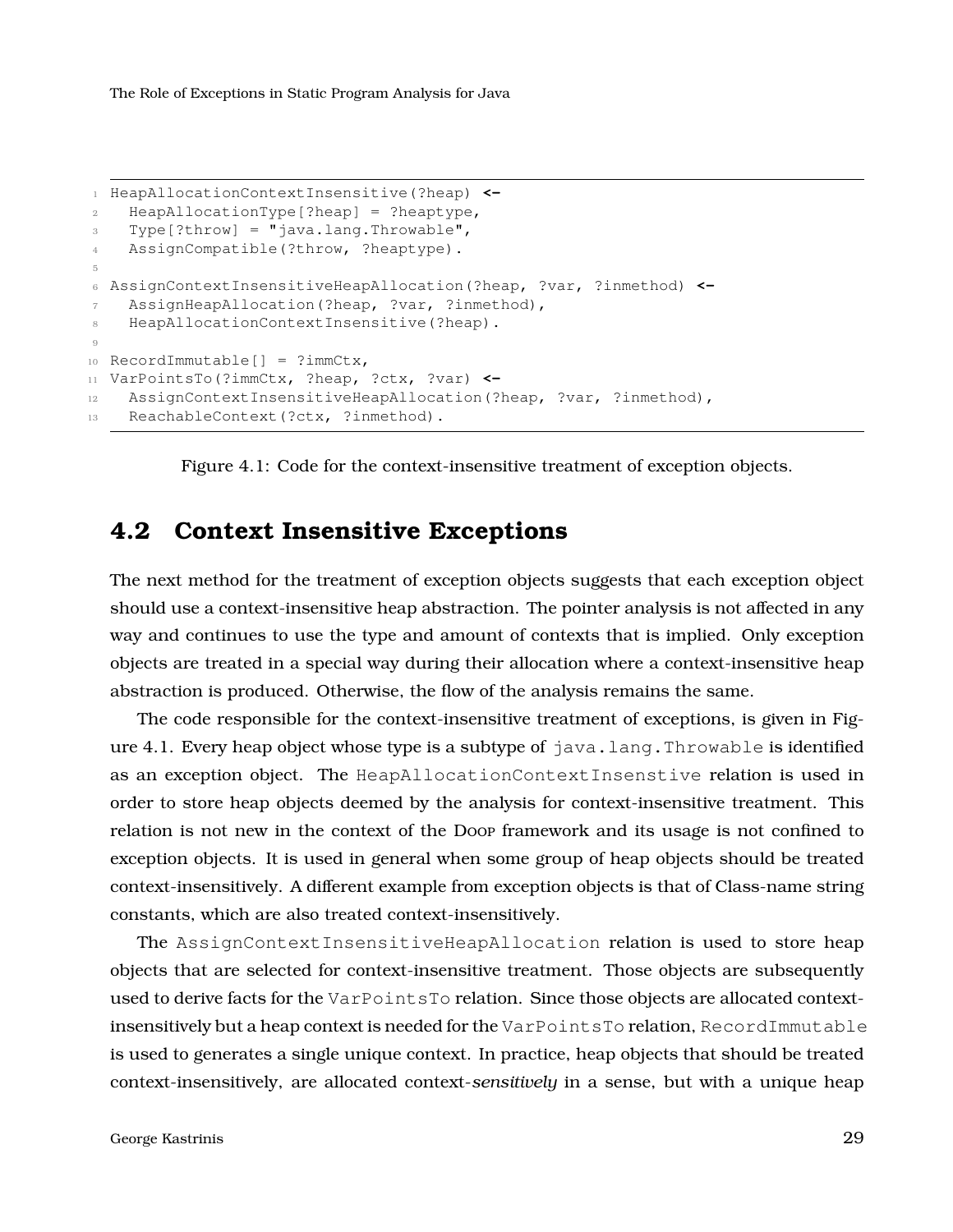context that is shared amongst them.

This method manages to extensively reduce the size of the ThrowPointsTo relation, with barely any loss in terms of precision but with a significant improvement in terms of performance.

We should also note here, how easily we were able to differentiate the context-sensitivity for a subset of the heap objects with only a few lines of code. This should be attributed to the declarative programming style of Datalog.

### <span id="page-29-0"></span>**4.3 Type Representatives for Exceptions**

In comparison to the context-sensitive treatment of exceptions, the context-insensitive one improves the performance of the resulting analysis because the size of the ThrowPointsTo relation is significantly reduced. However, the size of the ThrowPointsTo relation is still comparable to that of the VarPointsTo relation (in many cases as high as half of the VarPointsTo relation), and thus highly affecting the performance of the analysis.

With that as our initial motivation, we tried to pinpoint the source of the problem more accurately. Exceptions are one possible way for heap objects to leak out of a method's boundaries. Method arguments and the return value are another. Thus, we examined and compared the two sets. The findings further supported our initial insight. With the context-insensitive treatment of exceptions, the ThrowPointsTo relation is in some cases still comparable to the VarPointsTo relation, although smaller. But strikingly enough, when compared to the amount of heap objects leaking out of a method's boundaries through "normal" control flow (i.e., arguments and return value), the ThrowPointsTo relation can be almost as large (or in some cases even larger). For instance, in a 2-object sensitive analysis with a context sensitive heap abstraction, the amount of heap objects on ''normal'' method boundaries is roughly 2.5 millions. At the same time, the size of the ThrowPointsTo relation is roughly 5.5 millions! In general, our experiments showed an average ratio of 1.81 and a median of 1.26 for the ThrowPointsTo relation over the number of heaps on method boundaries.

A new insight, in order to address the issue, is that instead of using every exception object in our analysis, we can use a unique representative heap object per class type. This means that, for every group of exception objects with the same type, one object is uniquely selected as the group representative. All exception objects of the same type are merged, and this representative object is subsequently used.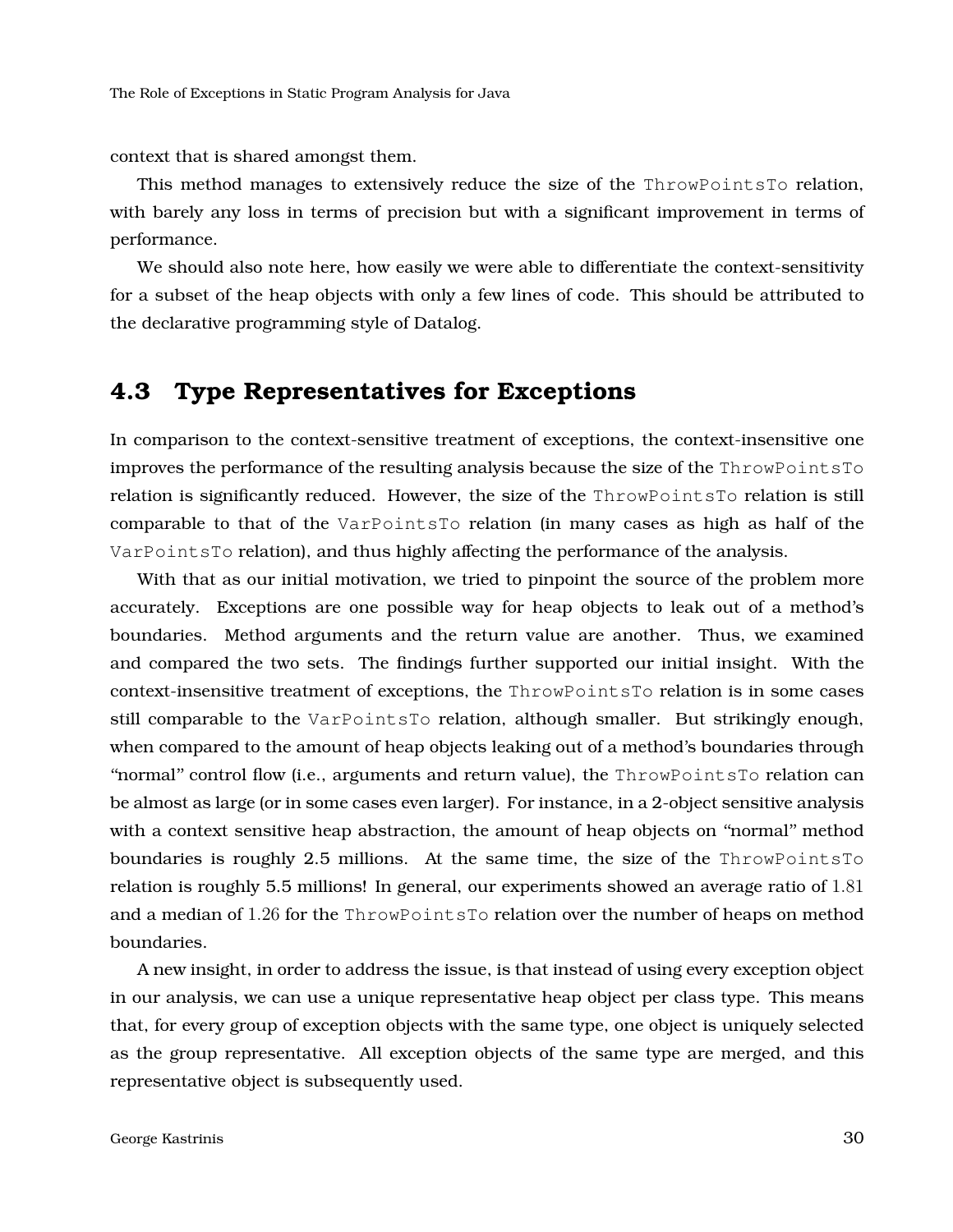```
1 TypeToHeap(?heap, ?heaptype) <-
2 HeapAllocationType[?heap] = ?heaptype,
3 Type[?throw] = "java.lang.Throwable",
4 AssignCompatible(?throw, ?heaptype).
5
6 HeapRepresentative[?heap] = ?representativeHeap <-
7 agg<<?representativeHeap = min(?otherHeap)>>
8 TypeToHeap(?otherHeap, HeapAllocationType[?heap]).
9
10 HeapAllocationMerge[?heap] = ?mergeHeap <-
11 HeapRepresentative[?heap] = ?mergeHeap.
12
13 AssignContextInsensitiveHeapAllocation(?mergeHeap, ?var, ?inmethod) <-
14 AssignHeapAllocation(?heap, ?var, ?inmethod),
15 HeapAllocationMerge[?heap] = ?mergeHeap.
```


Consequently, points-to results for throwable objects are not accurate and this method is not preferable in case of an analysis that focuses on exception objects. However, interestingly enough, the precision for the rest of the points-to metrics is barely affected, while at the same time a boost in performance is achieved. The improvement in performance can be explained by the significantly smaller ThrowPointsTo relation, due to the usage of representative objects.

It is not hard to also explain why the general precision of the analysis is barely affected by the usage of representatives. The common usage of exceptions is to indicate that some kind of erroneous condition has been encountered, and the exception object itself is used to alter the control-flow in order for the error to be addressed. As such, exception objects are used in lieu of indications, have only few fields (that mostly keep some indication of the error that occurred) and rarely have any method invoked on them (mainly getters in order to access the information about the error). As far as control-flow is concerned, what is important in most cases is not the exception object itself, but its type, in order to transfer control-flow to the correct exception handler.

The code responsible for this method of exception treatment can be found in Figure [4.2.](#page-30-0) Each throwable object is associated with its corresponding type, and one representative heap object is uniquely selected for each type. One way to uniquely select a representative object for a specific type, is to choose the object with the smaller internal id. The nota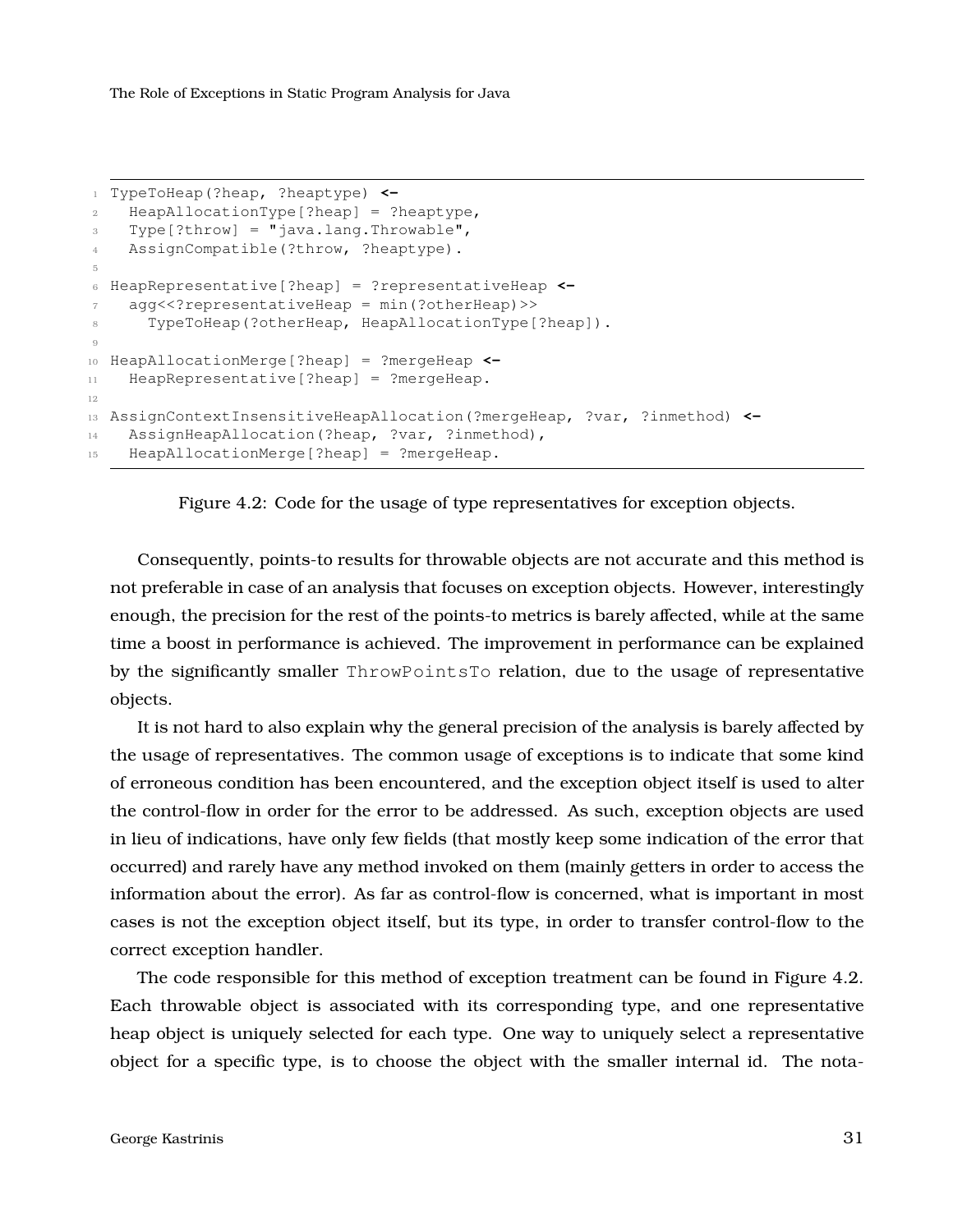tion "agg<<?minVal = min(?val)>>Relation(?val)" means that an aggregator is used to calculate the minimum value ?minVal of the collection identified by ?val. Finally, each exception object that is not selected as a representative is merged and the representative object is subsequently used in its place. The AssignContextInsensitiveHeapAllocation relation is used once more to store the heap objects that are selected for context-insensitive treatment, as discussed previously in section [4.2.](#page-27-2)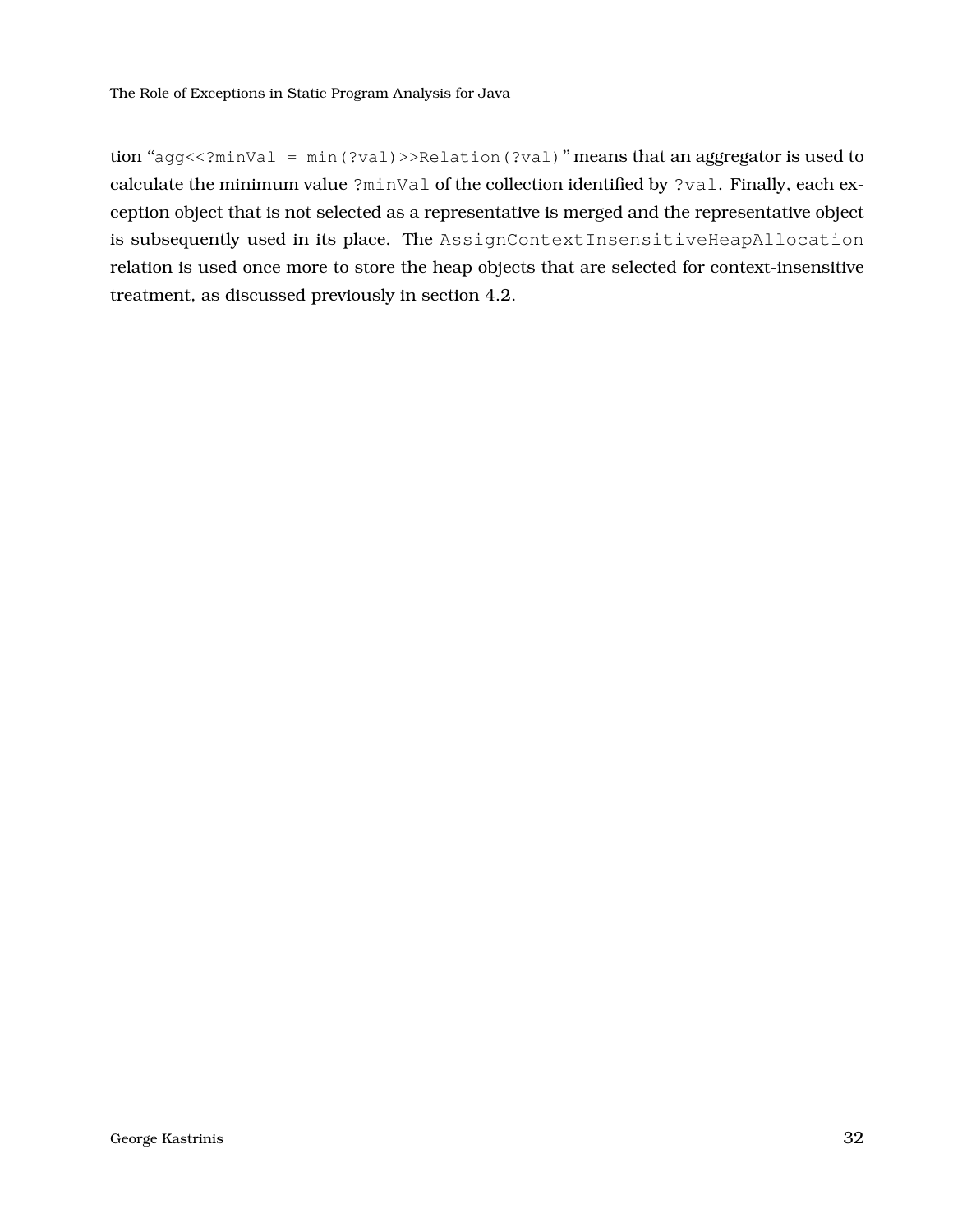## **Chapter 5**

## **Experimental Results**

<span id="page-32-1"></span><span id="page-32-0"></span>In this chapter, we present the evaluation of the three alternative methods suggested in Chapter [4,](#page-27-0) on a well-known benchmark suite and comment on the experimental results.

### **5.1 Setup**

We use a 64-bit machine with a quad-core Xeon E5530 2.4GHz CPU (only one thread was active at a time). The machine has 24GB of RAM.

We analyzed the DaCapo benchmark programs, v.2006-10-MR2, with JDK 1.4. These benchmarks are the largest in the literature on context-sensitive points-to analysis. We concentrated on a subset of the DaCapo benchmarks, namely *antlr*, *bloat*, *chart*, *eclipse*, *xalan*, all of which can be successfully analyzed by the Doop framework with reflectionanalysis enabled.

There was an upper bound for the execution time of each analysis. A time limit of 5400 seconds (one hour and a half) was used. Analyses that did not finish within that timespan were terminated and the corresponding table cells are empty (-).

### <span id="page-32-2"></span>**5.2 Evaluation**

Figure [5.1](#page-33-0) presents the execution time needed for each alternative method of exception treatment that we proposed in chapter [4,](#page-27-0) on the Eclipse benchmark. It is clear that the full context-sensitive treatment (''*no merge + sensitive*'') has, almost always, a significant execution overhead compared to the other alternatives. The context-insensitive treatment (''*no merge*") shows a clear improvement over the full context-sensitive, with the time needed almost cut in half in most cases. Finally, the type representative alternative (''*merge*'') presents a noticeable improvement over the context-insensitive one.

In general, for the set of benchmarks that we tested, "no merge" has a median of 26\% (and an average of  $40\%$ ) improvement over "no merge + sensitive" (with many analyses showing over 50% improvement). Similarly, "merge" has a median of  $26\%$  (and an average of  $30\%$ )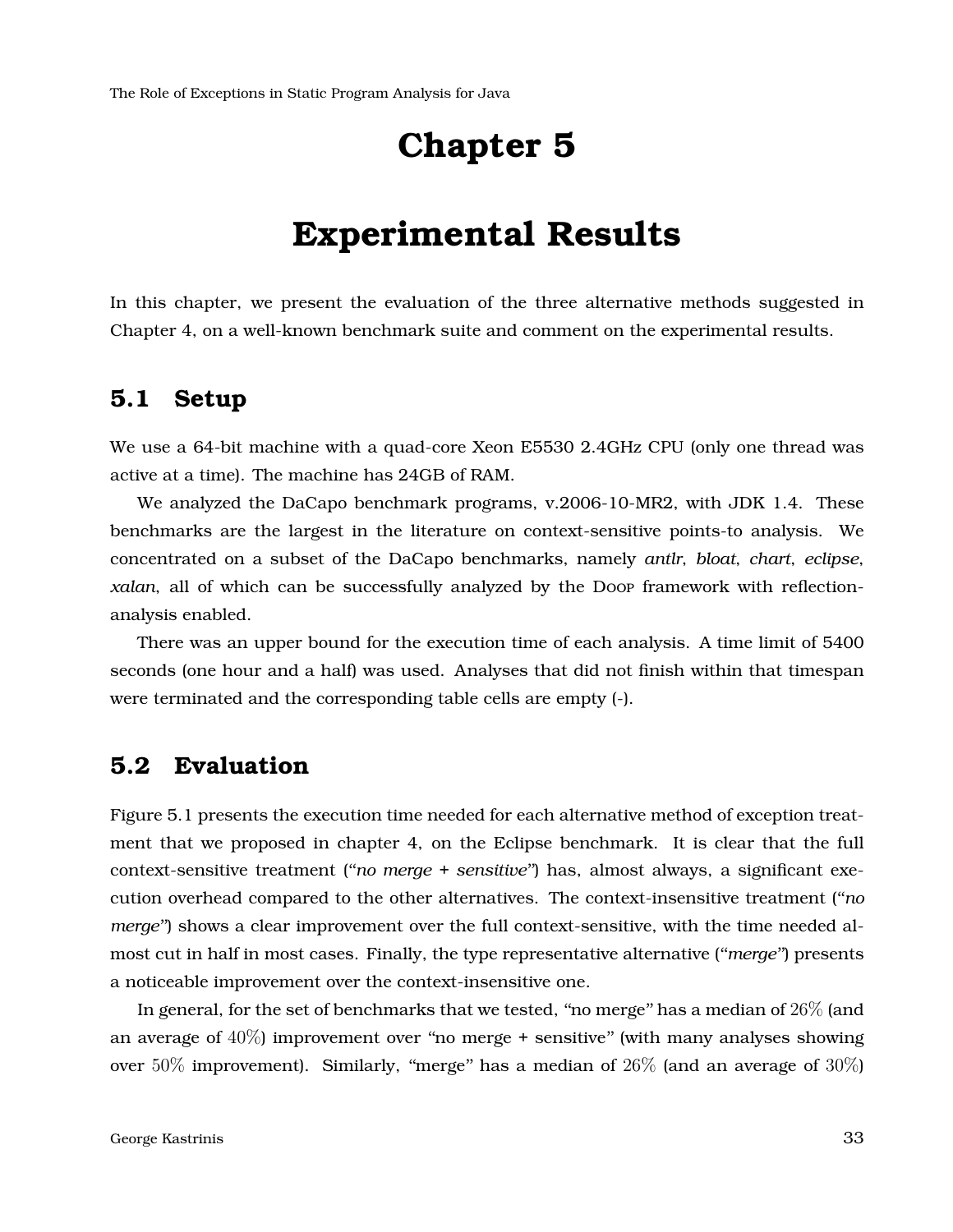<span id="page-33-0"></span>

improvement over "no merge".

Figure 5.1: Execution time (seconds) of the Eclipse Benchmark. 2-obj+2H did not finish within the time allotted for the "no merge + sensitive" alternative.

Figure [5.2](#page-34-0) presents the disk footprint (in KB) of the database for each alternative method. The results are in accordance with the execution time needed for each analysis. Analyses that have a larger disk footprint (and thus larger relations), need more time to finish their computations (and vice versa).

Table [5.1](#page-34-1) and table [5.3,](#page-35-1) present the execution time and disk footprint respectively, for a variety of analyses on various benchmarks. The behavior of each benchmark is similar to that of the Eclipse benchmark which was analyzed above. Table [5.2](#page-35-0) and table [5.4,](#page-35-2) present the ratios of the ''no merge'' alternative to the ''no merge + sensitive'' one, and of the ''merge'' alternative to the ''no merge'' one, for tables [5.1](#page-34-1) and [5.3](#page-35-1) respectively.

Figures [5.3,](#page-36-0) [5.4](#page-37-0) and [5.5](#page-37-1) depict the difference on the number of heap objects on method boundaries (i.e., arguments and return value) when compared to the ThrowPointsTo relation, for the 2-obj+H analysis. The comparisons are done context-sensitively—this means that the contexts associated with the results are still present. This is helpful when analyzing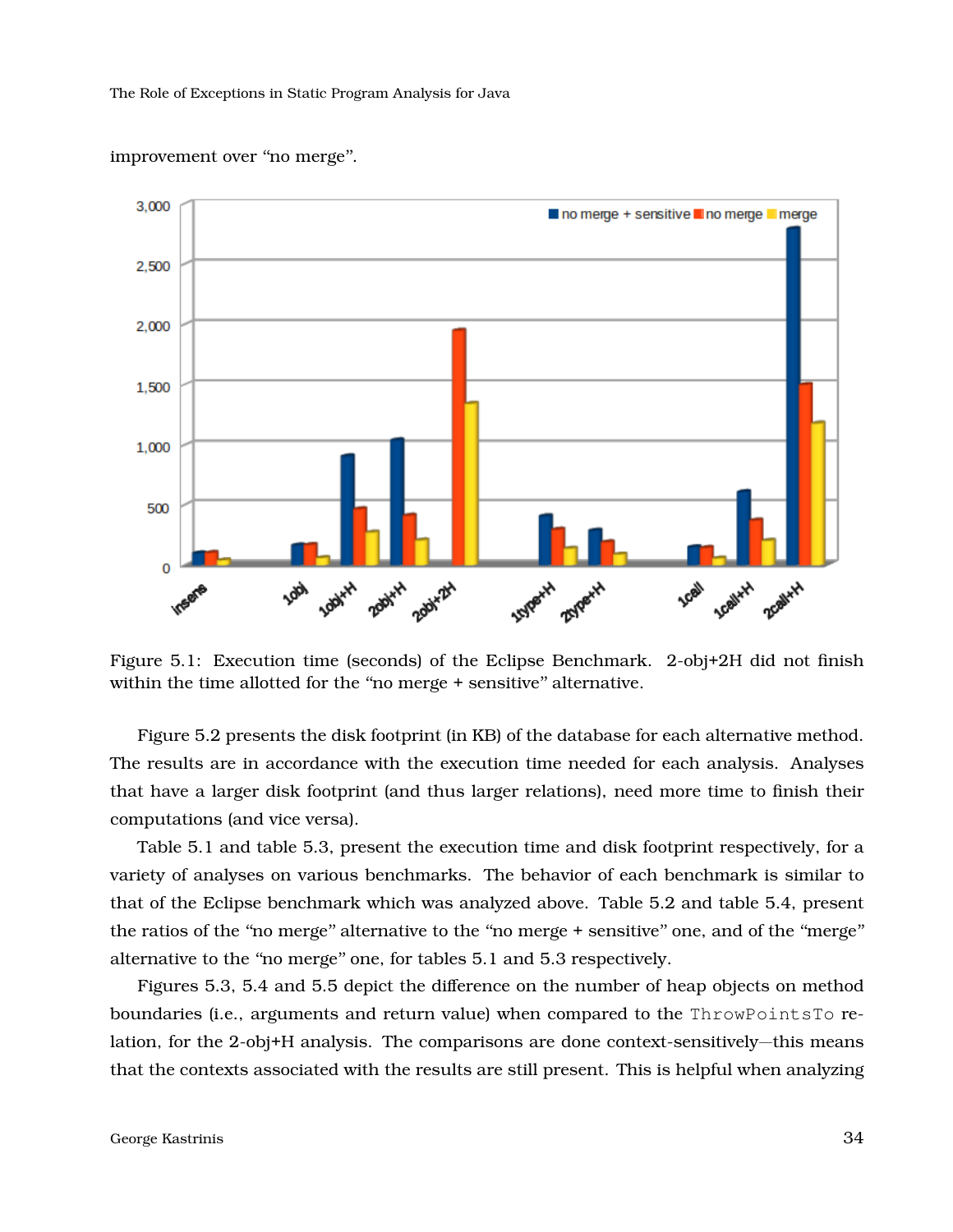<span id="page-34-0"></span>

Figure 5.2: Disk footprint (KB) of the Eclipse Benchmark. 2-obj+2H did not finish within the time allotted for the "no merge + sensitive" alternative.

<span id="page-34-1"></span>

|         |        |        | analysis |               |               |                |                |                |        |                |                          |                 |  |  |
|---------|--------|--------|----------|---------------|---------------|----------------|----------------|----------------|--------|----------------|--------------------------|-----------------|--|--|
| prog    | alt.   | insens | $1$ -obj | $1$ -obj $+H$ | $2$ -obj $+H$ | $2$ -obj $+2H$ | $1$ -type $+H$ | $2$ -type+ $H$ | 1-call | $1$ -call $+H$ | $2$ -call $+H$           | $2$ -call+ $2H$ |  |  |
|         | sens   | 88     | 114      | 506           | 372           | 1684           | 178            | 126            | 116    | 532            | 1289                     |                 |  |  |
| antlr   | insens | 88     | 115      | 298           | 130           | 232            | 128            | 95             | 109    | 295            | 896                      | 5956            |  |  |
|         | merge  | 76     | 82       | 250           | 92            | 176            | 109            | 87             | 71     | 230            | 778                      | 5098            |  |  |
|         | sens   | 87     | 518      | 3272          |               | -              | 347            | 650            | 265    | 2120           |                          |                 |  |  |
| bloat   | insens | 83     | 521      | 1343          |               | -              | 216            | 255            | 247    | 1352           | $\overline{\phantom{0}}$ |                 |  |  |
|         | merge  | 55     | 220      | 1099          | 4977          | -              | 147            | 113            | 157    | 1255           | $\overline{\phantom{0}}$ |                 |  |  |
|         | sens   | 79     | 312      | 1216          | 1852          | -              | 345            | 210            | 145    | 577            | 2789                     |                 |  |  |
| chart   | insens | 78     | 320      | 770           | 470           | 1838           | 249            | 133            | 146    | 347            | 1786                     |                 |  |  |
|         | merge  | 58     | 242      | 688           | 233           | 1356           | 209            | 104            | 106    | 313            | 1723                     |                 |  |  |
| eclipse | sens   | 100    | 166      | 905           | 1038          |                | 408            | 288            | 151    | 609            | 2792                     |                 |  |  |
|         | insens | 103    | 170      | 466           | 411           | 1983           | 296            | 191            | 144    | 372            | 1497                     |                 |  |  |
|         | merge  | 41     | 60       | 271           | 206           | 1340           | 137            | 89             | 56     | 203            | 1176                     | 5639            |  |  |
|         | sens   | 103    | 319      | 1844          |               | -              | 466            | 479            | 176    | 700            | 1554                     |                 |  |  |
| xalan   | insens | 104    | 332      | 934           |               | -              | 326            | 307            | 177    | 446            | 977                      |                 |  |  |
|         | merge  | 76     | 187      | 773           | 5282          | -              | 230            | 228            | 109    | 380            | 788                      |                 |  |  |

legend

sens = context-sensitive treatment of exceptions insens = context-insensitive treatment of exceptions merge = using type representatives for exceptions

Table 5.1: Execution time (seconds) for a variety of analyses on various benchmarks.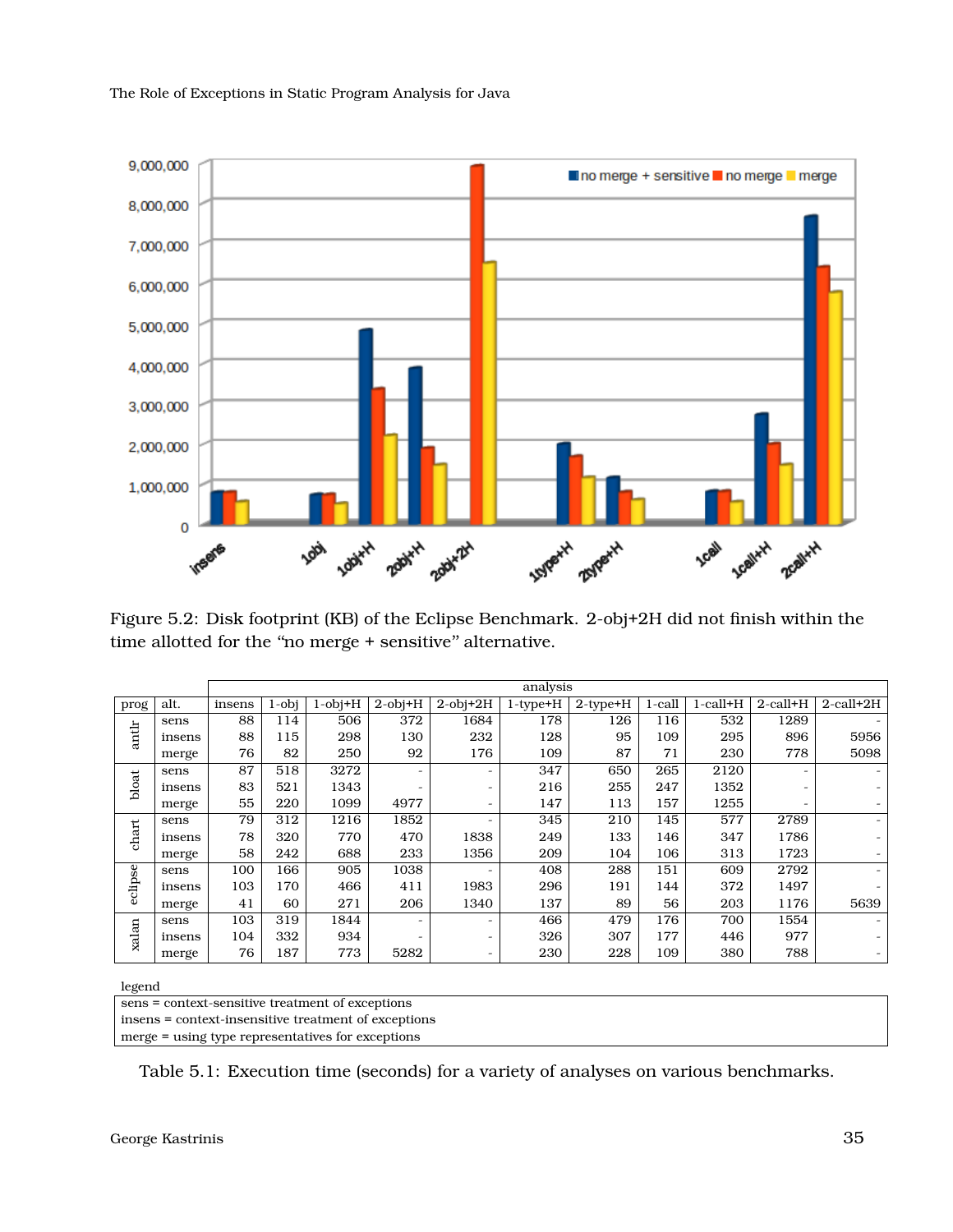<span id="page-35-0"></span>

|         |                       |        |      |              |                          |                          | analysis         |                |       |               |                |                          |             |
|---------|-----------------------|--------|------|--------------|--------------------------|--------------------------|------------------|----------------|-------|---------------|----------------|--------------------------|-------------|
| prog    | ratio                 | insens | 1obj | $1$ obj $+H$ | $2$ obj+ $H$             | $2$ obj $+2H$            | $1$ type $+$ $H$ | $2$ type $+$ H | 1call | $1$ call $+H$ | $2$ call $+$ H | $2$ call+ $2H$           | avg (med)   |
|         | Al $/$ A <sub>2</sub> | 1.00   | 1.00 | 1.70         | 2.86                     | 7.26                     | 1.39             | 1.33           | 1.06  | 1.80          | 1.44           |                          | 2.08(1.41)  |
| antlr   | A2 / A3               | 1.16   | 1.39 | 1.19         | 1.41                     | 1.32                     | 1.17             | 1.09           | 1.54  | 1.28          | 1.15           | 1.17                     | 1.26(1.19)  |
|         | Al $/$ A <sub>2</sub> | 1.06   | 0.99 | 2.44         | $\overline{\phantom{a}}$ | $\overline{\phantom{0}}$ | 1.61             | 2.55           | 1.07  | 1.57          | -              |                          | 1.61(1.57)  |
| bloat   | A2 / A3               | 1.52   | 2.37 | 1.22         | 1.09                     | $\overline{\phantom{a}}$ | 1.47             | 2.26           | 1.09  | 1.08          |                |                          | 1.51 (1.35) |
|         | Al $/$ A <sub>2</sub> | 1.00   | 0.98 | 1.58         | 3.94                     | 2.94                     | 1.39             | 1.58           | 0.99  | 1.66          | 1.35           |                          | 1.74 (1.48) |
| chart   | A2 / A3               | 1.34   | 1.32 | 1.12         | 2.02                     | 1.36                     | 1.19             | 1.28           | 1.38  | 1.11          | 1.18           |                          | 1.33 (1.30) |
|         | Al $/$ A <sub>2</sub> | 0.97   | 0.98 | 1.94         | 2.52                     | 2.77                     | 1.38             | 1.51           | 1.05  | 1.64          | 1.87           | $\overline{\phantom{a}}$ | 1.54 (1.51) |
| eclipse | A2 / A3               | 2.51   | 2.82 | 1.72         | 2.00                     | 1.45                     | 2.16             | 2.15           | 2.57  | 1.83          | 1.27           |                          | 2.05(2.07)  |
|         | Al $/$ A <sub>2</sub> | 0.99   | 0.96 | 1.97         | $\overline{\phantom{a}}$ | $\overline{\phantom{0}}$ | 1.43             | 1.56           | 0.99  | 1.57          | 1.59           |                          | 1.38 (1.49) |
| xalan   | A2 / A3               | 1.37   | 1.78 | 1.21         | $\overline{\phantom{0}}$ | -                        | 1.42             | 1.35           | 1.62  | 1.17          | 1.24           | $\overline{\phantom{0}}$ | 1.39 (1.36) |

legend

| Al / A2 = ratio of alternative 1 ("no merge + sensitive") to alternative 2 ("no merge") |
|-----------------------------------------------------------------------------------------|

A2 / A3 = ratio of alternative 2 (''no merge'') to alternative 3 (''merge'')

<span id="page-35-1"></span>

|         |        |        | analyss  |               |               |                          |                |                |        |                |                          |                 |  |  |
|---------|--------|--------|----------|---------------|---------------|--------------------------|----------------|----------------|--------|----------------|--------------------------|-----------------|--|--|
| prog    | alt.   | insens | $1$ -obj | $1$ -obj $+H$ | $2$ -obj $+H$ | $2$ -obj $+2H$           | $1$ -type+ $H$ | $2$ -type $+H$ | 1-call | $1$ -call $+H$ | $2$ -call $+H$           | $2$ -call+ $2H$ |  |  |
|         | sens   | 1433   | 860      | 3584          | 2867          | 11264                    | 1228           | 691            | 1126   | 4812           | 13312                    |                 |  |  |
| antlr   | insens | 1433   | 860      | 2662          | 1126          | 2150                     | 1126           | 581            | 1126   | 2457           | 11264                    | 24576           |  |  |
|         | merge  | 1228   | 723      | 2969          | 790           | 1536                     | 867            | 494            | 833    | 2048           | 11264                    | 23552           |  |  |
|         | sens   | 1126   | 1433     | 6860          |               | $\overline{\phantom{a}}$ | 1536           | 1536           | 2150   | 13312          |                          |                 |  |  |
| bloat   | insens | 1126   | 1433     | 4915          |               | $\overline{\phantom{0}}$ | 1331           | 1126           | 2150   | 12288          | $\overline{\phantom{a}}$ |                 |  |  |
|         | merge  | 931    | 1228     | 5017          | 12288         | $\overline{\phantom{0}}$ | 1022           | 761            | 1843   | 9728           |                          |                 |  |  |
|         | sens   | 1126   | 1638     | 6758          | 5939          | -                        | 1945           | 1009           | 1638   | 4505           | 19456                    |                 |  |  |
| chart   | insens | 1126   | 1638     | 5324          | 2457          | 14336                    | 1740           | 794            | 1638   | 3276           | 11264                    |                 |  |  |
|         | merge  | 797    | 1433     | 4915          | 1843          | 11264                    | 1331           | 608            | 1331   | 2560           | 11264                    |                 |  |  |
| eclipse | sens   | 768    | 713      | 4710          | 3788          | $\overline{\phantom{0}}$ | 1945           | 1126           | 789    | 2662           | 7475                     |                 |  |  |
|         | insens | 768    | 713      | 3276          | 1843          | 8704                     | 1638           | 775            | 789    | 1945           | 6246                     |                 |  |  |
|         | merge  | 535    | 491      | 2150          | 1433          | 6348                     | 1126           | 585            | 533    | 1433           | 5632                     | 9830            |  |  |
|         | sens   | 815    | 1638     | 7270          |               | $\overline{\phantom{0}}$ | 2252           | 1843           | 1126   | 4403           | 8704                     |                 |  |  |
| xalan   | insens | 815    | 1638     | 6758          |               | $\overline{\phantom{a}}$ | 1945           | 1433           | 1126   | 3379           | 7168                     |                 |  |  |
|         | merge  | 600    | 1228     | 4505          | 15360         | $\overline{\phantom{0}}$ | 1331           | 1126           | 794    | 2355           | 4505                     |                 |  |  |

Table 5.3: Disk footprint (MB) for a variety of analyses on various benchmarks.

<span id="page-35-2"></span>

|         |           |        |      |        |                          |                          | analysis       |                |       |         |                          |                          |            |
|---------|-----------|--------|------|--------|--------------------------|--------------------------|----------------|----------------|-------|---------|--------------------------|--------------------------|------------|
| prog    | ratio     | insens | 1obi | 1obi+H | $2$ obj $+$ H            | $2$ obj $+2H$            | $1$ type $+$ H | $2$ type $+$ H | 1call | 1call+H | $2$ call $+H$            | $2$ call $+2H$           | avg (med)  |
|         | Al $/$ A2 | 1.00   | 1.00 | 1.35   | 2.55                     | 5.24                     | 1.09           | 1.19           | 1.00  | 1.96    | 1.18                     | $\overline{\phantom{m}}$ | 1.76(1.19) |
| antlr   | A2 / A3   | 1.17   | 1.19 | 0.90   | 1.43                     | 1.40                     | 1.30           | 1.18           | 1.35  | 1.20    | 1.00                     | 1.04                     | 1.20(1.19) |
|         | A1 / A2   | 1.00   | 1.00 | 1.40   | $\overline{\phantom{a}}$ | $\overline{a}$           | 1.15           | 1.36           | 1.00  | 1.08    | $\overline{\phantom{0}}$ | $\overline{\phantom{a}}$ | 1.14(1.08) |
| bloat   | A2 / A3   | 1.21   | 1.17 | 0.98   | $\overline{\phantom{0}}$ | -                        | 1.30           | 1.48           | 1.17  | 1.26    | -                        | $\overline{\phantom{a}}$ | 1.22(1.21) |
|         | Al $/$ A2 | 1.00   | 1.00 | 1.27   | 2.42                     | $\overline{\phantom{0}}$ | 1.12           | 1.27           | 1.00  | 1.37    | 1.73                     | $\bar{\phantom{a}}$      | 1.35(1.27) |
| chart   | A2 / A3   | 1.41   | 1.14 | 1.08   | 1.33                     | 1.27                     | 1.31           | 1.31           | 1.23  | 1.28    | 1.00                     | $\overline{\phantom{a}}$ | 1.24(1.28) |
|         | Al $/$ A2 | 1.00   | 1.00 | 1.44   | 2.06                     | $\overline{\phantom{0}}$ | 1.19           | 1.45           | 1.00  | 1.37    | 1.20                     | $\overline{\phantom{a}}$ | 1.30(1.20) |
| eclipse | A2 / A3   | 1.44   | 1.45 | 1.52   | 1.29                     | 1.37                     | 1.45           | 1.32           | 1.48  | 1.36    | 1.11                     | $\overline{\phantom{a}}$ | 1.38(1.40) |
|         | Al $/$ A2 | 1.00   | 1.00 | 1.08   | $\overline{\phantom{a}}$ | $\overline{\phantom{a}}$ | 1.16           | 1.29           | 1.00  | 1.30    | 1.21                     | $\overline{\phantom{a}}$ | 1.13(1.12) |
| xalan   | A2 / A3   | 1.36   | 1.33 | 1.50   | -                        | -                        | 1.46           | 1.27           | 1.42  | 1.43    | 1.59                     | $\overline{\phantom{a}}$ | 1.42(1.43) |

legend

A1 / A2 = ratio of alternative 1 ("no merge + sensitive") to alternative 2 ("no merge")  $\big|$  A2 / A3 = ratio of alternative 2 ("no merge") to alternative 3 ("merge")

Table 5.4: Disk footprint ratios for the analyses in Table [5.3.](#page-35-1)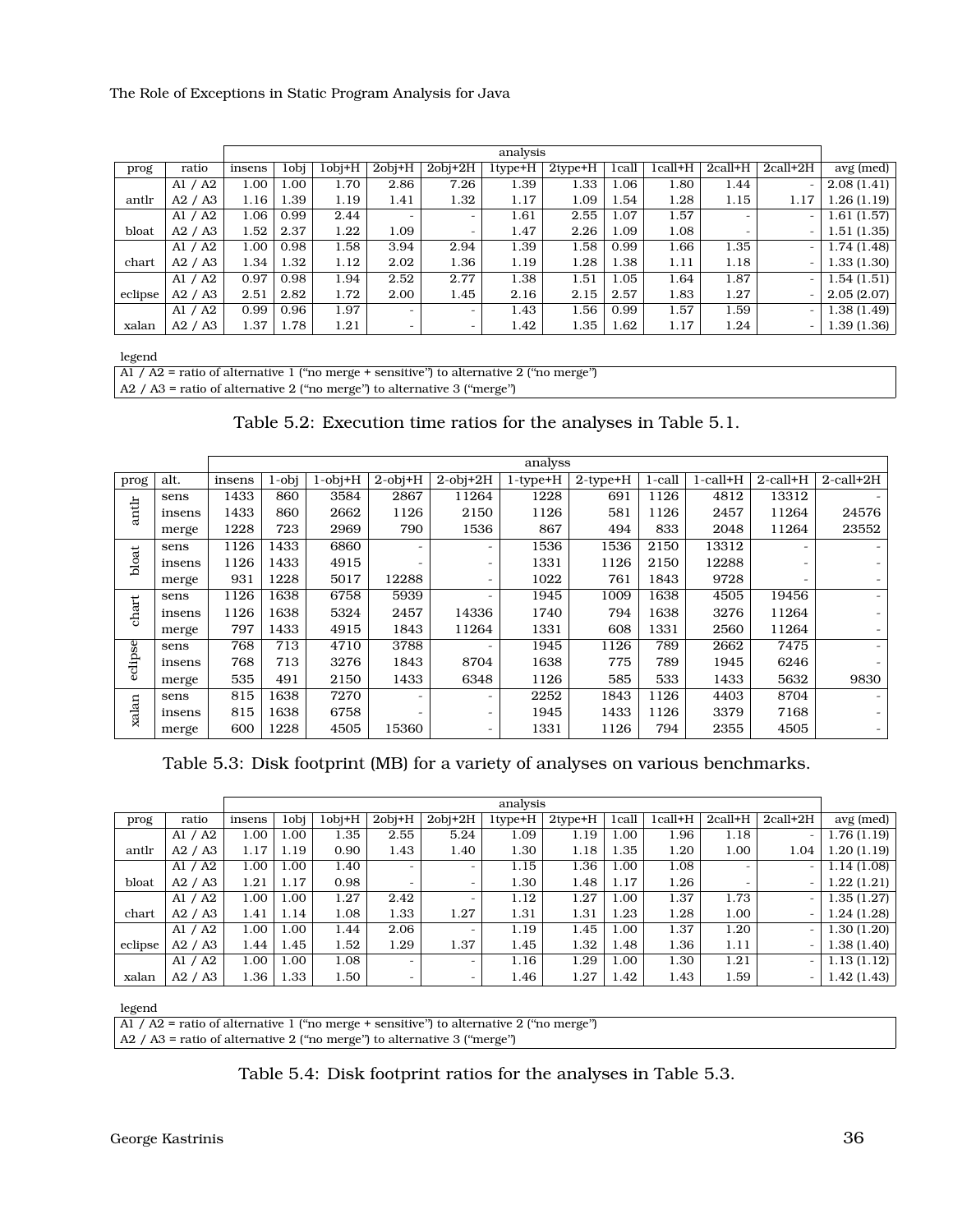<span id="page-36-0"></span>

Figure 5.3: "no merge + sensitive" for the 2-obj+H analysis

the results, as the context-*sensitive* relations are those that affect the performance of the analysis.

The results support what we claim in Chapter [4.](#page-27-0) For the "no merge + sensitive" and "no merge'' alternatives, the ThrowPointsTo relation is not only comparable to but even larger than the number of heap objects on method boundaries (although the difference is smaller in the ''no merge'' alternative). This can explain why these alternatives have a significant time overhead (and also a larger disk footprint), when compared to the ''merge'' alternative. Table [5.5](#page-38-0) presents these metrics in more detail for a variety of analyses.

Table [5.6](#page-39-0) presents the ratios of the "no merge" alternative to the "no merge + sensitive" one, and of the ''merge'' alternative to the ''no merge'' one, for table [5.5.](#page-38-0) We are interested in the following metrics: context-insensitive / context-sensitive var points-to entries (*vars* / *c-s vars*), context-insensitive / context-sensitive throw points-to entries (*throws* / *c-s throws*), and context-insensitive / context-sensitive heaps on method boundaries (*heaps on bounds* / *c-s heaps on bounds*).

One final important point of interest is the precision of the analyses under each alternative treatment of exceptions. Table [5.7](#page-41-0) presents a few representative metrics for the precision of each analysis. We are interested in the following metrics: context-insensitive / contextsensitive var points-to entries to non-throwable objects (*vars* / *c-s vars*), context-insensitive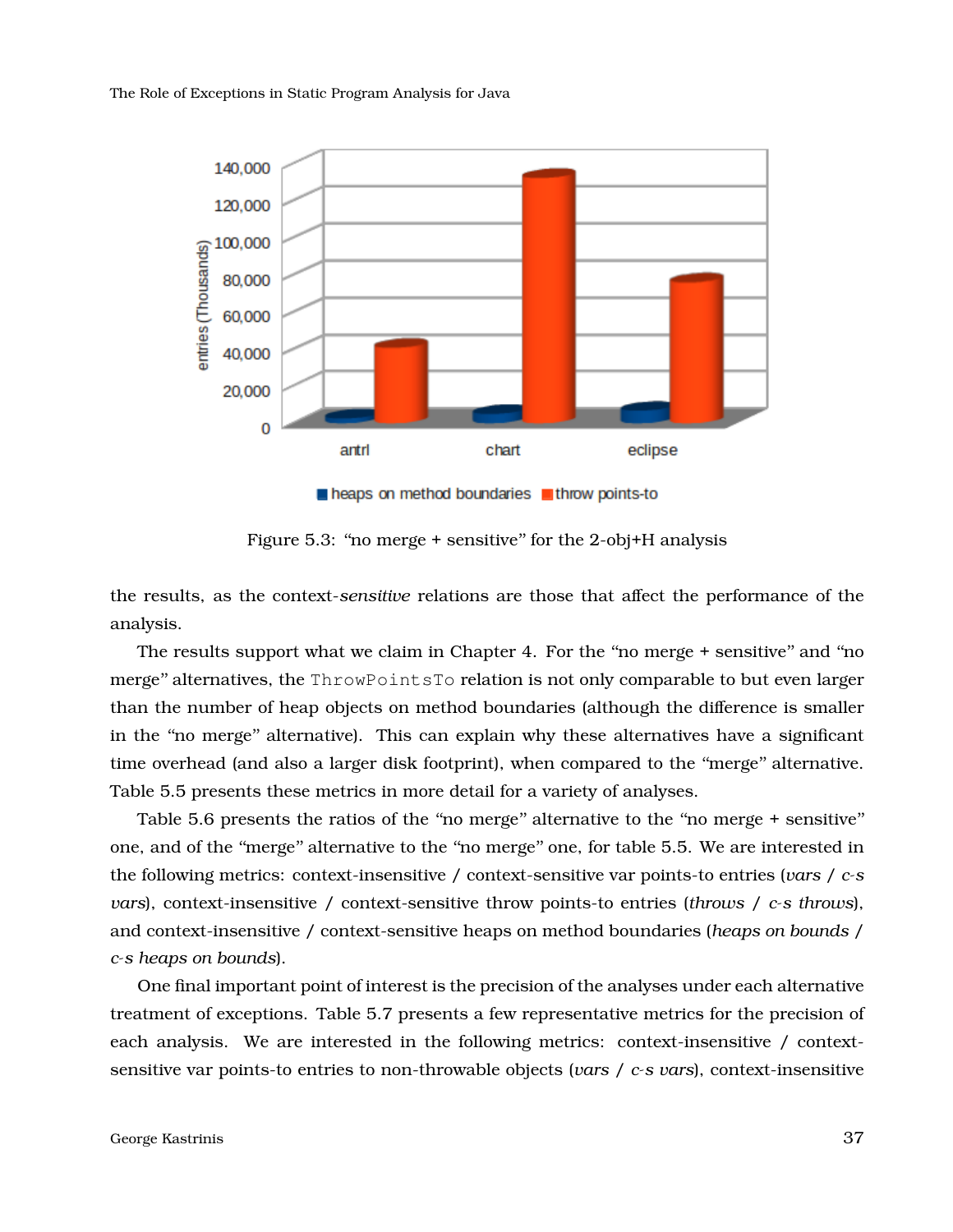<span id="page-37-0"></span>

Figure 5.4: "no merge" for the 2-obj+H analysis

<span id="page-37-1"></span>

la heaps on method boundaries lathrow points-to

Figure 5.5: "merge" for the 2-obj+H analysis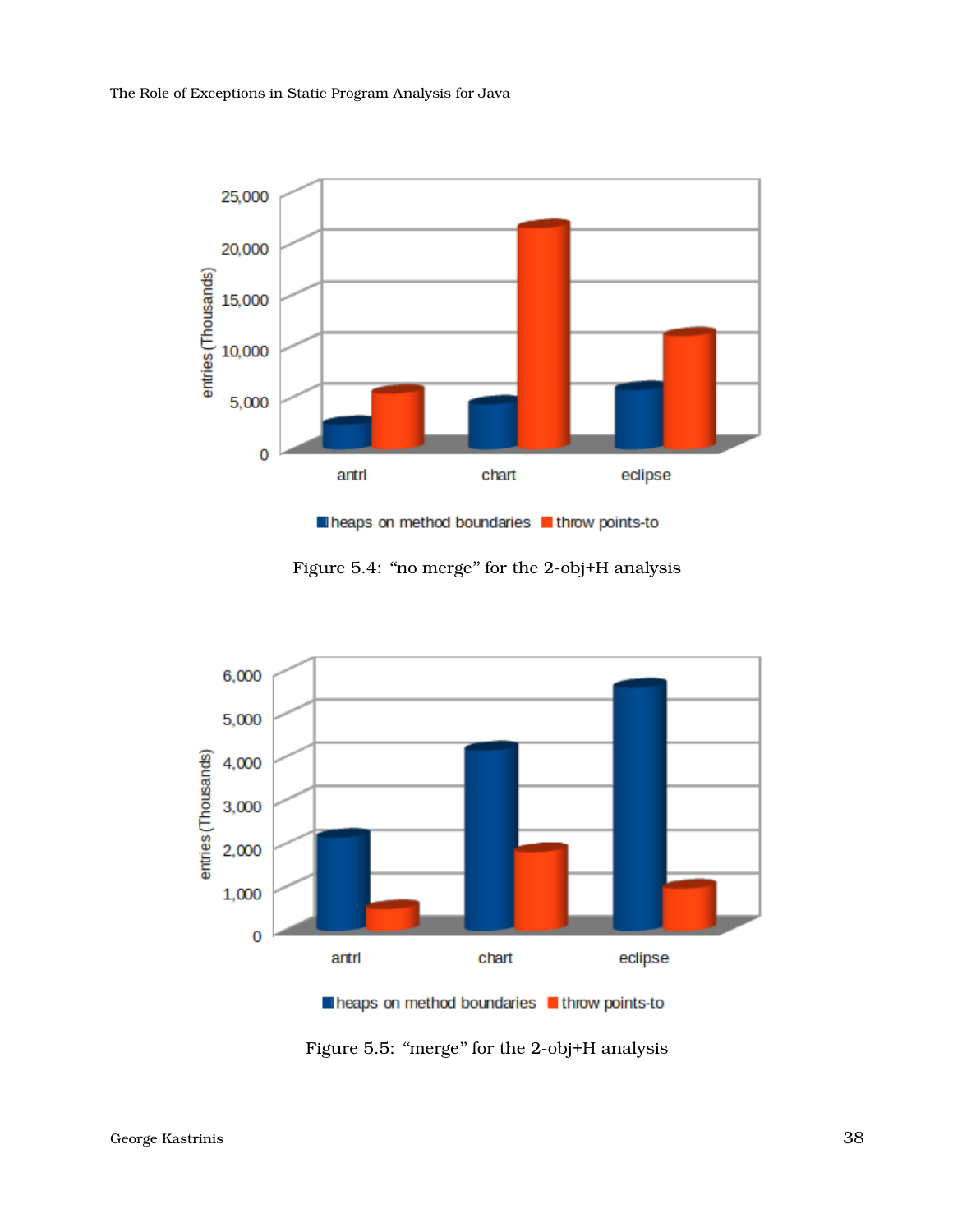<span id="page-38-0"></span>

|       |               | metrics |           |              |           |               |           |            |  |  |
|-------|---------------|---------|-----------|--------------|-----------|---------------|-----------|------------|--|--|
|       |               |         |           |              |           |               | heaps     | c-s heaps  |  |  |
| prog  | analysis      | alt.    | vars      | c-s vars     | throws    | c-s throws    | on bounds | on bounds  |  |  |
|       |               | sens    | 1,755,928 | 39,629,645   | 896,483   | 18,795,136    | 306,228   | 8,232,824  |  |  |
|       | 1call+H       | insens  | 1,755,928 | 37,881,574   | 896,483   | 5,366,432     | 306,228   | 8,174,846  |  |  |
|       |               | merge   | 1,577,404 | 37,286,572   | 71,291    | 425,031       | 297,540   | 8,157,714  |  |  |
|       |               | sens    | 904,331   | 53,533,098   | 716,341   | 30,242,473    | 143,813   | 15,883,155 |  |  |
|       | $1$ obj $+H$  | insens  | 904,331   | 48,498,480   | 716,341   | 3,032,188     | 143,813   | 15,733,578 |  |  |
| antlr |               | merge   | 774,915   | 42,562,162   | 61,311    | 260,241       | 137,198   | 14,958,784 |  |  |
|       |               | sens    | 477,786   | 18,588,395   | 380,418   | 40,718,205    | 58,664    | 2,572,927  |  |  |
|       | $2$ obj $+$ H | insens  | 477,825   | 8,947,303    | 380,418   | 5,444,711     | 58,673    | 2,417,767  |  |  |
|       |               | merge   | 383,193   | 7,065,213    | 38,653    | 501,018       | 54,424    | 2,152,874  |  |  |
|       |               | sens    | 2,334,491 | 13,659,755   | 769,490   | 5,898,836     | 283,196   | 2,901,472  |  |  |
|       | 1type+H       | insens  | 2,334,491 | 12,721,441   | 769,490   | 1,771,874     | 283,196   | 2,857,404  |  |  |
|       |               | merge   | 2,197,368 | 10,729,720   | 64,710    | 149,554       | 275,915   | 2,827,657  |  |  |
|       |               | sens    | 3,905,574 | 156,807,857  | 1,359,933 | 39,227,903    | 462,365   | 35,772,800 |  |  |
|       | 1call+H       | insens  | 3,905,574 | 153,498,003  | 1,359,933 | 9,796,553     | 462,365   | 35,701,340 |  |  |
|       |               | merge   | 3,713,558 | 152,512,350  | 97,765    | 700,863       | 453,655   | 35,683,216 |  |  |
|       |               | sens    | 2,079,529 | 77,255,392   | 1,120,476 | 65,958,285    | 357,346   | 20,331,118 |  |  |
| bloat | $1$ obj $+H$  | insens  | 2,079,529 | 72,930,652   | 1,120,476 | 8,181,213     | 357,346   | 20,183,675 |  |  |
|       |               | merge   | 1,935,110 | 69,580,689   | 85,708    | 612,314       | 350,076   | 20,606,911 |  |  |
|       |               | sens    | 2,535,716 | 19,367,073   | 1,329,596 | 13,440,987    | 420,278   | 3,974,687  |  |  |
|       | 1type+H       | insens  | 2,535,716 | 17,842,592   | 1,329,596 | 4,241,840     | 420,278   | 3,925,346  |  |  |
|       |               | merge   | 2,360,828 | 15,139,472   | 97,670    | 295,463       | 412,429   | 3,928,446  |  |  |
|       | 1call+H       | sens    | 2,726,367 | 48,301,383   | 1,127,053 | 16,086,699    | 542,653   | 13,524,605 |  |  |
|       |               | insens  | 2,726,367 | 45,963,590   | 1,127,053 | 4,636,173     | 542,653   | 13,428,365 |  |  |
|       |               | merge   | 2,463,640 | 45,148,039   | 90,840    | 377,593       | 530,418   | 13,397,145 |  |  |
|       | $1$ obj $+H$  | sens    | 1,405,157 | 90,289,730   | 912,614   | 45,932,283    | 290,939   | 23,477,713 |  |  |
|       |               | insens  | 1,405,157 | 81,824,616   | 912,614   | 5,481,361     | 290,939   | 23,248,271 |  |  |
| chart |               | merge   | 1,198,856 | 72,143,078   | 77,596    | 465,779       | 280,777   | 23,894,934 |  |  |
|       |               | sens    | 458,517   | 48,421,275   | 580,626   | 132, 291, 526 | 63,392    | 5,043,060  |  |  |
|       | $2$ obj+ $H$  | insens  | 458,548   | 22,510,540   | 580,626   | 21,547,138    | 63,409    | 4,398,163  |  |  |
|       |               | merge   | 306,103   | 17,456,833   | 50,395    | 1,824,970     | 55,760    | 4,170,122  |  |  |
|       |               | sens    | 1,983,416 | 27,292,650   | 1,016,952 | 9,963,411     | 420,682   | 5,687,124  |  |  |
|       | $1$ type $+H$ | insens  | 1,983,416 | 25,442,532   | 1,016,952 | 2,926,732     | 420,682   | 5,601,568  |  |  |
|       |               | merge   | 1,756,258 | 18,978,391   | 84,806    | 242,385       | 409,358   | 5,576,654  |  |  |
|       | 1call+H       | sens    | 1,353,112 | 29,421,842   | 1,183,006 | 17,813,923    | 218,146   | 6,277,964  |  |  |
|       |               | insens  | 1,353,112 | 26,558,283   | 1,183,006 | 5,035,878     | 218,146   | 6,137,420  |  |  |
|       |               | merge   | 996,806   | 25,559,841   | 92,105    | 395,024       | 197,784   | 6,091,697  |  |  |
|       | 1obj+H        | sens    | 831,393   | 60,969,897   | 941,669   | 51,169,580    | 137,873   | 12,340,156 |  |  |
|       |               | insens  | 831,393   | 50,872,415   | 941,669   | 5,647,537     | 137,873   | 11,915,605 |  |  |
| pse   |               | merge   | 549,563   | 38,518,800   | 77,959    | 471,221       | 119,429   | 12,384,597 |  |  |
| ecii  | $2$ obj $+H$  | sens    | 470,677   | 42,025,451   | 615,330   | 75,972,306    | 63,224    | 6,761,134  |  |  |
|       |               | insens  | 470,725   | 21,365,532   | 615,330   | 11,030,920    | 63,230    | 5,801,705  |  |  |
|       |               | merge   | 262,816   | 17,869,654   | 55,677    | 975,545       | 48,017    | 5,622,990  |  |  |
|       | 1type+H       | sens    | 1,117,879 | 32,491,607   | 1,139,517 | 13,031,671    | 190,948   | 4,555,635  |  |  |
| xalan |               | insens  | 1,117,879 | 29,985,596   | 1,139,517 | 3,816,446     | 190,948   | 4,440,201  |  |  |
|       |               | merge   | 797,712   | 16,137,100   | 91,655    | 307,049       | 171,593   | 4,390,787  |  |  |
|       | 1call+H       | sens    | 1,755,952 | 43,642,644   | 1,292,735 | 18,321,006    | 325,275   | 11,124,313 |  |  |
|       |               | insens  | 1,755,952 | 40,723,505   | 1,292,735 | 5,259,843     | 325,275   | 10,949,465 |  |  |
|       |               | merge   | 1,376,105 | 39,698,133   | 99,246    | 406,130       | 299,453   | 10,892,320 |  |  |
|       |               | sens    | 848,229   | 124,527,709  | 1,088,295 | 89,407,699    | 138,145   | 30,526,014 |  |  |
|       | $1$ obj $+H$  | insens  | 848,229   | 94,706,464   | 1,088,295 | 10,501,818    | 138,145   | 29,778,686 |  |  |
|       |               | merge   | 532,856   | 81,777,325   | 88,097    | 831,449       | 114,679   | 29,811,380 |  |  |
|       |               | sens    | 1,094,606 | 37,292,663   | 1,154,557 | 14,826,654    | 192,046   | 6,594,554  |  |  |
|       | 1type+H       | insens  | 1,094,606 | 33, 373, 130 | 1,154,557 | 4,247,554     | 192,046   | 6,418,714  |  |  |
|       |               | merge   | 767,534   | 19,391,341   | 92,390    | 334,071       | 167,661   | 6,168,573  |  |  |

Table 5.5: Metrics concerning performance for a variety of analyses. George Kastrinis 39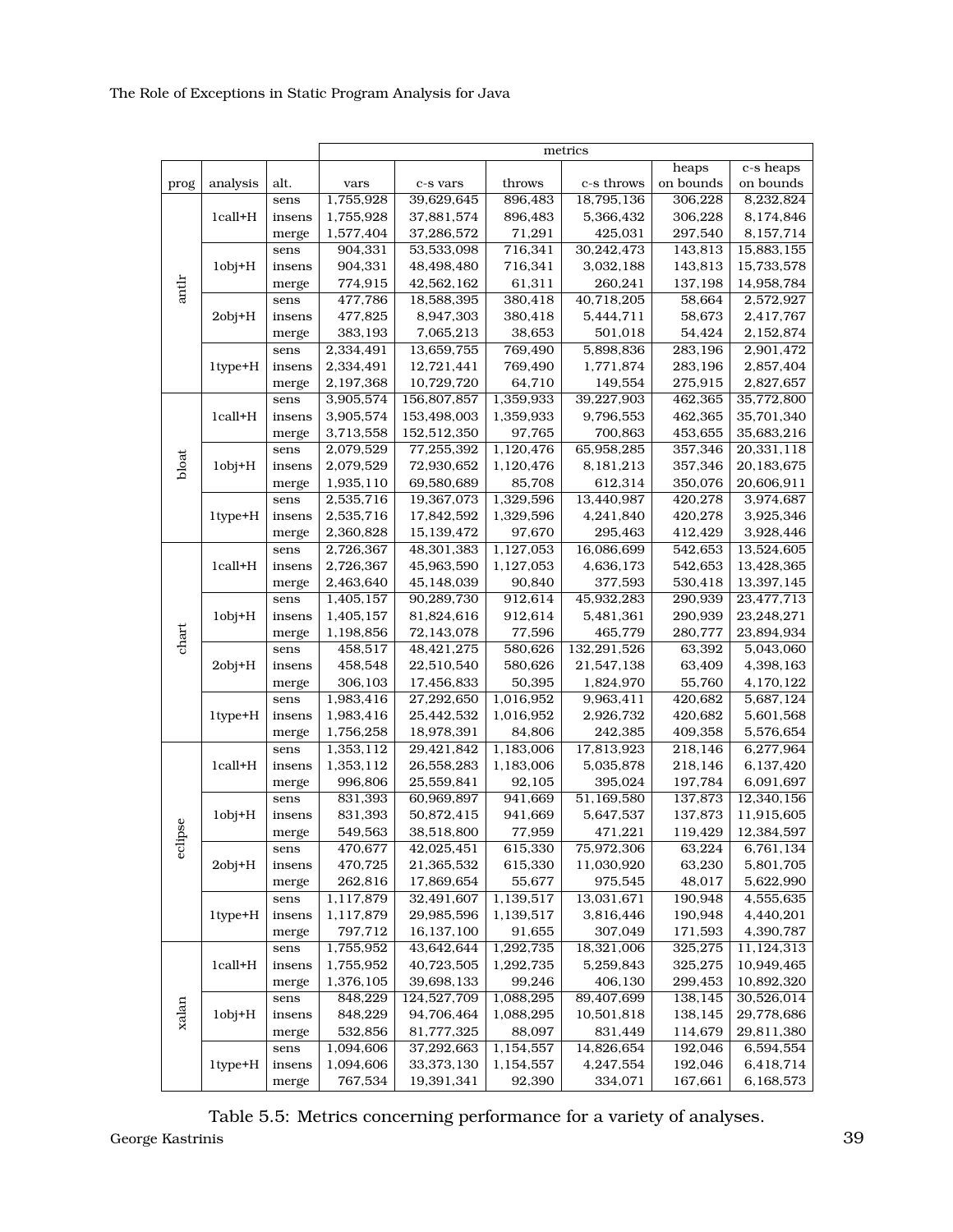<span id="page-39-0"></span>

|         |               |         | metrics |          |        |            |                   |           |  |  |  |
|---------|---------------|---------|---------|----------|--------|------------|-------------------|-----------|--|--|--|
|         |               |         |         |          |        |            | heaps             | c-s heaps |  |  |  |
| prog    | analysis      | alt.    | vars    | c-s vars | throws | c-s throws | on bounds         | on bounds |  |  |  |
|         |               | A2 / A1 | 1.00    | 0.96     | 1.00   | 0.29       | 1.00              | 0.99      |  |  |  |
|         | 1call+H       | A3 / A2 | 0.90    | 0.98     | 0.08   | 0.08       | 0.97              | 1.00      |  |  |  |
|         | $1$ obj $+H$  | A2 / A1 | 1.00    | 0.91     | 1.00   | 0.10       | 1.00              | 0.99      |  |  |  |
| antlr   |               | A3 / A2 | 0.86    | 0.88     | 0.09   | 0.09       | 0.95              | 0.95      |  |  |  |
|         | $2obj+H$      | A2 / A1 | 1.00    | 0.48     | 1.00   | 0.13       | 1.00              | 0.94      |  |  |  |
|         |               | A3 / A2 | 0.80    | 0.79     | 0.10   | 0.09       | 0.93              | 0.89      |  |  |  |
|         | $1$ type $+H$ | A2 / A1 | 1.00    | 0.93     | 1.00   | 0.30       | 1.00              | 0.98      |  |  |  |
|         |               | A3 / A2 | 0.94    | 0.84     | 0.08   | 0.08       | 0.97              | 0.99      |  |  |  |
|         | 1call+H       | A2 / A1 | 1.00    | 0.98     | 1.00   | 0.25       | 1.00              | 1.00      |  |  |  |
|         |               | A3 / A2 | 0.95    | 0.99     | 0.07   | 0.07       | 0.98              | 1.00      |  |  |  |
| bloat   |               | A2 / A1 | 1.00    | 0.94     | 1.00   | 0.12       | 1.00              | 0.99      |  |  |  |
|         | $1$ obj $+H$  | A3 / A2 | 0.93    | 0.95     | 0.08   | 0.07       | 0.98              | 1.02      |  |  |  |
|         |               | A2 / A1 | 1.00    | 0.92     | 1.00   | 0.32       | 1.00              | 0.99      |  |  |  |
|         | $1$ type $+H$ | A3 / A2 | 0.93    | 0.85     | 0.07   | 0.07       | 0.98              | 1.00      |  |  |  |
|         |               | A2 / A1 | 1.00    | 0.95     | 1.00   | 0.29       | 1.00              | 0.99      |  |  |  |
|         | 1call+H       | A3 / A2 | 0.90    | 0.98     | 0.08   | 0.08       | 0.98              | 1.00      |  |  |  |
|         |               | A2 / A1 | 1.00    | 0.91     | 1.00   | 0.12       | 1.00              | 0.99      |  |  |  |
| chart   | $1$ obj $+H$  | A3 / A2 | 0.85    | 0.88     | 0.09   | 0.08       | 0.97              | 1.03      |  |  |  |
|         | $2obj+H$      | A2 / A1 | 1.00    | 0.46     | 1.00   | 0.16       | 1.00              | 0.87      |  |  |  |
|         |               | A3 / A2 | 0.67    | 0.78     | 0.09   | 0.08       | 0.88              | 0.95      |  |  |  |
|         | 1type+H       | A2 / A1 | 1.00    | 0.93     | 1.00   | 0.29       | 1.00              | 0.98      |  |  |  |
|         |               | A3 / A2 | 0.89    | 0.75     | 0.08   | 0.08       | 0.97              | 1.00      |  |  |  |
|         | 1call+H       | A2 / A1 | 1.00    | 0.90     | 1.00   | 0.28       | 1.00              | 0.98      |  |  |  |
|         |               | A3 / A2 | 0.74    | 0.96     | 0.08   | 0.08       | 0.91              | 0.99      |  |  |  |
|         | $1$ obj $+$ H | A2 / A1 | 1.00    | 0.83     | 1.00   | 0.11       | 1.00              | 0.97      |  |  |  |
| eclipse |               | A3 / A2 | 0.66    | 0.76     | 0.08   | 0.08       | 0.87              | 1.04      |  |  |  |
|         | $2$ obj+ $H$  | A2 / A1 | 1.00    | 0.51     | 1.00   | 0.15       | 1.00              | 0.86      |  |  |  |
|         |               | A3 / A2 | 0.56    | 0.84     | 0.09   | 0.09       | 0.76              | 0.97      |  |  |  |
|         | 1type+H       | A2 / A1 | 1.00    | 0.92     | 1.00   | 0.29       | 1.00              | 0.97      |  |  |  |
|         |               | A3 / A2 | 0.71    | 0.54     | 0.08   | 0.08       | 0.90              | 0.99      |  |  |  |
| xalan   | 1call+H       | A2 / A1 | 1.00    | 0.93     | 1.00   | 0.29       | 1.00              | 0.98      |  |  |  |
|         |               | A3 / A2 | 0.78    | 0.97     | 0.08   | 0.08       | 0.92              | 0.99      |  |  |  |
|         | $1$ obj $+H$  | A2 / A1 | 1.00    | 0.76     | 1.00   | 0.12       | $\overline{1.00}$ | 0.98      |  |  |  |
|         |               | A3 / A2 | 0.63    | 0.86     | 0.08   | 0.08       | 0.83              | 1.00      |  |  |  |
|         | 1type+H       | A2 / A1 | 1.00    | 0.89     | 1.00   | 0.29       | 1.00              | 0.97      |  |  |  |
|         |               | A3 / A2 | 0.70    | 0.58     | 0.08   | 0.08       | 0.87              | 0.96      |  |  |  |
|         |               |         |         |          |        |            |                   |           |  |  |  |
|         | <b>AVG</b>    | A2 / A1 | 1.00    | 0.84     | 1.00   | 0.22       | 1.00              | 0.97      |  |  |  |
|         |               | A3 / A2 | 0.80    | 0.84     | 0.08   | 0.08       | 0.92              | 0.99      |  |  |  |
|         |               | A2 / A1 | 1.00    | 0.91     | 1.00   | 0.27       | 1.00              | 0.98      |  |  |  |
|         | <b>MEDIAN</b> | A3 / A2 | 0.83    | 0.86     | 0.08   | 0.08       | 0.94              | 1.00      |  |  |  |
|         |               |         |         |          |        |            |                   |           |  |  |  |

### legend

 $\overline{A2}$  / A1 = ratio of alternative 2 ("no merge") to alternative 1 ("no merge + sensitive") A3 / A2 = ratio of alternative 3 ("merge") to alternative 2 ("no merge")

Table 5.6: Ratios of metrics concerning performance for a variety of analyses.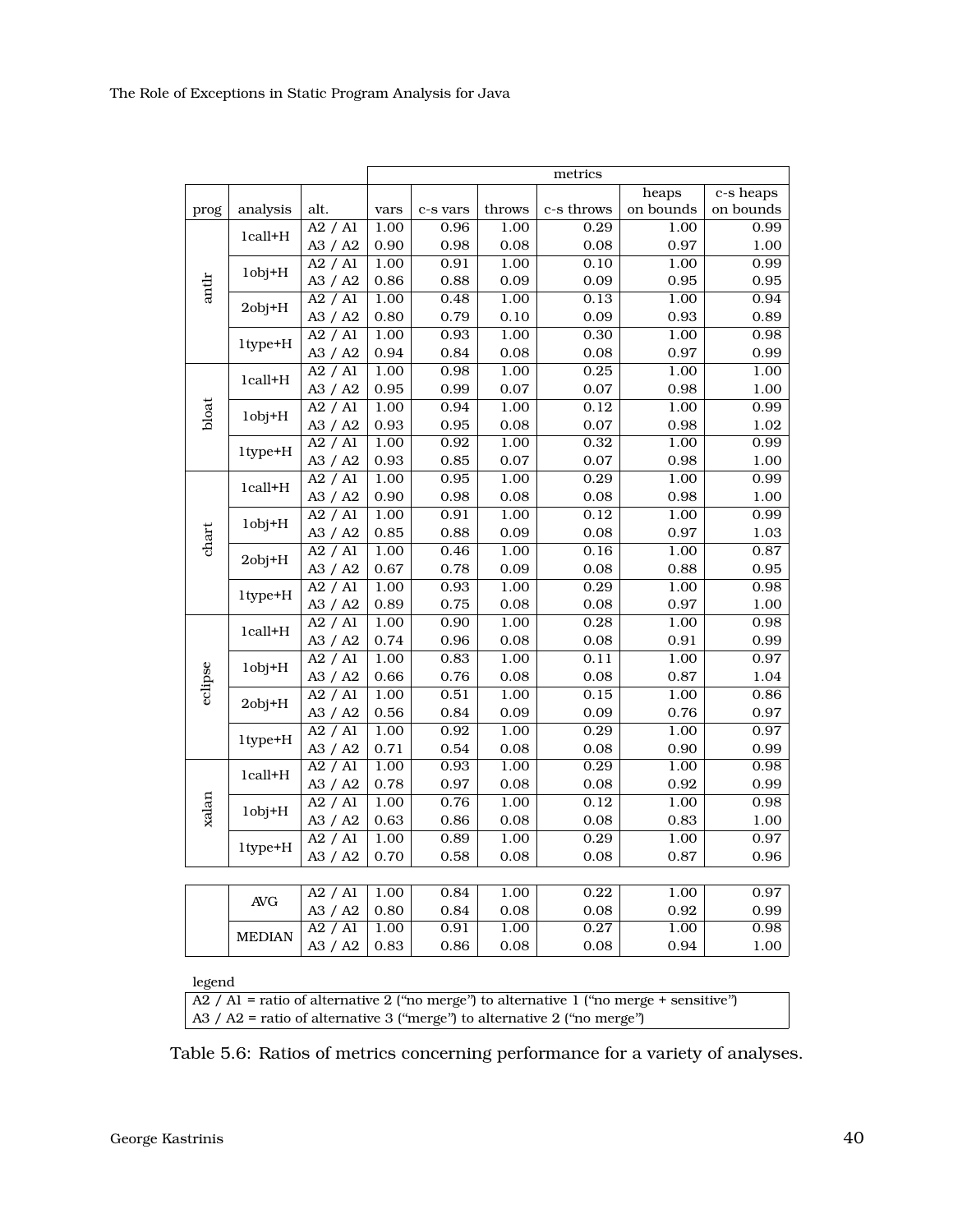/ context-sensitive call graph edges (*edges* / *c-s edges*), reachable methods (*meths*), reachable virtual call sites (*v-calls*), polymorphic virtual call sites (*poly v-calls*), reachable casts (*casts*), and reachable casts that may fail (*fail casts*).

The metrics that are significant for precision are the context-*insensitive* ones (the end-user visible ones). Their context-sensitive variations are internal metrics of the analysis, but are included here for comparison among different alternatives, for an insight on their impact on performance. For instance, the context-sensitive call-graph edge relation is larger in the full context-sensitive alternative when compared to the one with the representatives (i.e., merged exceptions), but the end result (the context-*insensitive* metric) is the same in both cases.

Thus, it is apparent that the alternative with the representatives is more efficient. It is clear that all the alternative methods for exception treatment achieve the same levels of precision (while having different execution costs). One metric that has in some cases a noticeable, but small, loss of precision is the VarPointsTo relation (to non-throwable objects). This is within acceptable levels (the three most significant digits remain the same), and does not affect other significant metrics (i.e., the number of reachable virtual call sites).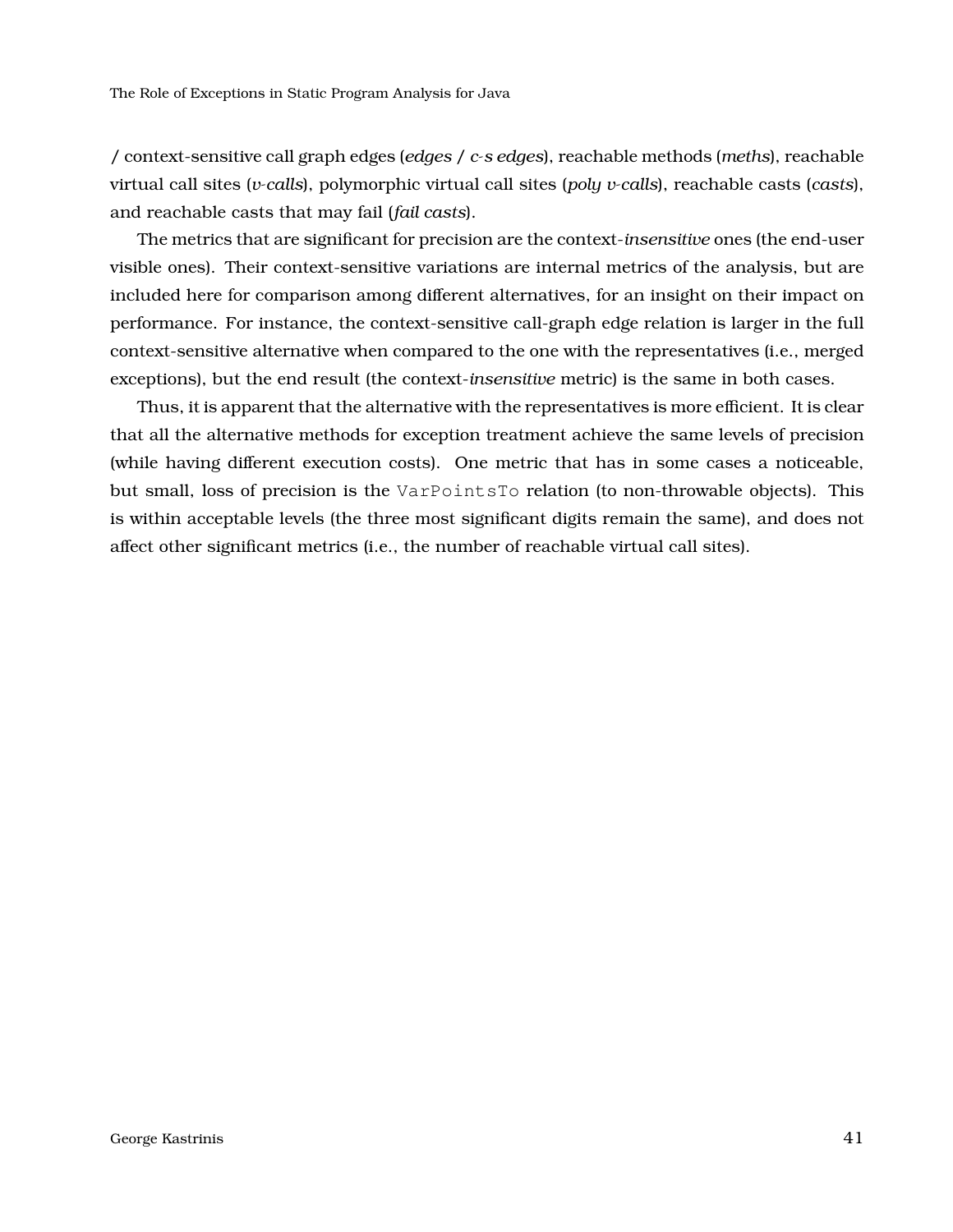<span id="page-41-0"></span>

|         |                    |        | metrics   |             |        |           |       |           |            |              |       |            |
|---------|--------------------|--------|-----------|-------------|--------|-----------|-------|-----------|------------|--------------|-------|------------|
| prog    | analysis           | alt.   | vars      | c-s vars    | edges  | c-s edges | meths | c-s meths | $v$ -calls | poly v-calls | casts | fail casts |
|         |                    | sens   | 1,560,753 | 37,225,255  | 42,351 | 187,937   | 5,728 | 43,373    | 27,761     | 1,280        | 1,033 | 690        |
| antlr   |                    | insens | 1,560,753 | 37,225,255  | 42,351 | 187,937   | 5,728 | 43,373    | 27,761     | 1,280        | 1,033 | 690        |
|         | <b>Lcall</b> xts   | merge  | 1,560,753 | 37,225,255  | 42,351 | 187,937   | 5,728 | 43,373    | 27,761     | 1,280        | 1,033 | 690        |
|         | <b>Lool</b> yxx    | sens   | 760,457   | 47,896,816  | 41,254 | 946,597   | 5,692 | 81,949    | 27,599     | 1,253        | 1,009 | 612        |
|         |                    | insens | 760,457   | 47,896,816  | 41,254 | 946,597   | 5,692 | 81,949    | 27,599     | 1,253        | 1,009 | 612        |
|         |                    | merge  | 760,724   | 42,501,811  | 41,254 | 882,198   | 5,692 | 67,759    | 27,599     | 1,253        | 1,009 | 612        |
|         |                    | sens   | 371,627   | 7,920,770   | 39,757 | 2,746,197 | 5,609 | 354,112   | 27,188     | 1,147        | 970   | 404        |
|         | Zooixxx            | insens | 371,659   | 7,644,418   | 39,757 | 2,313,888 | 5,609 | 265,687   | 27,188     | 1,147        | 970   | 404        |
|         |                    | merge  | 372,014   | 6,921,879   | 39,757 | 2,065,857 | 5,609 | 196,585   | 27,188     | 1,147        | 970   | 404        |
|         |                    | sens   | 2,183,345 | 12,318,820  | 41,755 | 198,555   | 5,701 | 23,743    | 27,610     | 1,264        | 1,011 | 684        |
|         | <b>Hyperate</b>    | insens | 2,183,345 | 12,318,820  | 41,755 | 198,555   | 5,701 | 23,743    | 27,610     | 1,264        | 1,011 | 684        |
|         |                    | merge  | 2,182,913 | 10,691,398  | 41,755 | 182,900   | 5,701 | 20,467    | 27,610     | 1,264        | 1,011 | 679        |
|         |                    | sens   | 3,697,206 | 152,427,121 | 51,006 | 301,356   | 6,988 | 51,892    | 25,367     | 1,432        | 2,083 | 1,659      |
|         |                    | insens | 3,697,206 | 152,427,121 | 51,006 | 301,356   | 6,988 | 51,892    | 25,367     | 1,432        | 2,083 | 1,659      |
|         | <b>Lcalixix</b>    | merge  | 3,697,206 | 152,427,121 | 51,006 | 301,356   | 6,988 | 51,892    | 25,367     | 1,432        | 2,083 | 1,659      |
|         |                    | sens   | 1,921,000 | 72,254,097  | 47,792 | 1,770,781 | 6,945 | 94,878    | 25,220     | 1,406        | 2,062 | 1,544      |
|         | <b>Lool</b> yxt    | insens | 1,921,000 | 72,254,097  | 47,792 | 1,770,781 | 6,945 | 94,878    | 25,220     | 1,406        | 2,062 | 1,544      |
| bloat   |                    | merge  | 1,921,064 | 69,519,850  | 47,792 | 1,708,956 | 6,945 | 82,554    | 25,220     | 1,406        | 2,062 | 1,544      |
|         | <b>Hyperate</b>    | sens   | 2,345,182 | 17,148,041  | 48,610 | 310,309   | 6,956 | 30,405    | 25,230     | 1,463        | 2,064 | 1,663      |
|         |                    | insens | 2,345,182 | 17,148,041  | 48,610 | 310,309   | 6,956 | 30,405    | 25,230     | 1,463        | 2,064 | 1,663      |
|         |                    | merge  | 2,345,022 | 15,094,373  | 48,610 | 292,721   | 6,956 | 26,840    | 25,230     | 1,463        | 2,064 | 1,663      |
|         |                    | sens   | 2,439,946 | 45,066,857  | 43,965 | 206,396   | 8,432 | 45,049    | 23,777     | 1,150        | 1,714 | 1,236      |
|         |                    | insens | 2,439,946 | 45,066,857  | 43,965 | 206,396   | 8,432 | 45,049    | 23,777     | 1,150        | 1,714 | 1,236      |
|         | <b>Lcall</b> xts   | merge  | 2,439,946 | 45,066,857  | 43,965 | 206,399   | 8,432 | 45,049    | 23,777     | 1,150        | 1,714 | 1,236      |
|         |                    | sens   | 1,178,269 | 80,561,690  | 41,628 | 1,064,777 | 8,339 | 106,799   | 23,384     | 1,104        | 1,668 | 1,021      |
|         |                    | insens | 1,178,269 | 80,561,690  | 41,628 | 1,064,777 | 8,339 | 106,799   | 23,384     | 1,104        | 1,668 | $1,\!021$  |
|         | <b>Lool</b> yxx    | merge  | 1,178,275 | 72,033,464  | 41,628 | 928,207   | 8,339 | 86,921    | 23,384     | 1,104        | 1,668 | 1,021      |
| chart   |                    | sens   | 290,102   | 17,698,766  | 38,576 | 8,337,762 | 8,171 | 616,870   | 22,844     | 902          | 1,603 | 737        |
|         | Zooixxx            | insens | 290,133   | 17,398,268  | 38,576 | 7,319,011 | 8,171 | 512,984   | 22,844     | 902          | 1,603 | 737        |
|         |                    | merge  | 290,497   | 16,971,013  | 38,576 | 7,016,882 | 8,171 | 435,350   | 22,844     | 902          | 1,603 | 737        |
|         | <b>Hyperate</b>    | sens   | 1,734,811 | 24,663,696  | 42,757 | 306,991   | 8,380 | 37,003    | 23,511     | 1,131        | 1,690 | 1,234      |
|         |                    | insens | 1,734,811 | 24,663,696  | 42,757 | 306,991   | 8,380 | 37,003    | 23,511     | 1,131        | 1,690 | 1,234      |
|         |                    | merge  | 1,734,680 | 18,914,653  | 42,757 | 272,848   | 8,380 | 31,034    | 23,511     | 1,131        | 1,690 | 1,229      |
|         |                    | sens   | 965,085   | 25,460,908  | 34,945 | 198,463   | 6,483 | 36,367    | 18,231     | 815          | 1,261 | 751        |
|         | <b>Leal</b> yst    | insens | 965,085   | 25,460,908  | 34,945 | 198,463   | 6,483 | 36,367    | 18,231     | 815          | 1,261 | 751        |
|         |                    | merge  | 965,194   | 25,464,554  | 34,945 | 198,473   | 6,483 | 36,367    | 18,231     | 815          | 1,261 | 751        |
|         |                    | sens   | 521,033   | 49,472,319  | 32,103 | 775,329   | 6,318 | 89,597    | 17,840     | 745          | 1,228 | 682        |
|         | <b>Lool</b> y H    | insens | 521,033   | 49,472,319  | 32,103 | 775,329   | 6,318 | 89,597    | 17,840     | 745          | 1,228 | 682        |
|         |                    | merge  | 521,790   | 38,394,794  | 32,106 | 632,852   | 6,318 | 71,126    | 17,840     | 745          | 1,228 | 682        |
| eclipse |                    | sens   | 239,983   | 19,644,130  | 29,513 | 5,945,598 | 6,189 | 441,164   | 17,259     | 625          | 1,177 | 498        |
|         | Zooixxx            | insens | 239,999   | 18,193,814  | 29,513 | 4,957,980 | 6,189 | 334,504   | 17,259     | 625          | 1,177 | 498        |
|         |                    | merge  | 240,727   | 17,563,264  | 29,516 | 4,665,960 | 6,189 | 236,259   | 17,259     | 625          | 1,177 | 498        |
|         | <b>157</b> Percent | sens   | 766,827   | 28,964,394  | 33,087 | 310,708   | 6,431 | 33,398    | 18,047     | 778          | 1,236 | 789        |
|         |                    | insens | 766,827   | 28,964,394  | 33,087 | 310,708   | 6,431 | 33,398    | 18,047     | 778          | 1,236 | 789        |
|         |                    | merge  | 767,461   | 16,047,991  | 33,088 | 266,833   | 6,431 | 28,152    | 18,047     | 778          | 1,236 | 784        |
| xalan   | <b>Lcall</b> xt    | sens   | 1,342,717 | 39,599,466  | 37,969 | 177,150   | 7,313 | 39,370    | 20,046     | 1,249        | 1,296 | 851        |
|         |                    | insens | 1,342,717 | 39,599,466  | 37,969 | 177,150   | 7,313 | 39,370    | 20,046     | 1,249        | 1,296 | 851        |
|         |                    | merge  | 1,342,907 | 39,601,828  | 37,976 | 177,194   | 7,313 | 39,377    | 20,046     | 1,250        | 1,296 | 851        |
|         |                    | sens   | 502,294   | 90,538,691  | 35,908 | 870,727   | 7,237 | 102,393   | 19,828     | 1,175        | 1,264 | 666        |
|         | <b>Lool</b> yxt    | insens | 502,294   | 90,538,691  | 35,908 | 870,727   | 7,237 | 102,393   | 19,828     | 1,175        | 1,264 | 666        |
|         |                    | merge  | 502,805   | 81,438,319  | 35,911 | 710,588   | 7,237 | 84,497    | 19,828     | 1,176        | 1,264 | 666        |
|         |                    | sens   | 736,952   | 31,829,242  | 36,731 | 315,005   | 7,268 | 36,627    | 19,888     | 1,194        | 1,271 | 836        |
|         |                    | insens | 736,952   | 31,829,242  | 36,731 | 315,005   | 7,268 | 36,627    | 19,888     | 1,194        | 1,271 | 836        |
|         | <b>157</b> eetis   | merge  | 737,178   | 19,268,160  | 36,733 | 265,394   | 7,268 | 30,892    | 19,888     | 1,195        | 1,271 | 831        |

Table 5.7: Metrics concerning precision for a variety of analyses.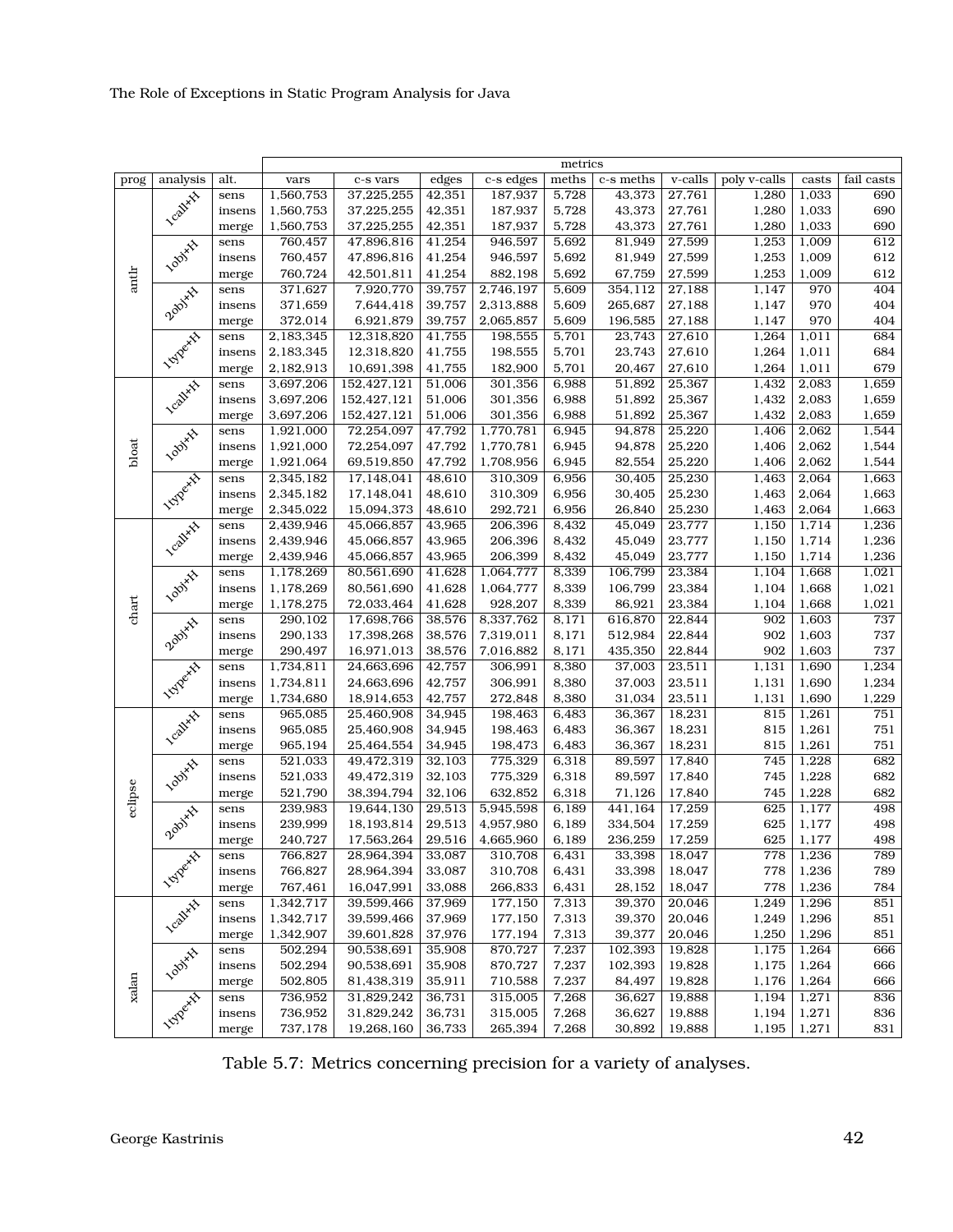## **Chapter 6**

## **Conclusions**

<span id="page-42-0"></span>By using Datalog we were able to succinctly express a declarative joint exception and pointsto analysis for Java. We were also able to express three alternative methods for exception treatment, by modifying only a few lines of code each time. Our analysis was built on top of the Doop framework [\[3\]](#page-51-1) which allowed the convenient decoupling of the choice of context from the exception analysis code.

As following from previous work [\[2\]](#page-51-0), we chose to do a joint exception and points-to analysis because of its benefits both in precision and performance. In order to further reduce the execution time of the analysis, we investigated how the treatment of exceptions affected both precision and performance, and we proposed three alternative methods for their handling.

The new insight was that the type of each exception suffices for an accurate pointsto analysis (although losing precision in exception-specific metrics). Thus, we proposed a method for exception handling, where each exception object of the same type is merged and one representative object is used instead. This results in significant improvements in performance, while barely having any loss in precision.

We evaluated the methods we proposed, on the DaCapo benchmark suite. The experimental results confirmed our initial insights and supported our claim that the usage of type representatives for exception objects is an effective way of reducing the execution time of an analysis.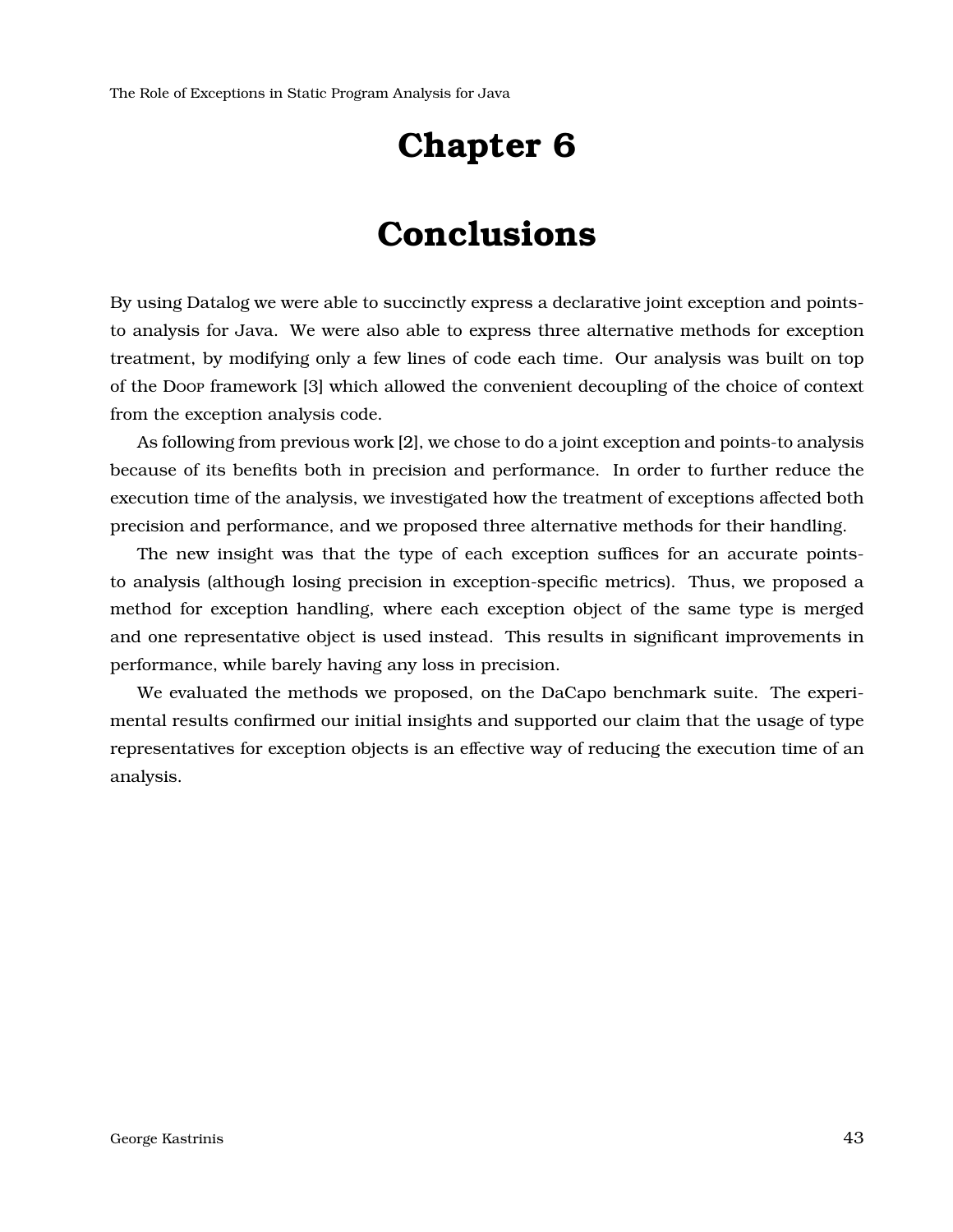# **Acronyms and Abbreviations**

<span id="page-43-1"></span><span id="page-43-0"></span>

| <b>Abbreviation</b> | <b>Full Name</b>                      |  |  |  |  |
|---------------------|---------------------------------------|--|--|--|--|
| insens              | context-insensitive analysis          |  |  |  |  |
| 1 <sub>obj</sub>    | 1-object-sensitive analysis           |  |  |  |  |
| $1$ obj $+H$        | 1-object-sensitive+heap analysis      |  |  |  |  |
| $2$ obj $+H$        | 2-object-sensitive+heap analysis      |  |  |  |  |
| $2$ obj $+2H$       | 2-object-sensitive+2-heap analysis    |  |  |  |  |
| 1type+H             | 1-type-sensitive+heap analysis        |  |  |  |  |
| $2$ type $+$ H      | 2-type-sensitive+heap analysis        |  |  |  |  |
| 1 call              | 1-call-site-sensitive analysis        |  |  |  |  |
| $1$ call $+H$       | 1-call-site-sensitive+heap analysis   |  |  |  |  |
| $2$ call $+$ H      | 2-call-site-sensitive+heap analysis   |  |  |  |  |
| $2$ call $+2H$      | 2-call-site-sensitive+2-heap analysis |  |  |  |  |
| no-merge+sens       | full context-sensitive exceptions     |  |  |  |  |
| no-merge            | context-insensitive exceptions        |  |  |  |  |
| merge               | type representatives for exceptions   |  |  |  |  |
| LB                  | LogicBlox Inc.                        |  |  |  |  |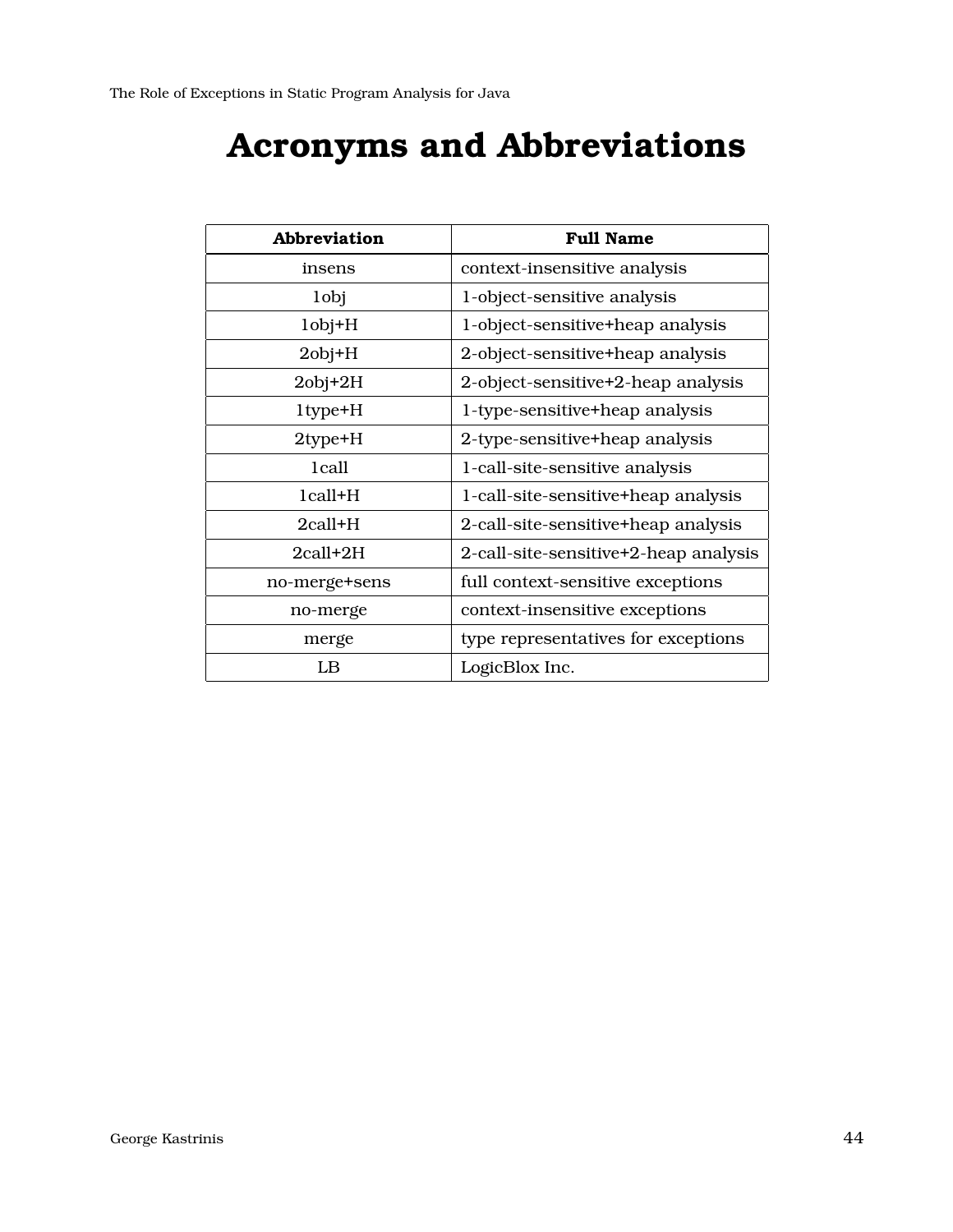# **Appendix A**

## <span id="page-44-0"></span>**Exception Analysis Code**

```
1 / * *2 \times Represents the heap abstractions of the exceptions a method can
3 * throw.
   \star/5 ThrowPointsTo(?heapCtx, ?heap, ?ctx, ?method) ->
6 HContext(?heapCtx), HeapAllocationRef(?heap),
    Context(?ctx), MethodSignatureRef(?method).
8
9 /*****************************************************************************
10 *
11 * Throw statements
12 *
13 *****************************************************************************/
14
15 /*\star16 * A method throws an exception in a context if there is a throw
17 \times statement in the method, and the thrown variable points to an
18 * object in this context, but this object is not immediately caught
19 * by an exception handler (ThrowPointsTo rule).
20 \star21 \times If the object is a caught, then it is assigned to the formal
22 * parameter of the exeception handler (VarPointsTo rule).
23 \star/24
25 ThrowPointsTo(?heapCtx, ?heap, ?ctx, ?method) <-
26 Throw(?ref, ?var),
27 VarPointsTo(?heapCtx, ?heap, ?ctx, ?var),
28 HeapAllocation:Type[?heap] = ?heaptype,
29 !(ExceptionHandler[?heaptype, ?ref]=_),
30 Instruction:Method[?ref] = ?method.
31
32 VarPointsTo(?heapCtx, ?heap, ?ctx, ?param) <-
```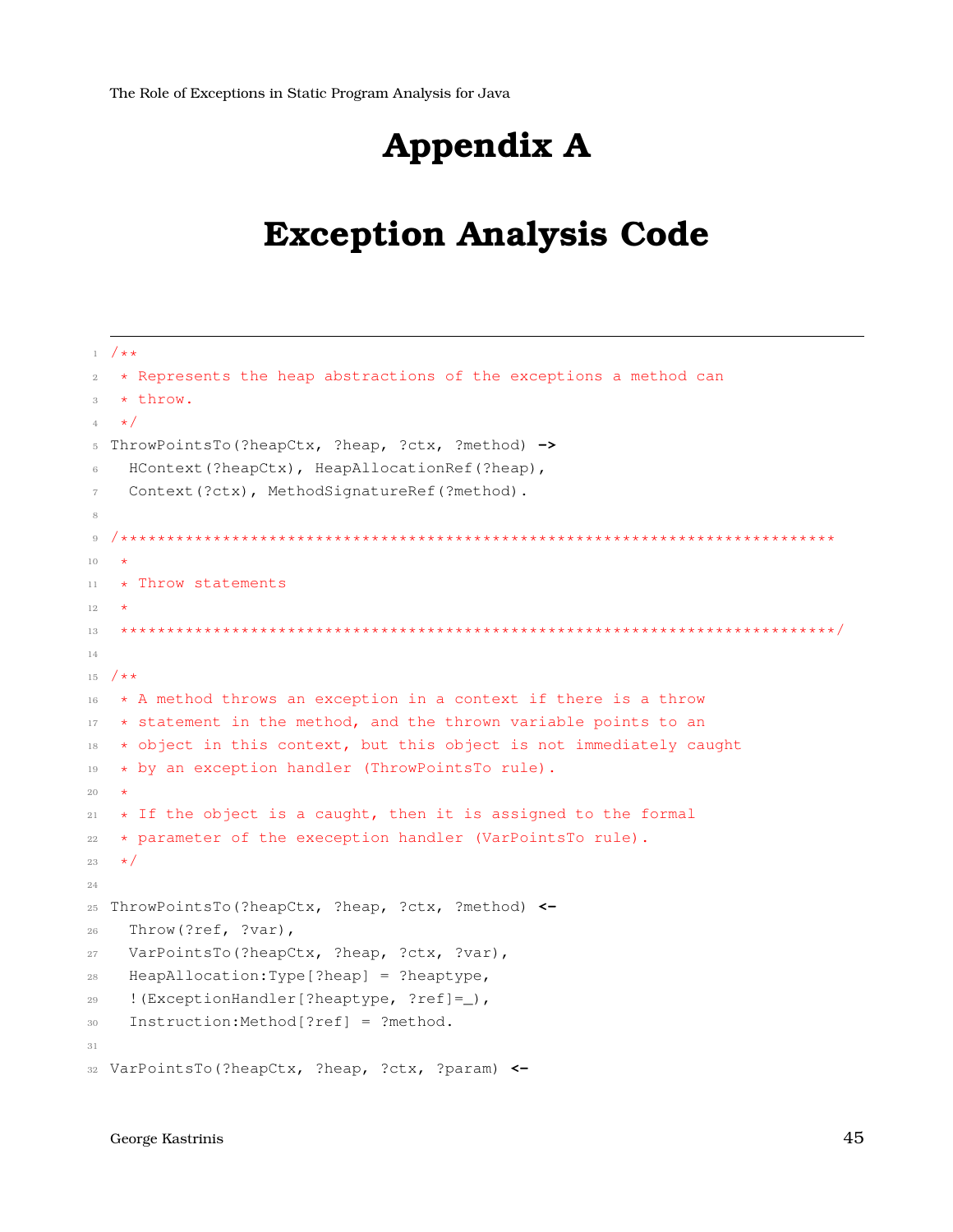```
33 Throw(?ref, ?var),
34 VarPointsTo(?heapCtx, ?heap, ?ctx, ?var),
35 HeapAllocation:Type[?heap] = ?heaptype,
36 ExceptionHandler[?heaptype, ?ref] = ?handler,
37 ExceptionHandler:FormalParam[?handler] = ?param.
38
39 /*****************************************************************************
40 *
41 * Method invocations
42
43 *****************************************************************************/
44
45 /\star\star46 * A method M1 throws an exception in a context if there is a call
47 * graph edge from an invocation in M1 to some method M2 and the
48 * method M2 throws a an exception for this specific
49 * (context-sensitive) call graph edge. Also, the exception should not
50 \times be caught immediately by an exception handler in M1 (ThrowPointsTo
51 \times \text{rule}.
52 *
53 * If there is such an exception handler, then the exception object is
54 * assigned to the formal parameter of the exception handler
55 * (VarPointsTo rule).
56 \star/57
58 ThrowPointsTo(?heapCtx, ?heap, ?callerCtx, ?callerMethod) <-
59 CallGraphEdge(?callerCtx, ?invocation, ?calleeCtx, ?tomethod),
60 ThrowPointsTo(?heapCtx, ?heap, ?calleeCtx, ?tomethod),
61 HeapAllocation:Type[?heap] = ?heaptype,
62 \{Exercise 2: 100 (ExceptionHandler[?heaptype, ?invocation] = )63 Instruction:Method[?invocation] = ?callerMethod.
64
65 VarPointsTo(?heapCtx, ?heap, ?callerCtx, ?param) <-
66 CallGraphEdge(?callerCtx, ?invocation, ?calleeCtx, ?tomethod),
67 ThrowPointsTo(?heapCtx, ?heap, ?calleeCtx, ?tomethod),
68 HeapAllocation:Type[?heap] = ?heaptype,
69 ExceptionHandler[?heaptype,?invocation] = ?handler,
70 ExceptionHandler:FormalParam[?handler] = ?param.
71
72
73 /*****************************************************************************
```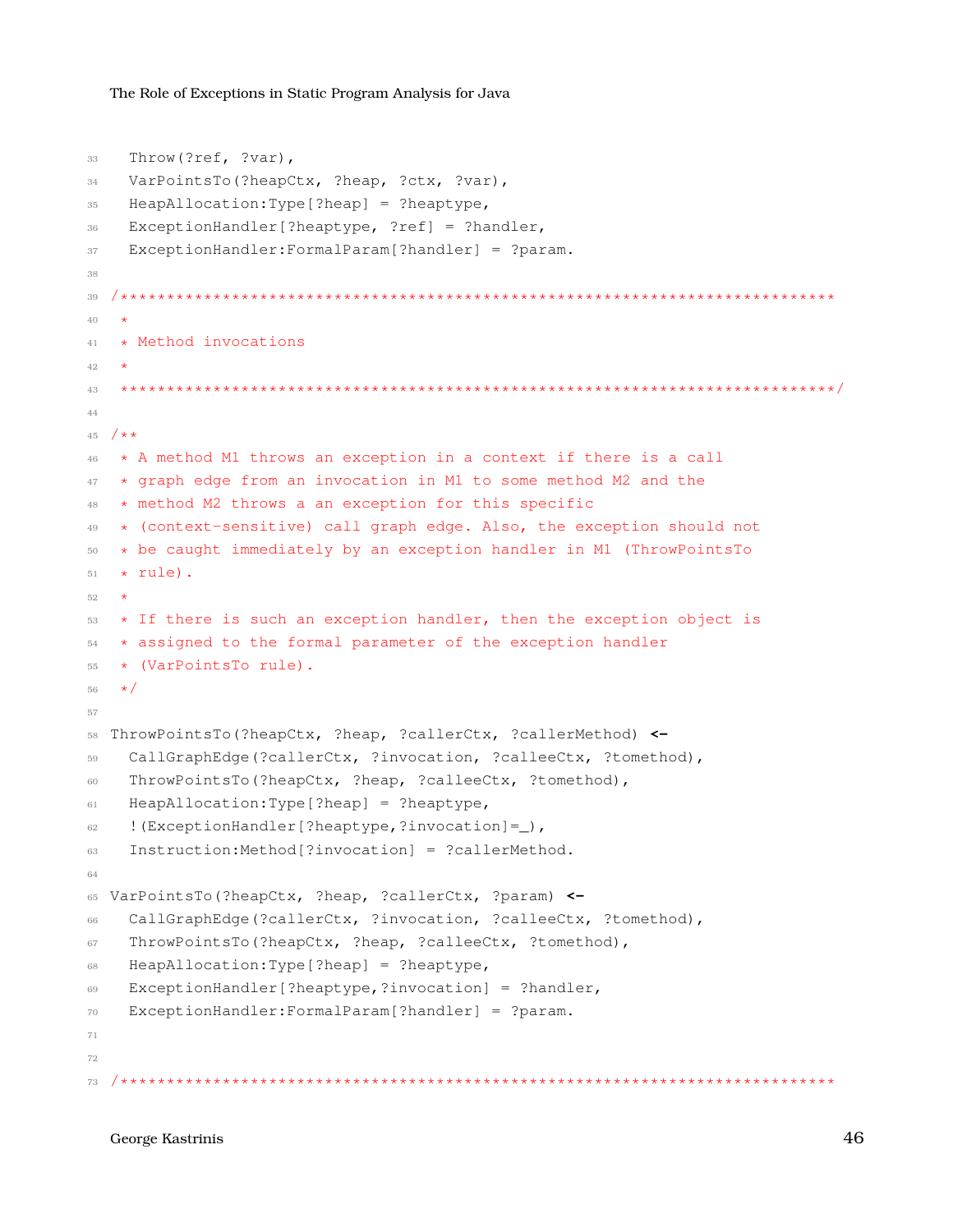```
74 +75 * Compute for an instruction which exception handlers handle which
76 * exception types.
77 *
78 ****************************************************************************/
79
80 // Note how this logic is superlinear. We keep
81 // relations that link every exception handler to every relevant (i.e., throw
82 // or methcall) instruction under its range, and to every type that the
83 // exception handler can handle, including all subtypes of the declared type.
84 // It is not easy to change this, nor perhaps too valuable. But it is certainly
85 // a spot where bottom-up evaluation with an explicit representation hurts us.
86 // We have very large ExceptionHandler, PossibleExceptionHandler, etc. relations.
87 // Note: currently exception objects are allocated context-insensitively.
88 /**
89 * An exception of a specific type, thrown at an instruction, is
90 * handled by an exception handler.
91 \star/92 ExceptionHandler[?type, ?instruction] = ?handler ->
93 ExceptionHandlerRef(?handler), Type(?type), InstructionRef(?instruction).
94
95 ExceptionHandler[?type, ?instruction] = ?handler <-
96 PossibleExceptionHandler(?handler, ?type, ?instruction),
97 ! ImpossibleExceptionHandler(?handler, ?type, ?instruction).
98
99 /**
100 * An exception type that is caught by an earlier exception handler
101 * (not ?handler).
102 + /103
104 ImpossibleExceptionHandler(?handler, ?type, ?instruction) ->
105 ExceptionHandlerRef(?handler), Type(?type), InstructionRef(?instruction).
106
107 ImpossibleExceptionHandler(?handler, ?type, ?instruction) <-
108 PossibleExceptionHandler(?handler, ?type, ?instruction),
109 ExceptionHandler:Before(?previous, ?handler),
110 PossibleExceptionHandler(?previous, ?type, ?instruction).
111
112 /\star \star113 * All possible handlers of an exception type for an instruction.
114 + t
```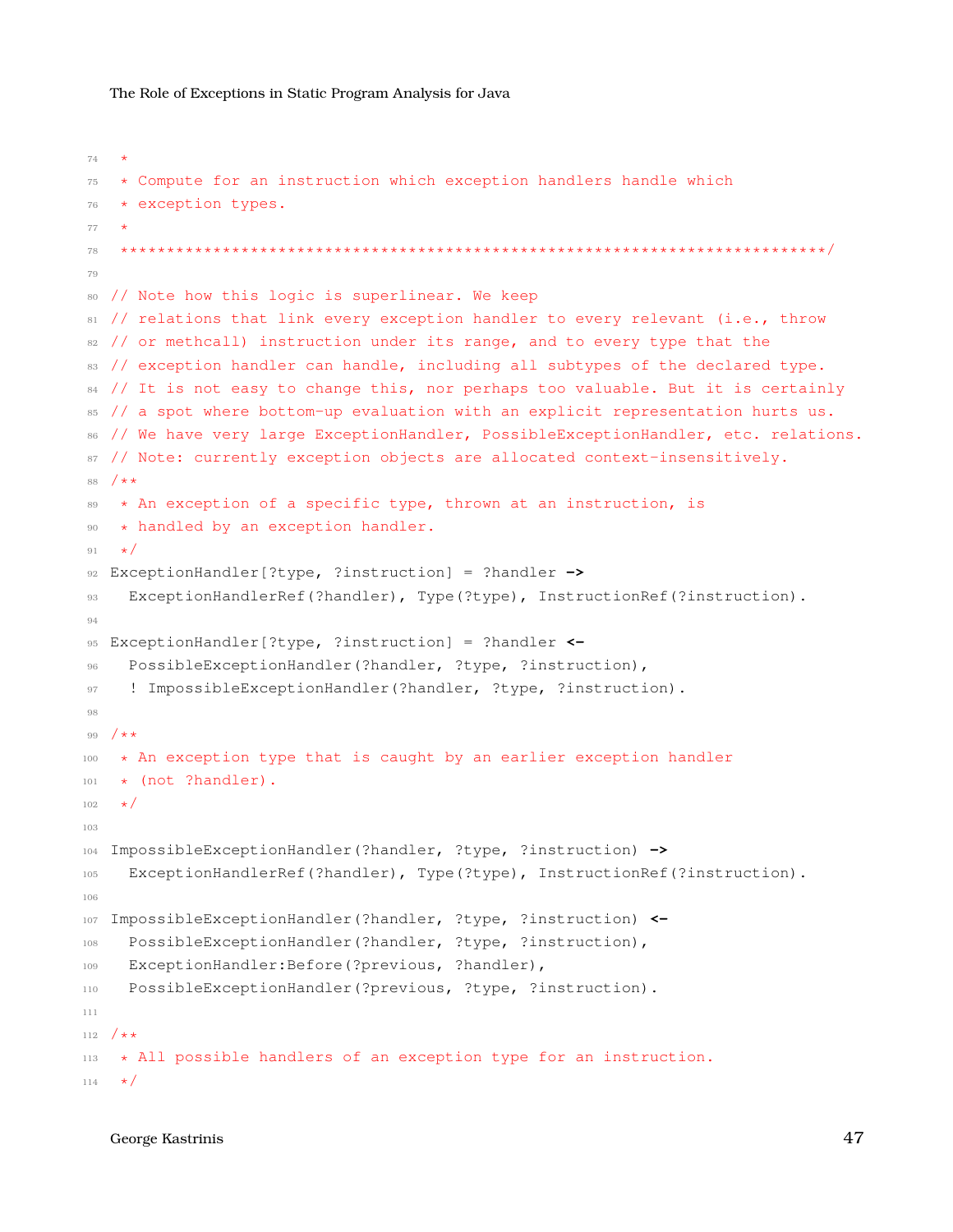```
115 PossibleExceptionHandler(?handler, ?type, ?instruction) ->
116 ExceptionHandlerRef(?handler),
117 Type(?type),
118 InstructionRef(?instruction).
119
120 PossibleExceptionHandler(?handler, ?type, ?instruction) <-
121 ExceptionHandler:InRange(?handler, ?instruction),
122 ExceptionHandler:Type[?handler] = ?type.
123
124 PossibleExceptionHandler(?handler, ?subtype, ?instruction) <-
125 ExceptionHandler:InRange(?handler, ?instruction),
126 ExceptionHandler:Type[?handler] = ?type,
127 Superclass(?subtype, ?type).
128
129 /\star \star130 * Instructions that are in the range of an exception handler.
131 + t132 ExceptionHandler:InRange(?handler, ?instruction) ->
133 ExceptionHandlerRef(?handler),
134 InstructionRef(?instruction).
135
136 ExceptionHandler:InRange(?handler, ?instruction) <-
137 Instruction:Method[?instruction] = ?method,
138 ExceptionHandler:Method(?handler, ?method),
139 Instruction:Index[?instruction] = ?index,
140 ExceptionHandler:Begin[?handler] = ?begin,
141 ?begin \leq ?index,
142 ExceptionHandler: End [?handler] = ?end,
143 ?index < ?end.
144
145 /\star \star146 * Transitive closure of ExceptionHandler:Previous.
147 + 1148 ExceptionHandler:Before(?before, ?handler) ->
149 ExceptionHandlerRef(?before),
150 ExceptionHandlerRef(?handler).
151
152 ExceptionHandler:Before(?previous, ?handler) <-
153 ExceptionHandler:Previous[?handler] = ?previous.
154
155 ExceptionHandler:Before(?before, ?handler) <-
```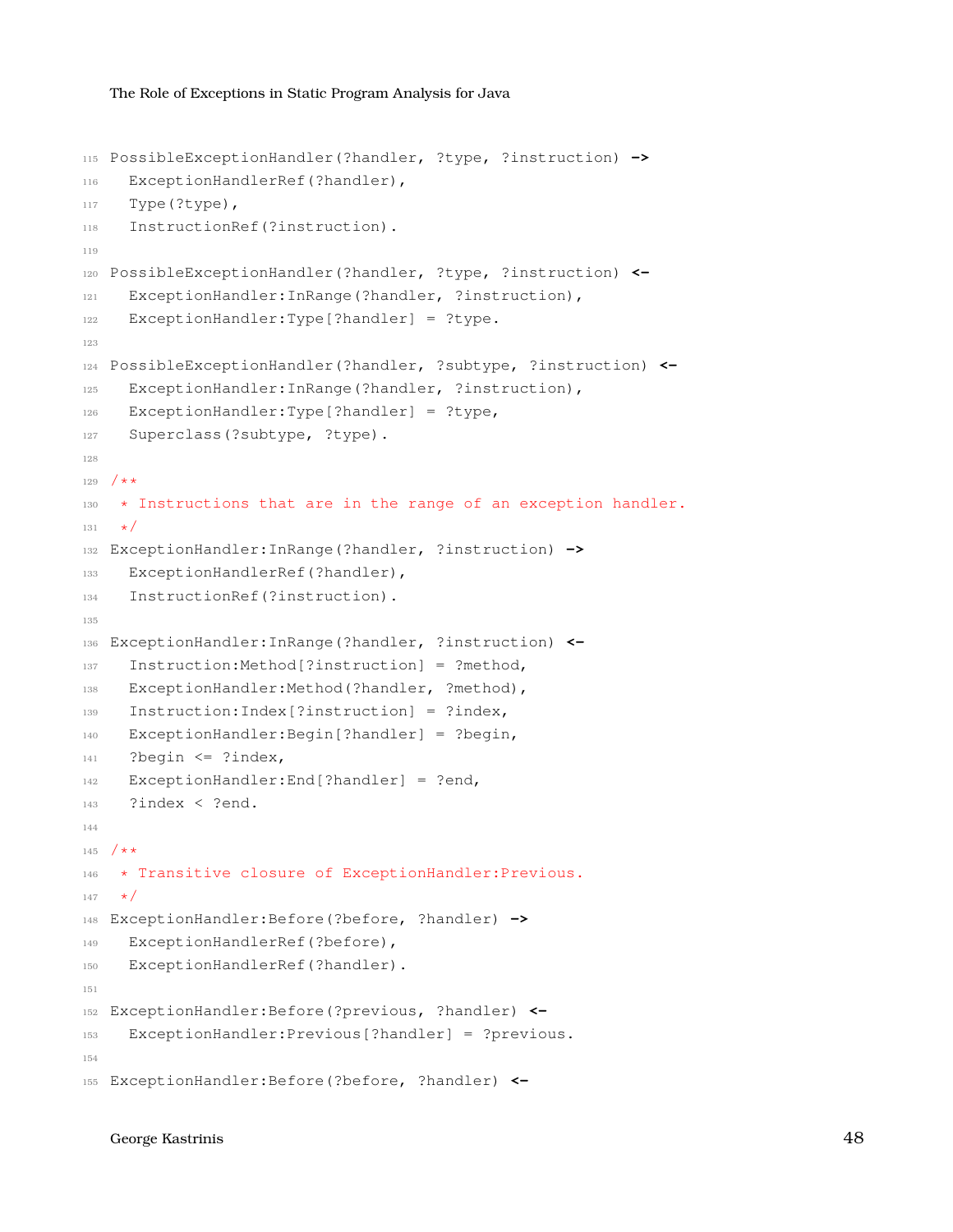```
156 ExceptionHandler:Before(?middle, ?handler),
157 ExceptionHandler:Previous[?middle] = ?before.
158
159 InRangeOfExceptionHandler(?instruction) -> InstructionRef(?instruction).
160 InRangeOfExceptionHandler(?instruction) <-
161 ExceptionHandler: InRange (_, ?instruction).
```

```
1 /*************************************************************
2 * Special objects
3 *
4 * Some objects are so common that they heavily impact performance if
   5 * every allocation is distinguished or a context-sensitive heap
6 \rightarrow abstraction is used. In many cases, this precision is not actually
7 * useful for a points-to analysis, so handling them in a less precise
8 * way is beneficial.
9 *************************************************************/
10
11 /*\star12 * Objects that should not be allocated as normal.
13 \times /14 HeapAllocation:Special(?heap) -> HeapAllocationRef(?heap).
15
16 /**
17 * Objects that should use a context-insensitive heap abstraction.
18 \times /19 HeapAllocation:ContextInsensitive(?heap) ->
20 HeapAllocationRef(?heap).
21
22 HeapAllocation:Special(?heap) <-
23 HeapAllocation:ContextInsensitive(?heap).
24
25 /\star \star26 \times Objects that should be merged to some heap abstraction (implies context-
       insensitive)
27 \star/28 HeapAllocation:Merge[?heap] = ?mergeHeap ->
29 HeapAllocationRef(?heap),
30 HeapAllocationRef(?mergeHeap).
31
```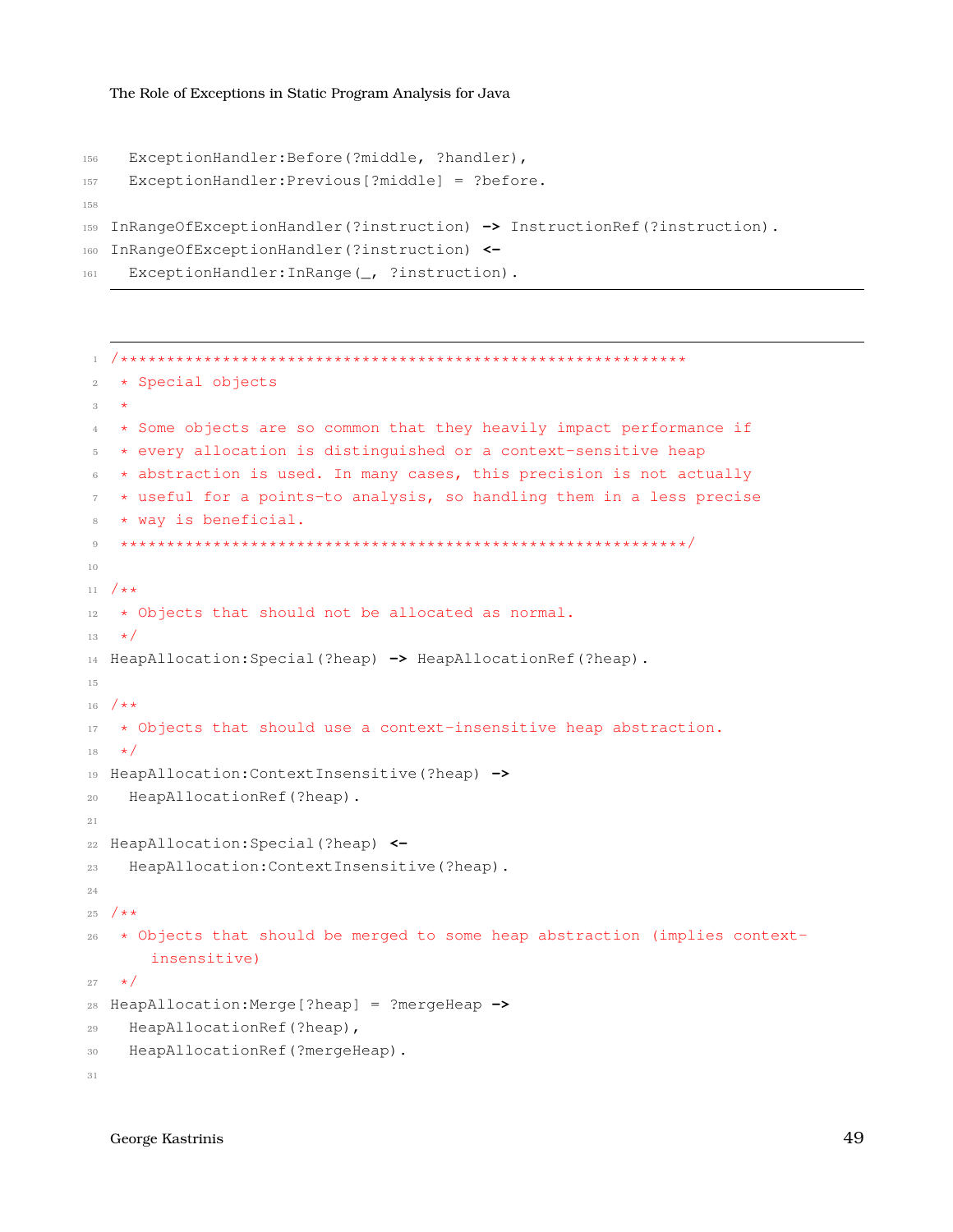```
32 / \star \star33 * Join with AssignHeapAllocation for performance.
34 \star/35 AssignNormalHeapAllocation(?heap, ?var, ?inmethod) <-
36 AssignHeapAllocation(?heap, ?var, ?inmethod),
37 ! HeapAllocation:Special(?heap).
38
39 HeapAllocation:Special(?heap) <-
40 HeapAllocation:Merge[?heap] = _.
41
42 AssignContextInsensitiveHeapAllocation(?mergeHeap, ?var, ?inmethod) <-
43 AssignHeapAllocation(?heap, ?var, ?inmethod),
44 HeapAllocation:Merge[?heap] = ?mergeHeap.
45
46 AssignContextInsensitiveHeapAllocation(?heap, ?var, ?inmethod) <-
47 AssignHeapAllocation(?heap, ?var, ?inmethod),
48 HeapAllocation:ContextInsensitive(?heap).
49
50
51 /*************************************************************
52 * Exceptions
53 *************************************************************/
54
55 / *56 // Context-Insensitive Treatment:
57 // This is the original, precise and straightforward treatment
58 // of throwables. They were allocated context insensitively. This still
59 // produced huge ThrowPointsTo sets and caused slowdowns.
60 \star/61
62 HeapAllocation:ContextInsensitive(?heap) <-
63 HeapAllocation:Type[?heap] = ?heaptype,
64 Type:Value(?throw:"java.lang.Throwable"),
65 AssignCompatible(?throw, ?heaptype).
66
67
  // Type Representatives Treatment:
69 // The optimized treatment represents every exception (i.e., throwable)
  // object by a unique representative of the same type. All exception
71 // objects of the same type are therefore merged. This means that points-to
72 // results for throwables are not accurate! Only the type will be right.
```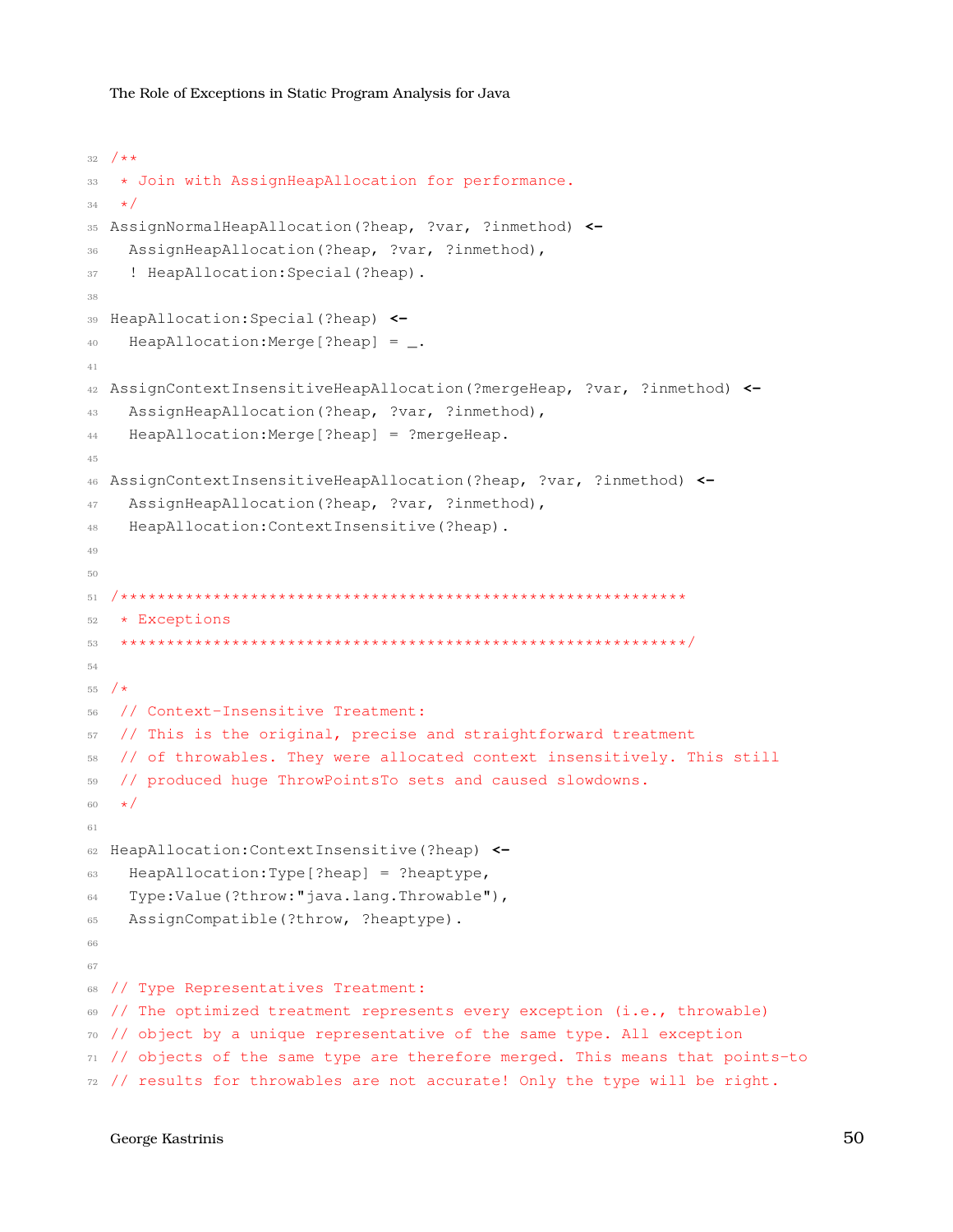```
73
74 TypeToHeap(?heap, ?heaptype) <-
75 HeapAllocation:Type[?heap] = ?heaptype,
76 Type:Value(?throw:"java.lang.Throwable"),
77 AssignCompatible(?throw, ?heaptype).
78
79 // Quadratic but so local that it shouldn't matter, ever.
80 HeapRepresentative[?heap] = ?representativeHeap <-
81 agg<<?representativeHeap = min(?otherHeap)>>(TypeToHeap(?otherHeap,
       HeapAllocation:Type[?heap])).
82
83 HeapAllocation:Merge[?heap] = ?mergeHeap <-
84 HeapRepresentative[?heap] = ?mergeHeap.
```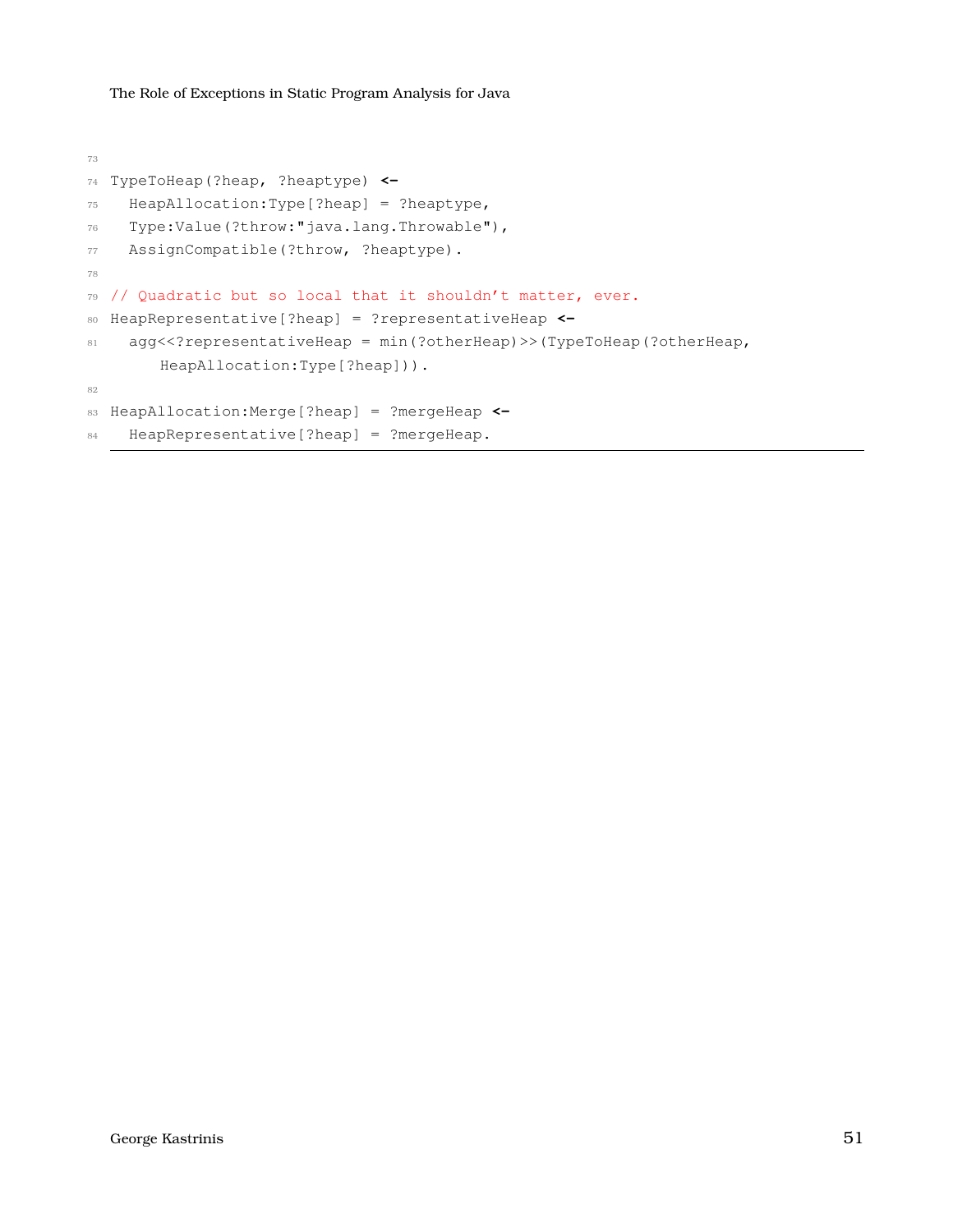# **References**

- <span id="page-51-6"></span><span id="page-51-2"></span>[1] Ole Agesen. The Cartesian product algorithm. In *ECOOP '95, Object-Oriented Programming: 9th European Conference*, volume 952 of *Lecture Notes in Computer Science*, pages 2–51, 1995.
- <span id="page-51-0"></span>[2] Martin Bravenboer and Yannis Smaragdakis. Exception analysis and points-to analysis: Better together. In Laura Dillon, editor, *ISSTA '09: Proceedings of the 2009 International Symposium on Software Testing and Analysis*, New York, NY, USA, July 2009.
- <span id="page-51-1"></span>[3] Martin Bravenboer and Yannis Smaragdakis. Strictly declarative specification of sophisticated points-to analyses. In *OOPSLA '09: 24th annual ACM SIGPLAN conference on Object Oriented Programming, Systems, Languages, and Applications*, New York, NY, USA, 2009. ACM.
- <span id="page-51-3"></span>[4] Martin Bravenboer and Yannis Smaragdakis. Pick your contexts well: Understanding object-sensitivity. In *POPL '11: 38th ACM SIGACT-SIGPLAN Symposium on Principles of Programming Languages*, Austin, Texas, USA, 2011. ACM.
- <span id="page-51-7"></span>[5] R. Chatterjee, B. G. Ryder, and W. A. Landi. Complexity of points-to analysis of Java in the presence of exceptions. *IEEE Trans. Softw. Eng.*, 27(6):481–512, 2001.
- <span id="page-51-4"></span>[6] Michael Eichberg, Sven Kloppenburg, Karl Klose, and Mira Mezini. Defining and continuous checking of structural program dependencies. In *ICSE '08: Proc. of the 30th int. conf. on Software engineering*, pages 391–400, New York, NY, USA, 2008. ACM.
- <span id="page-51-8"></span>[7] C. Fu, A. Milanova, B. G. Ryder, and D. G. Wonnacott. Robustness testing of Java server applications. *IEEE Trans. Softw. Eng.*, 31(4):292–311, 2005.
- <span id="page-51-9"></span>[8] C. Fu, B. G. Ryder, A. Milanova, and D. Wonnacott. Testing of java web services for robustness. In *ISSTA '04: Proceedings of the 2004 International Symposium on Software Testing and Analysis*, 2004.
- <span id="page-51-5"></span>[9] Elnar Hajiyev, Mathieu Verbaere, and Oege de Moor. Codequest: Scalable source code queries with Datalog. In *Proc. European Conf. on Object-Oriented Programming (ECOOP)*, pages 2–27. Spinger, 2006.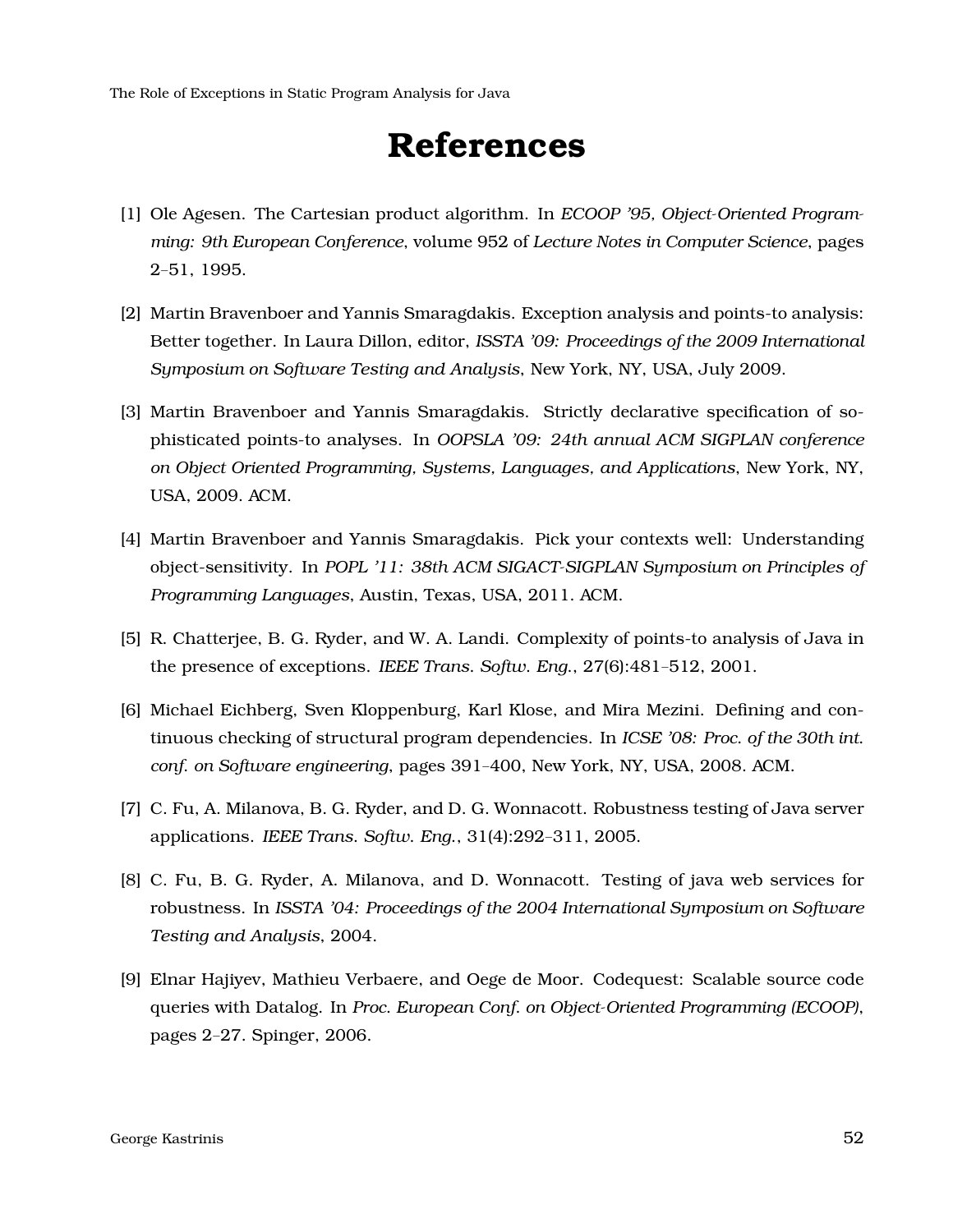- <span id="page-52-6"></span>[10] Monica S. Lam, John Whaley, V. Benjamin Livshits, Michael C. Martin, Dzintars Avots, Michael Carbin, and Christopher Unkel. Context-sensitive program analysis as database queries. In *PODS '05: Proc. of the twenty-fourth ACM SIGMOD-SIGACT-SIGART symposium on Principles of database systems*, pages 1–12, New York, NY, USA, 2005. ACM.
- <span id="page-52-0"></span>[11] Ondřej Lhoták. *Program Analysis using Binary Decision Diagrams*. PhD thesis, McGill University, January 2006.
- <span id="page-52-4"></span>[12] Ondřej Lhoták and Laurie Hendren. Evaluating the benefits of context-sensitive pointsto analysis using a BDD-based implementation. *ACM Trans. Softw. Eng. Methodol.*, 18(1):1–53, 2008.
- <span id="page-52-7"></span>[13] Donglin Liang, Maikel Pennings, and Mary Jean Harrold. Evaluating the impact of context-sensitivity on Andersen's algorithm for Java programs. In Michael D. Ernst and Thomas P. Jensen, editors, *PASTE*, pages 6–12. ACM, 2005.
- <span id="page-52-3"></span>[14] Ana Milanova, Atanas Rountev, and Barbara G. Ryder. Parameterized object sensitivity for points-to analysis for Java. *ACM Trans. Softw. Eng. Methodol.*, 14(1):1–41, 2005.
- <span id="page-52-8"></span>[15] Mayur Naik, Alex Aiken, and John Whaley. Effective static race detection for Java. In *Proceedings of the 2006 ACM SIGPLAN Conference on Programming Language Design and Implementation (PLDI'06)*, pages 308–319, 2006.
- <span id="page-52-9"></span>[16] John Plevyak and Andrew A. Chien. Precise concrete type inference for object-oriented languages. In *Precise concrete type inference for object-oriented languages*, pages 324– 340, New York, NY, USA, 1994. ACM.
- <span id="page-52-5"></span>[17] Thomas Reps. Demand interprocedural program analysis using logic databases. In R. Ramakrishnan, editor, *Applications of Logic Databases*, pages 163–196. Kluwer Academic Publishers, 1994.
- <span id="page-52-1"></span>[18] Micha Sharir and Amir Pnueli. Two approaches to interprocedural data flow analysis. In Steven S. Muchnick and Neil D. Jones, editors, *Program Flow Analysis*, pages 189–233, Englewood Cliffs, NJ, 1981. Prentice-Hall, Inc.
- <span id="page-52-2"></span>[19] Olin Shivers. *Control-Flow Analysis on Higher-Order Languages*. PhD thesis, Carnegie Melon University, May 1991.